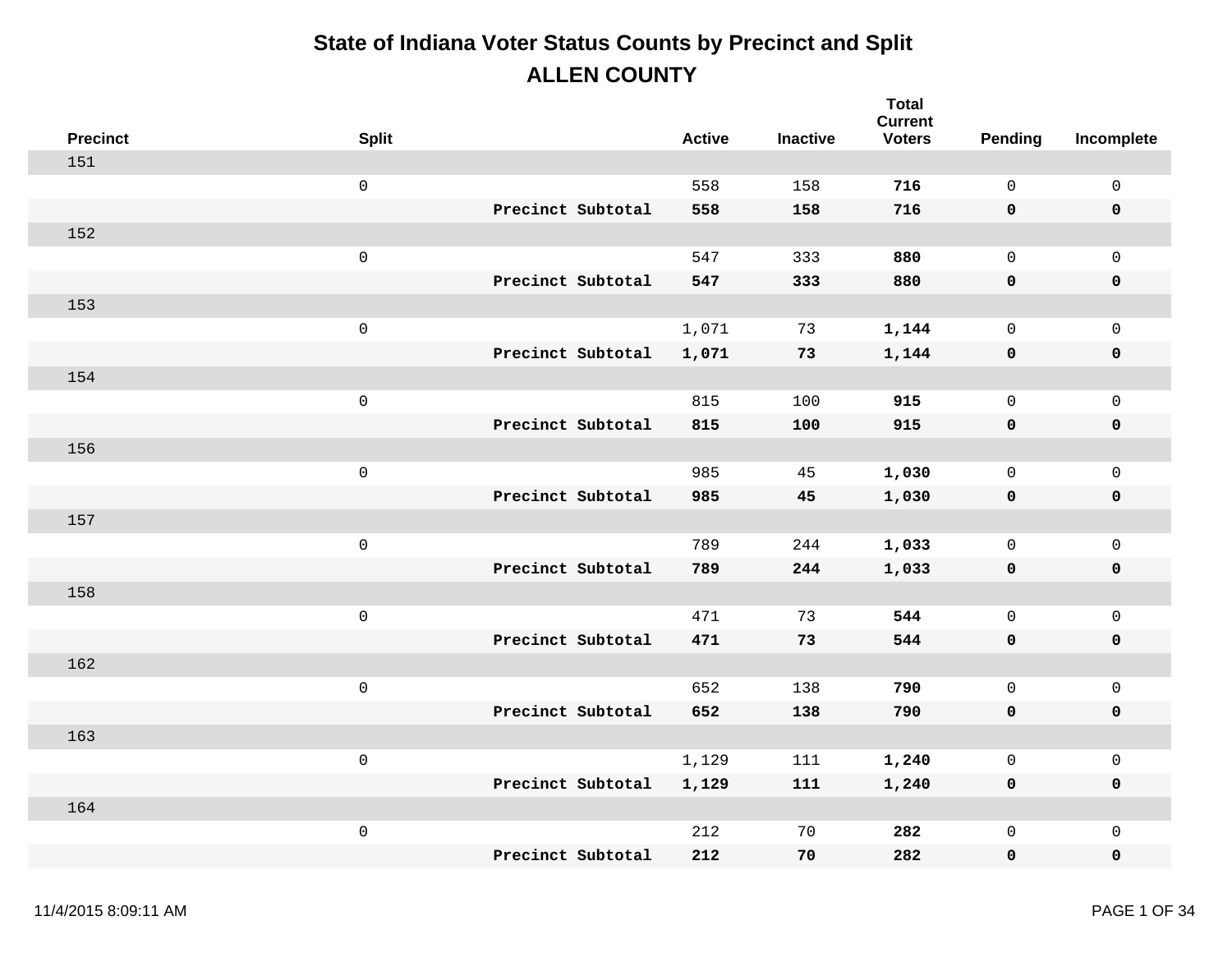| <b>Precinct</b> | <b>Split</b>        |                   | <b>Active</b> | <b>Inactive</b> | <b>Total</b><br><b>Current</b><br><b>Voters</b> | <b>Pending</b> | Incomplete          |
|-----------------|---------------------|-------------------|---------------|-----------------|-------------------------------------------------|----------------|---------------------|
| 166             |                     |                   |               |                 |                                                 |                |                     |
|                 | $\mathsf{O}\xspace$ |                   | 1,100         | 195             | 1,295                                           | $\mathbf 0$    | 0                   |
|                 |                     | Precinct Subtotal | 1,100         | 195             | 1,295                                           | $\mathbf 0$    | $\mathbf 0$         |
| 168             |                     |                   |               |                 |                                                 |                |                     |
|                 | $\mathsf 0$         |                   | 899           | 185             | 1,084                                           | $\mathbf 0$    | $\mathbf 0$         |
|                 |                     | Precinct Subtotal | 899           | 185             | 1,084                                           | $\mathbf 0$    | $\pmb{0}$           |
| 169             |                     |                   |               |                 |                                                 |                |                     |
|                 | $\mathsf 0$         |                   | 960           | 90              | 1,050                                           | $\mathsf{O}$   | $\mathbf 0$         |
|                 |                     | Precinct Subtotal | 960           | 90              | 1,050                                           | $\mathbf 0$    | $\pmb{0}$           |
| 170             |                     |                   |               |                 |                                                 |                |                     |
|                 | $\mathsf 0$         |                   | 934           | 90              | 1,024                                           | $\mathsf{O}$   | $\mathsf{O}$        |
|                 |                     | Precinct Subtotal | 934           | 90              | 1,024                                           | $\mathbf 0$    | $\pmb{0}$           |
| 171             |                     |                   |               |                 |                                                 |                |                     |
|                 | $\mathsf 0$         |                   | 691           | 119             | 810                                             | $\mathbf 0$    | $\mathsf{O}\xspace$ |
|                 |                     | Precinct Subtotal | 691           | 119             | 810                                             | $\mathbf 0$    | $\mathbf 0$         |
| 172             |                     |                   |               |                 |                                                 |                |                     |
|                 | $\mathsf{O}\xspace$ |                   | 1,029         | 110             | 1,139                                           | $\mathsf{O}$   | $\mathsf{O}\xspace$ |
|                 |                     | Precinct Subtotal | 1,029         | 110             | 1,139                                           | $\mathbf 0$    | $\pmb{0}$           |
| 174             |                     |                   |               |                 |                                                 |                |                     |
|                 | $\mathsf{O}$        |                   | 446           | 84              | 530                                             | $\mathbf 0$    | $\mathsf{O}$        |
|                 |                     | Precinct Subtotal | 446           | 84              | 530                                             | 0              | $\mathbf 0$         |
| 175             |                     |                   |               |                 |                                                 |                |                     |
|                 | $\mathsf 0$         |                   | 673           | 116             | 789                                             | $\mathsf{O}$   | $\mathsf{O}$        |
|                 |                     | Precinct Subtotal | 673           | 116             | 789                                             | 0              | 0                   |
| 176             |                     |                   |               |                 |                                                 |                |                     |
|                 | $\mathsf 0$         |                   | 760           | 152             | 912                                             | $\mathsf{O}$   | $\mathsf 0$         |
|                 |                     | Precinct Subtotal | 760           | 152             | 912                                             | 0              | $\mathbf 0$         |
| 177             |                     |                   |               |                 |                                                 |                |                     |
|                 | $\mathsf 0$         |                   | 654           | 150             | 804                                             | 0              | $\mathsf{O}$        |
|                 |                     | Precinct Subtotal | 654           | 150             | 804                                             | 0              | $\mathbf 0$         |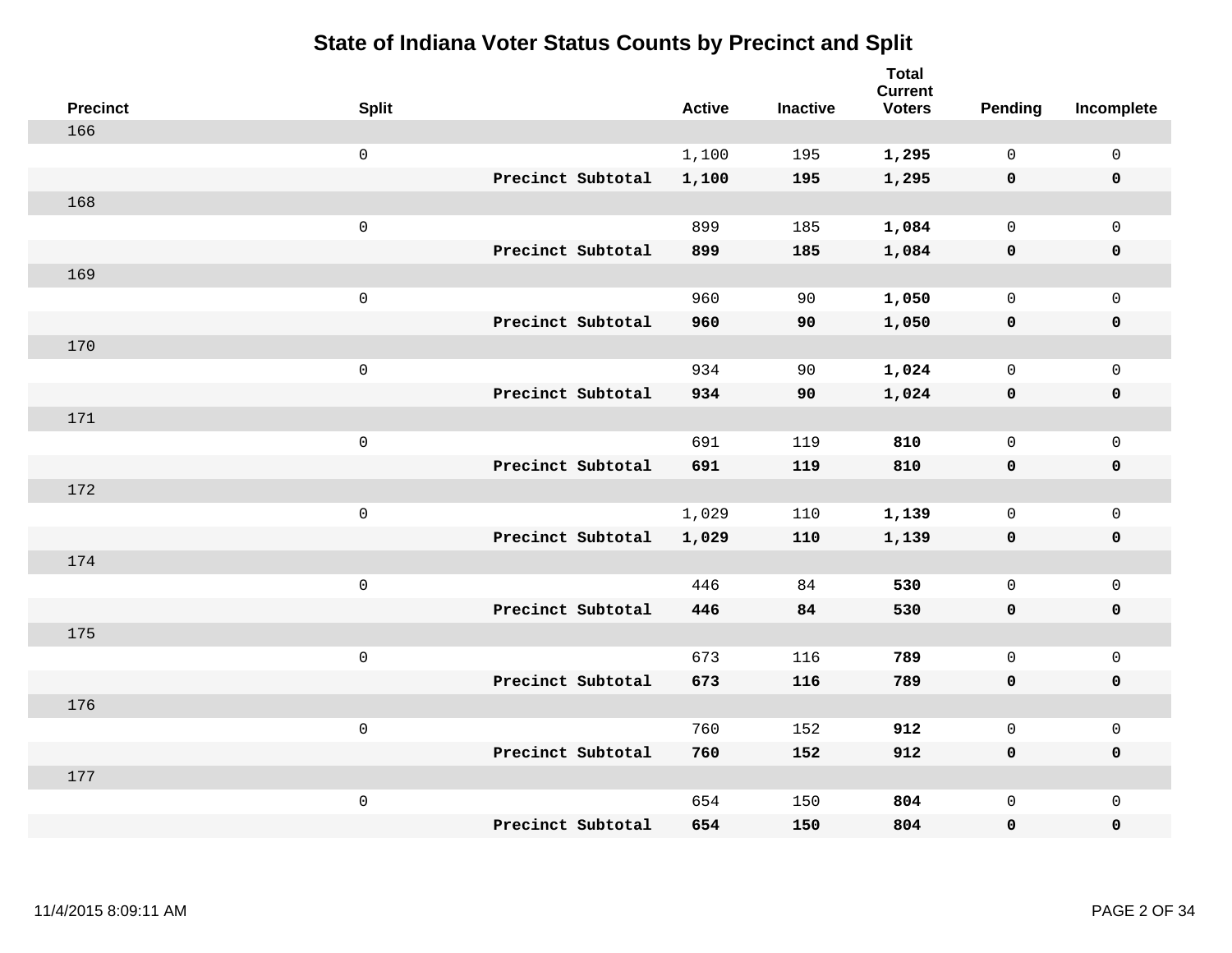| <b>Precinct</b> | <b>Split</b>        |                   | <b>Active</b> | <b>Inactive</b> | Total<br><b>Current</b><br><b>Voters</b> | Pending      | Incomplete          |
|-----------------|---------------------|-------------------|---------------|-----------------|------------------------------------------|--------------|---------------------|
| 178             |                     |                   |               |                 |                                          |              |                     |
|                 | $\mathsf{O}\xspace$ |                   | 1,017         | 124             | 1,141                                    | $\mathbf 0$  | $\mathsf{O}\xspace$ |
|                 |                     | Precinct Subtotal | 1,017         | 124             | 1,141                                    | $\mathbf 0$  | 0                   |
| 179             |                     |                   |               |                 |                                          |              |                     |
|                 | $\mathsf{O}\xspace$ |                   | 909           | 198             | 1,107                                    | $\mathsf{O}$ | $\mathsf{O}\xspace$ |
|                 |                     | Precinct Subtotal | 909           | 198             | 1,107                                    | $\mathbf 0$  | 0                   |
| 180             |                     |                   |               |                 |                                          |              |                     |
|                 | $\mathbf 0$         |                   | 857           | 113             | 970                                      | $\mathsf{O}$ | $\mathsf{O}\xspace$ |
|                 |                     | Precinct Subtotal | 857           | 113             | 970                                      | 0            | 0                   |
| 181             |                     |                   |               |                 |                                          |              |                     |
|                 | $\mathsf{O}\xspace$ |                   | 669           | 100             | 769                                      | $\mathbf 0$  | $\mathbf{0}$        |
|                 |                     | Precinct Subtotal | 669           | 100             | 769                                      | 0            | 0                   |
| 183             |                     |                   |               |                 |                                          |              |                     |
|                 | $\mathbf 0$         |                   | 797           | 150             | 947                                      | $\mathbf 0$  | $\mathbf 0$         |
|                 |                     | Precinct Subtotal | 797           | 150             | 947                                      | 0            | 0                   |
| 184             |                     |                   |               |                 |                                          |              |                     |
|                 | $\mathsf{O}\xspace$ |                   | 728           | 85              | 813                                      | $\mathsf{O}$ | $\mathsf{O}$        |
|                 |                     | Precinct Subtotal | 728           | 85              | 813                                      | 0            | 0                   |
| 185             |                     |                   |               |                 |                                          |              |                     |
|                 | $\mathbf 0$         |                   | 1,106         | 77              | 1,183                                    | $\mathsf{O}$ | $\mathsf{O}$        |
|                 |                     | Precinct Subtotal | 1,106         | 77              | 1,183                                    | 0            | 0                   |
| 186             |                     |                   |               |                 |                                          |              |                     |
|                 | $\mathbf 0$         |                   | 1,281         | 92              | 1,373                                    | $\mathbf 0$  | $\mathsf{O}$        |
|                 |                     | Precinct Subtotal | 1,281         | 92              | 1,373                                    | 0            | 0                   |
| 187             |                     |                   |               |                 |                                          |              |                     |
|                 | $\mathbf 0$         |                   | 705           | 135             | 840                                      | $\mathsf{O}$ | $\mathsf{O}$        |
|                 |                     | Precinct Subtotal | 705           | 135             | 840                                      | 0            | 0                   |
| 188             |                     |                   |               |                 |                                          |              |                     |
|                 | $\mathbf 0$         |                   | 919           | 110             | 1,029                                    | $\mathsf{O}$ | $\mathsf{O}$        |
|                 |                     | Precinct Subtotal | 919           | 110             | 1,029                                    | 0            | 0                   |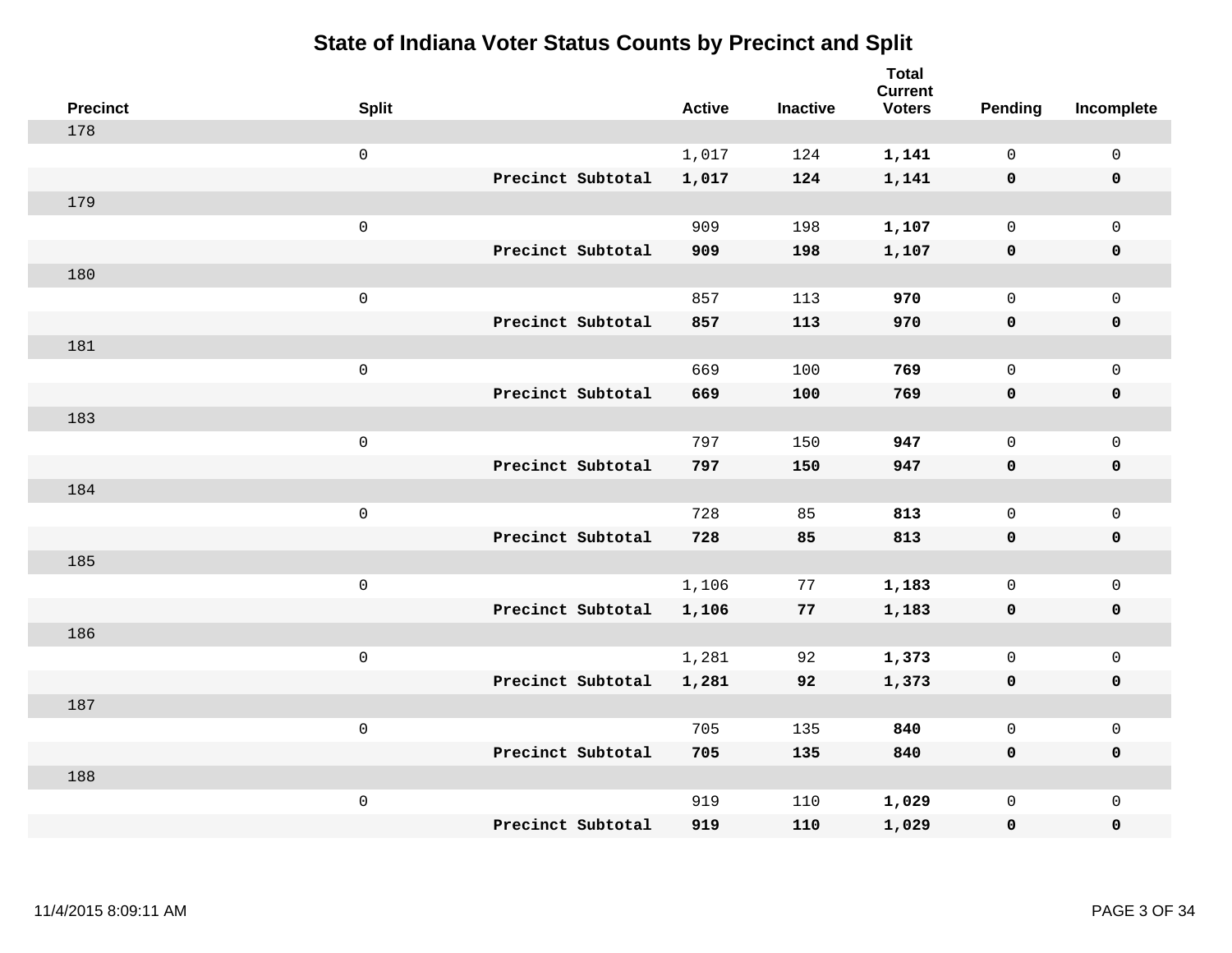| <b>Precinct</b> | <b>Split</b>        |                   | <b>Active</b> | <b>Inactive</b> | <b>Total</b><br><b>Current</b><br><b>Voters</b> | Pending      | Incomplete          |
|-----------------|---------------------|-------------------|---------------|-----------------|-------------------------------------------------|--------------|---------------------|
| 189             |                     |                   |               |                 |                                                 |              |                     |
|                 | $\mathsf{O}$        |                   | 1,081         | 81              | 1,162                                           | $\mathbf 0$  | $\mathsf{O}\xspace$ |
|                 |                     | Precinct Subtotal | 1,081         | 81              | 1,162                                           | $\mathbf 0$  | $\pmb{0}$           |
| 190             |                     |                   |               |                 |                                                 |              |                     |
|                 | $\mathsf{O}\xspace$ |                   | 1,331         | 147             | 1,478                                           | $\mathbf 0$  | $\mathsf{O}\xspace$ |
|                 |                     | Precinct Subtotal | 1,331         | 147             | 1,478                                           | $\mathbf 0$  | $\pmb{0}$           |
| 192             |                     |                   |               |                 |                                                 |              |                     |
|                 | $\mathbf 0$         |                   | 702           | 236             | 938                                             | $\mathsf{O}$ | $\mathsf{O}\xspace$ |
|                 |                     | Precinct Subtotal | 702           | 236             | 938                                             | 0            | 0                   |
| 193             |                     |                   |               |                 |                                                 |              |                     |
|                 | $\mathbf 0$         |                   | 96            | 5               | 101                                             | $\mathsf{O}$ | $\mathsf{O}\xspace$ |
|                 |                     | Precinct Subtotal | 96            | 5               | 101                                             | $\mathbf 0$  | 0                   |
| 194             |                     |                   |               |                 |                                                 |              |                     |
|                 | $\mathbf 0$         |                   | 1,094         | 150             | 1,244                                           | $\mathsf{O}$ | $\mathsf{O}\xspace$ |
|                 |                     | Precinct Subtotal | 1,094         | 150             | 1,244                                           | 0            | 0                   |
| 195             |                     |                   |               |                 |                                                 |              |                     |
|                 | $\mathsf{O}\xspace$ |                   | 1,091         | 114             | 1,205                                           | $\mathsf{O}$ | $\mathsf{O}\xspace$ |
|                 |                     | Precinct Subtotal | 1,091         | 114             | 1,205                                           | $\mathbf 0$  | 0                   |
| 196             |                     |                   |               |                 |                                                 |              |                     |
|                 | $\mathbf 0$         |                   | 9             | $\mathbf{1}$    | 10                                              | $\mathbf 0$  | $\mathsf{O}$        |
|                 |                     | Precinct Subtotal | 9             | $\mathbf{1}$    | 10                                              | 0            | 0                   |
| 197             |                     |                   |               |                 |                                                 |              |                     |
|                 | $\mathsf{O}\xspace$ |                   | 512           | 29              | 541                                             | $\mathbf 0$  | $\mathsf{O}\xspace$ |
|                 |                     | Precinct Subtotal | 512           | 29              | 541                                             | 0            | 0                   |
| 200             |                     |                   |               |                 |                                                 |              |                     |
|                 | $\mathsf 0$         |                   | 513           | 233             | 746                                             | $\mathsf{O}$ | $\mathsf 0$         |
|                 |                     | Precinct Subtotal | 513           | 233             | 746                                             | 0            | 0                   |
| 203             |                     |                   |               |                 |                                                 |              |                     |
|                 | $\mathbf 0$         |                   | 945           | 126             | 1,071                                           | $\mathsf{O}$ | $\mathsf{O}$        |
|                 |                     | Precinct Subtotal | 945           | 126             | 1,071                                           | 0            | $\pmb{0}$           |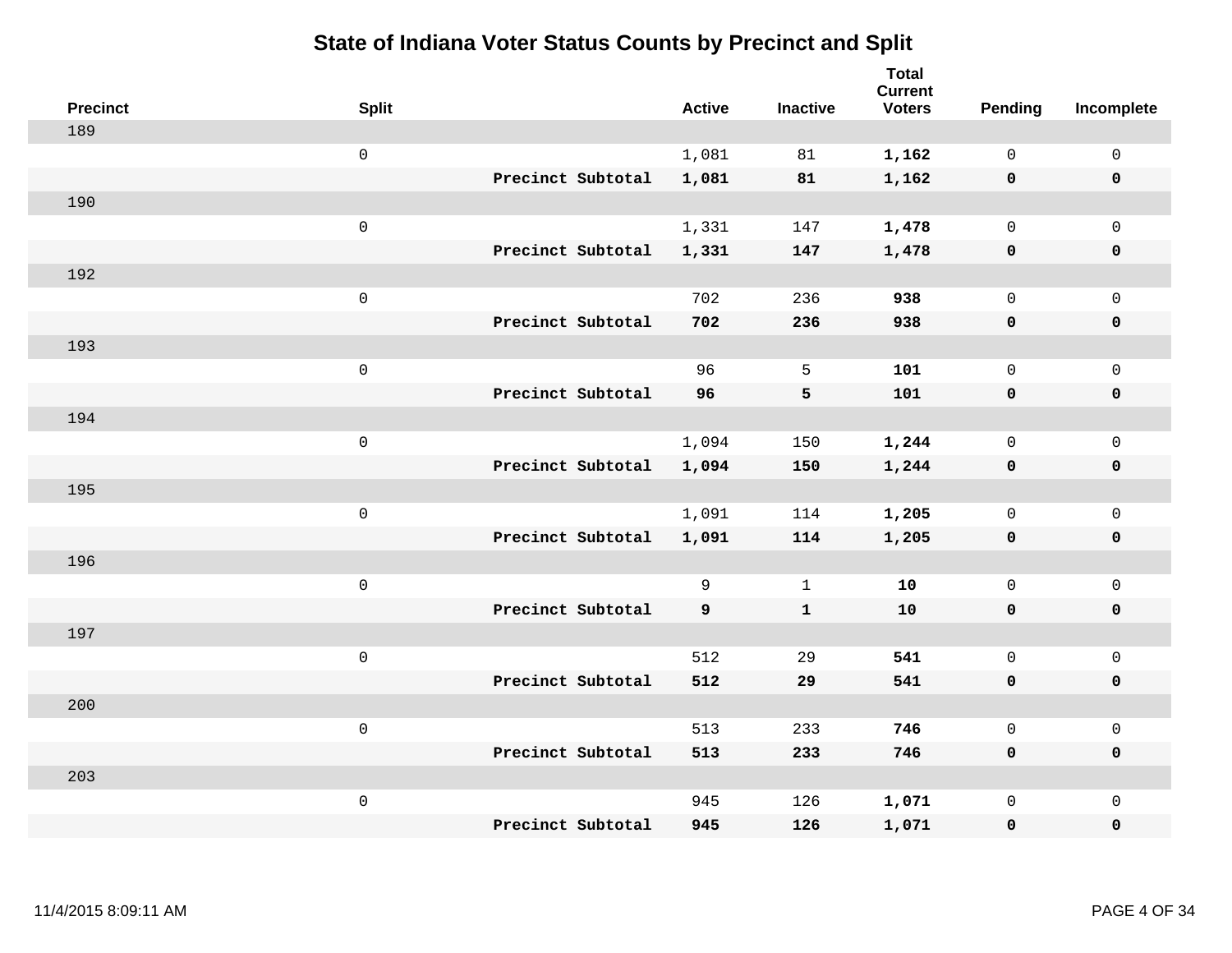| <b>Precinct</b> | <b>Split</b>        |                   | <b>Active</b> | <b>Inactive</b> | <b>Total</b><br><b>Current</b><br><b>Voters</b> | Pending      | Incomplete          |
|-----------------|---------------------|-------------------|---------------|-----------------|-------------------------------------------------|--------------|---------------------|
| 204             |                     |                   |               |                 |                                                 |              |                     |
|                 | $\mathsf{O}\xspace$ |                   | 1,001         | 135             | 1,136                                           | $\mathbf 0$  | $\mathsf{O}\xspace$ |
|                 |                     | Precinct Subtotal | 1,001         | 135             | 1,136                                           | $\mathbf 0$  | $\pmb{0}$           |
| 205             |                     |                   |               |                 |                                                 |              |                     |
|                 | $\mathsf{O}\xspace$ |                   | 752           | 60              | 812                                             | $\mathbf 0$  | $\mathbf{0}$        |
|                 |                     | Precinct Subtotal | 752           | 60              | 812                                             | $\mathbf 0$  | $\pmb{0}$           |
| 207             |                     |                   |               |                 |                                                 |              |                     |
|                 | $\mathsf 0$         |                   | 1,226         | 147             | 1,373                                           | 0            | $\mathsf 0$         |
|                 |                     | Precinct Subtotal | 1,226         | 147             | 1,373                                           | $\mathbf 0$  | 0                   |
| 209             |                     |                   |               |                 |                                                 |              |                     |
|                 | $\mathsf{O}\xspace$ |                   | 493           | 121             | 614                                             | $\mathbf 0$  | $\mathsf{O}$        |
|                 |                     | Precinct Subtotal | 493           | 121             | 614                                             | 0            | 0                   |
| 210             |                     |                   |               |                 |                                                 |              |                     |
|                 | $\mathsf{O}\xspace$ |                   | 813           | 166             | 979                                             | $\mathbf 0$  | $\mathsf{O}\xspace$ |
|                 |                     | Precinct Subtotal | 813           | 166             | 979                                             | 0            | 0                   |
| 211             |                     |                   |               |                 |                                                 |              |                     |
|                 | $\mathsf{O}\xspace$ |                   | 552           | 138             | 690                                             | $\mathbf 0$  | $\mathsf{O}\xspace$ |
|                 |                     | Precinct Subtotal | 552           | 138             | 690                                             | $\mathbf 0$  | 0                   |
| 212             |                     |                   |               |                 |                                                 |              |                     |
|                 | $\mathsf{O}\xspace$ |                   | 540           | 113             | 653                                             | $\mathbf 0$  | $\mathsf{O}$        |
|                 |                     | Precinct Subtotal | 540           | 113             | 653                                             | 0            | 0                   |
| 213             |                     |                   |               |                 |                                                 |              |                     |
|                 | $\mathsf 0$         |                   | 1,106         | 359             | 1,465                                           | 0            | $\mathsf{O}$        |
|                 |                     | Precinct Subtotal | 1,106         | 359             | 1,465                                           | 0            | 0                   |
| 214             |                     |                   |               |                 |                                                 |              |                     |
|                 | $\mathsf 0$         |                   | 367           | 274             | 641                                             | $\mathsf{O}$ | $\mathsf{O}$        |
|                 |                     | Precinct Subtotal | 367           | 274             | 641                                             | 0            | 0                   |
| 216             |                     |                   |               |                 |                                                 |              |                     |
|                 | $\mathsf 0$         |                   | 225           | 255             | 480                                             | $\mathsf{O}$ | $\mathsf{O}$        |
|                 |                     | Precinct Subtotal | 225           | 255             | 480                                             | 0            | 0                   |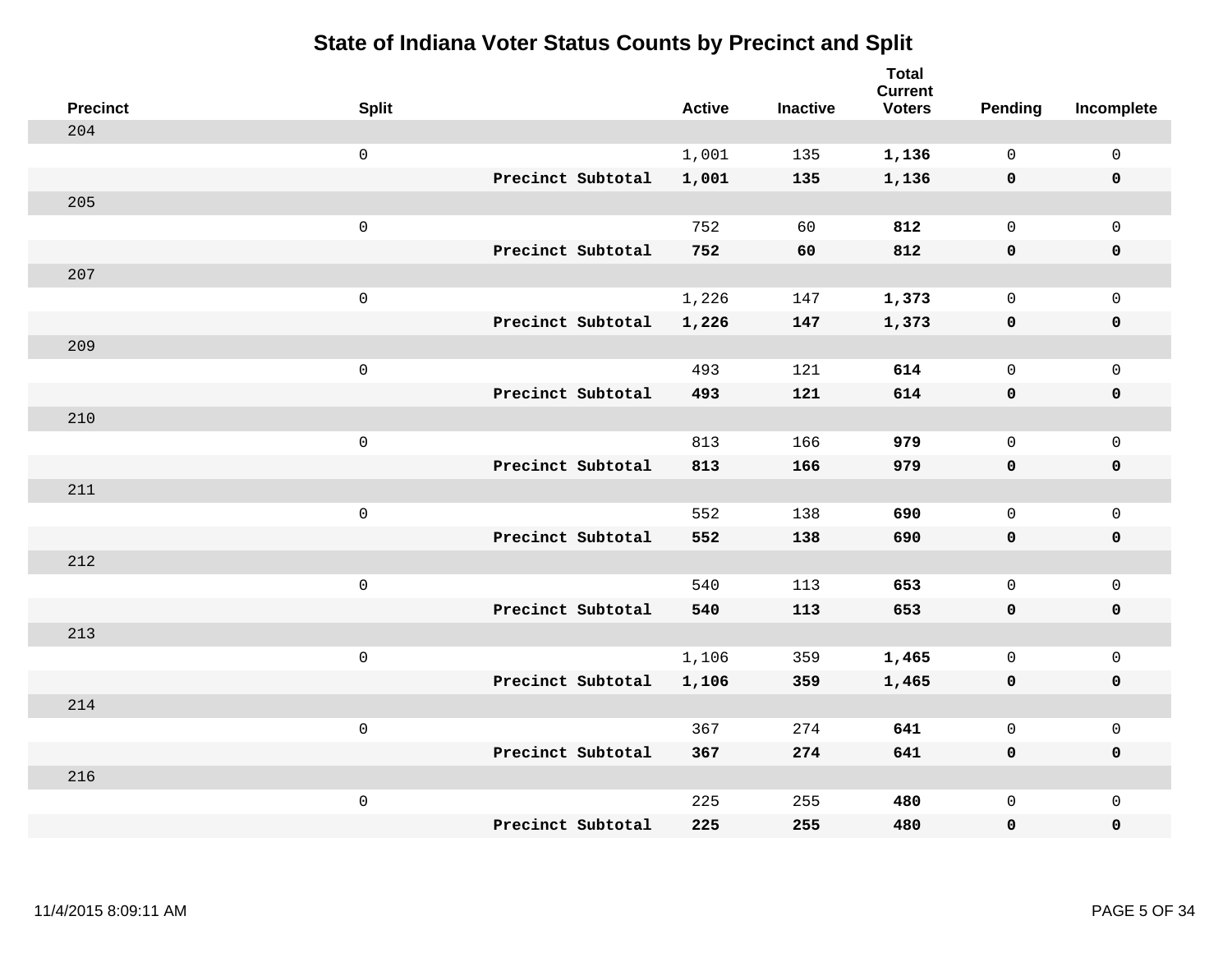| <b>Precinct</b> | <b>Split</b>        |                   | <b>Active</b> | <b>Inactive</b> | <b>Total</b><br><b>Current</b><br><b>Voters</b> | Pending      | Incomplete          |
|-----------------|---------------------|-------------------|---------------|-----------------|-------------------------------------------------|--------------|---------------------|
| 217             |                     |                   |               |                 |                                                 |              |                     |
|                 | $\mathsf{O}\xspace$ |                   | 716           | 110             | 826                                             | $\mathbf 0$  | $\mathsf{O}\xspace$ |
|                 |                     | Precinct Subtotal | 716           | 110             | 826                                             | $\mathbf 0$  | $\mathbf 0$         |
| 218             |                     |                   |               |                 |                                                 |              |                     |
|                 | $\mathsf{O}\xspace$ |                   | 838           | 206             | 1,044                                           | $\mathsf{O}$ | $\mathsf{O}$        |
|                 |                     | Precinct Subtotal | 838           | 206             | 1,044                                           | $\mathbf 0$  | 0                   |
| 250             |                     |                   |               |                 |                                                 |              |                     |
|                 | $\mathsf 0$         |                   | 643           | 38              | 681                                             | $\mathbf 0$  | $\mathsf{O}$        |
|                 |                     | Precinct Subtotal | 643           | 38              | 681                                             | $\mathbf 0$  | 0                   |
| 255             |                     |                   |               |                 |                                                 |              |                     |
|                 | $\mathsf{O}\xspace$ |                   | 959           | 77              | 1,036                                           | $\mathbf 0$  | $\mathsf{O}\xspace$ |
|                 |                     | Precinct Subtotal | 959           | 77              | 1,036                                           | $\mathbf 0$  | $\pmb{0}$           |
| 256             |                     |                   |               |                 |                                                 |              |                     |
|                 | $\mathsf 0$         |                   | 882           | 180             | 1,062                                           | $\mathbf 0$  | $\mathsf 0$         |
|                 |                     | Precinct Subtotal | 882           | 180             | 1,062                                           | 0            | $\pmb{0}$           |
| 257             |                     |                   |               |                 |                                                 |              |                     |
|                 | $\mathsf{O}\xspace$ |                   | 766           | 105             | 871                                             | $\mathbf 0$  | $\mathsf{O}$        |
|                 |                     | Precinct Subtotal | 766           | 105             | 871                                             | $\mathbf 0$  | 0                   |
| 258             |                     |                   |               |                 |                                                 |              |                     |
|                 | $\mathsf{O}\xspace$ |                   | 684           | 87              | 771                                             | $\mathbf 0$  | $\mathsf{O}\xspace$ |
|                 |                     | Precinct Subtotal | 684           | 87              | 771                                             | 0            | 0                   |
| 259             |                     |                   |               |                 |                                                 |              |                     |
|                 | $\mathsf 0$         |                   | 573           | 106             | 679                                             | $\mathbf 0$  | $\mathsf{O}\xspace$ |
|                 |                     | Precinct Subtotal | 573           | 106             | 679                                             | $\mathbf 0$  | 0                   |
| 260             |                     |                   |               |                 |                                                 |              |                     |
|                 | $\mathsf 0$         |                   | 864           | 299             | 1,163                                           | 0            | $\mathsf 0$         |
|                 |                     | Precinct Subtotal | 864           | 299             | 1,163                                           | 0            | 0                   |
| 261             |                     |                   |               |                 |                                                 |              |                     |
|                 | $\mathsf 0$         |                   | 753           | 27              | 780                                             | $\mathsf{O}$ | $\mathsf{O}$        |
|                 |                     | Precinct Subtotal | 753           | 27              | 780                                             | 0            | 0                   |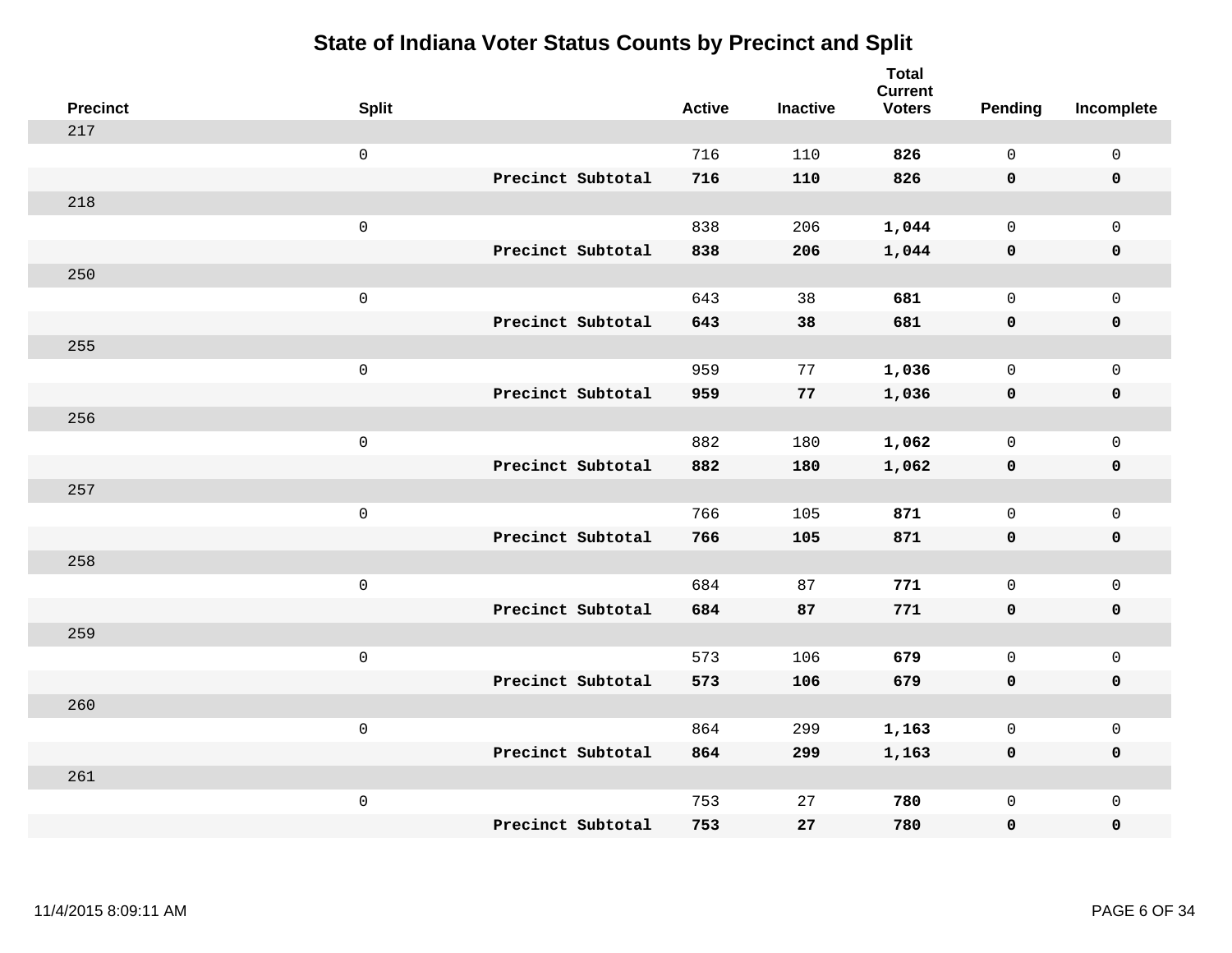| <b>Precinct</b> | <b>Split</b>        |                   | <b>Active</b> | <b>Inactive</b> | <b>Total</b><br><b>Current</b><br><b>Voters</b> | Pending      | Incomplete  |
|-----------------|---------------------|-------------------|---------------|-----------------|-------------------------------------------------|--------------|-------------|
| 262             |                     |                   |               |                 |                                                 |              |             |
|                 | $\mathsf{O}\xspace$ |                   | 193           | 41              | 234                                             | $\mathsf{O}$ | $\mathsf 0$ |
|                 |                     | Precinct Subtotal | 193           | 41              | 234                                             | $\mathbf 0$  | $\mathbf 0$ |
| 263             |                     |                   |               |                 |                                                 |              |             |
|                 | $\mathbf 0$         |                   | 399           | 81              | 480                                             | $\mathbf 0$  | $\mathbf 0$ |
|                 |                     | Precinct Subtotal | 399           | 81              | 480                                             | $\mathbf 0$  | $\mathbf 0$ |
| 270             |                     |                   |               |                 |                                                 |              |             |
|                 | $\mathsf 0$         |                   | 527           | 132             | 659                                             | $\mathbf 0$  | $\mathbf 0$ |
|                 |                     | Precinct Subtotal | 527           | 132             | 659                                             | $\mathbf 0$  | $\mathbf 0$ |
| 285             |                     |                   |               |                 |                                                 |              |             |
|                 | $\mathbf 0$         |                   | 625           | 29              | 654                                             | $\mathsf{O}$ | $\mathbf 0$ |
|                 |                     | Precinct Subtotal | 625           | 29              | 654                                             | $\mathbf 0$  | $\mathbf 0$ |
| 286             |                     |                   |               |                 |                                                 |              |             |
|                 | $\mathbf 0$         |                   | 1,004         | 74              | 1,078                                           | $\mathbf 0$  | $\mathsf 0$ |
|                 |                     | Precinct Subtotal | 1,004         | 74              | 1,078                                           | 0            | $\mathbf 0$ |
| 287             |                     |                   |               |                 |                                                 |              |             |
|                 | $\mathbf 0$         |                   | 1,001         | 131             | 1,132                                           | $\mathbf 0$  | $\mathsf 0$ |
|                 |                     | Precinct Subtotal | 1,001         | 131             | 1,132                                           | $\mathbf 0$  | $\mathbf 0$ |
| 288             |                     |                   |               |                 |                                                 |              |             |
|                 | $\mathbf 0$         |                   | 999           | 41              | 1,040                                           | $\mathsf{O}$ | $\mathbf 0$ |
|                 |                     | Precinct Subtotal | 999           | 41              | 1,040                                           | 0            | 0           |
| 289             |                     |                   |               |                 |                                                 |              |             |
|                 | $\mathbf 0$         |                   | 1,290         | 54              | 1,344                                           | $\mathsf{O}$ | $\mathbf 0$ |
|                 |                     | Precinct Subtotal | 1,290         | 54              | 1,344                                           | 0            | $\pmb{0}$   |
| 290             |                     |                   |               |                 |                                                 |              |             |
|                 | $\mathbf 0$         |                   | 546           | 234             | 780                                             | $\mathbf 0$  | $\mathbf 0$ |
|                 |                     | Precinct Subtotal | 546           | 234             | 780                                             | $\mathbf 0$  | $\mathbf 0$ |
| 291             |                     |                   |               |                 |                                                 |              |             |
|                 | $\mathbf 0$         |                   | 608           | 46              | 654                                             | $\mathsf{O}$ | $\mathbf 0$ |
|                 |                     | Precinct Subtotal | 608           | 46              | 654                                             | 0            | 0           |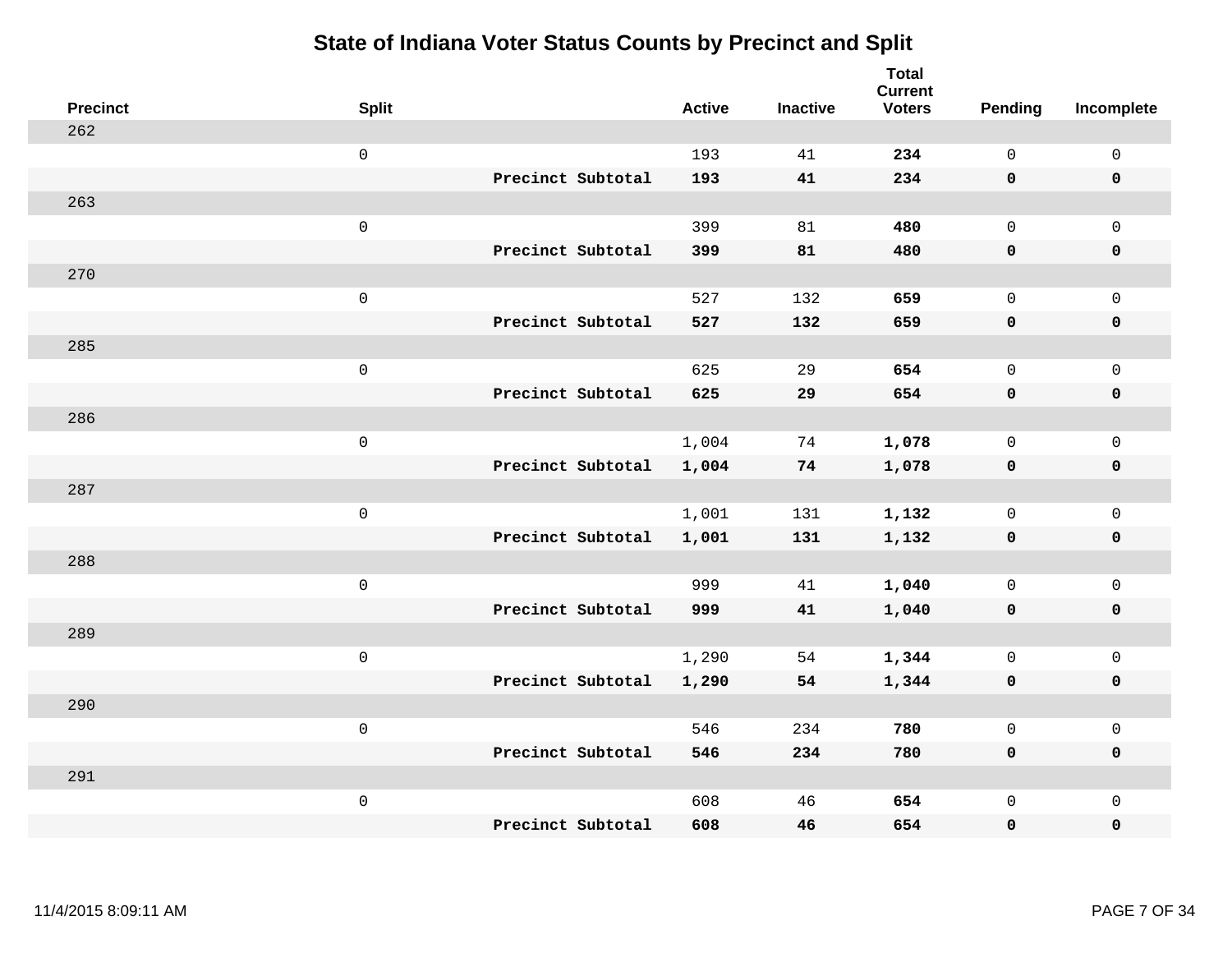| <b>Precinct</b> | <b>Split</b>        |                   | <b>Active</b> | <b>Inactive</b> | <b>Total</b><br><b>Current</b><br><b>Voters</b> | Pending      | Incomplete  |
|-----------------|---------------------|-------------------|---------------|-----------------|-------------------------------------------------|--------------|-------------|
| 292             |                     |                   |               |                 |                                                 |              |             |
|                 | $\mathsf{O}\xspace$ |                   | 479           | 317             | 796                                             | $\mathsf{O}$ | $\mathsf 0$ |
|                 |                     | Precinct Subtotal | 479           | 317             | 796                                             | $\mathbf 0$  | $\mathbf 0$ |
| 293             |                     |                   |               |                 |                                                 |              |             |
|                 | $\mathbf 0$         |                   | 1,030         | 130             | 1,160                                           | $\mathbf 0$  | $\mathbf 0$ |
|                 |                     | Precinct Subtotal | 1,030         | 130             | 1,160                                           | $\mathbf 0$  | $\mathbf 0$ |
| 294             |                     |                   |               |                 |                                                 |              |             |
|                 | $\mathsf 0$         |                   | 329           | 80              | 409                                             | $\mathbf 0$  | $\mathbf 0$ |
|                 |                     | Precinct Subtotal | 329           | 80              | 409                                             | $\mathbf 0$  | $\mathbf 0$ |
| 296             |                     |                   |               |                 |                                                 |              |             |
|                 | $\mathbf 0$         |                   | 615           | 246             | 861                                             | $\mathsf{O}$ | $\mathbf 0$ |
|                 |                     | Precinct Subtotal | 615           | 246             | 861                                             | $\mathbf 0$  | $\mathbf 0$ |
| 297             |                     |                   |               |                 |                                                 |              |             |
|                 | $\mathbf 0$         |                   | 786           | 213             | 999                                             | $\mathbf 0$  | $\mathsf 0$ |
|                 |                     | Precinct Subtotal | 786           | 213             | 999                                             | $\mathbf 0$  | $\mathbf 0$ |
| 298             |                     |                   |               |                 |                                                 |              |             |
|                 | $\mathbf 0$         |                   | 503           | 114             | 617                                             | $\mathbf 0$  | $\mathsf 0$ |
|                 |                     | Precinct Subtotal | 503           | 114             | 617                                             | $\mathbf 0$  | $\mathbf 0$ |
| 303             |                     |                   |               |                 |                                                 |              |             |
|                 | $\mathbf 0$         |                   | 298           | 113             | 411                                             | $\mathsf{O}$ | $\mathbf 0$ |
|                 |                     | Precinct Subtotal | 298           | 113             | 411                                             | 0            | 0           |
| 304             |                     |                   |               |                 |                                                 |              |             |
|                 | $\mathbf 0$         |                   | 612           | 257             | 869                                             | $\mathbf 0$  | $\mathbf 0$ |
|                 |                     | Precinct Subtotal | 612           | 257             | 869                                             | $\mathbf 0$  | $\pmb{0}$   |
| 305             |                     |                   |               |                 |                                                 |              |             |
|                 | $\mathbf 0$         |                   | 525           | 87              | 612                                             | $\mathbf 0$  | $\mathbf 0$ |
|                 |                     | Precinct Subtotal | 525           | 87              | 612                                             | $\mathbf 0$  | $\mathbf 0$ |
| 306             |                     |                   |               |                 |                                                 |              |             |
|                 | $\mathbf 0$         |                   | 726           | 142             | 868                                             | $\mathsf{O}$ | $\mathbf 0$ |
|                 |                     | Precinct Subtotal | 726           | 142             | 868                                             | 0            | 0           |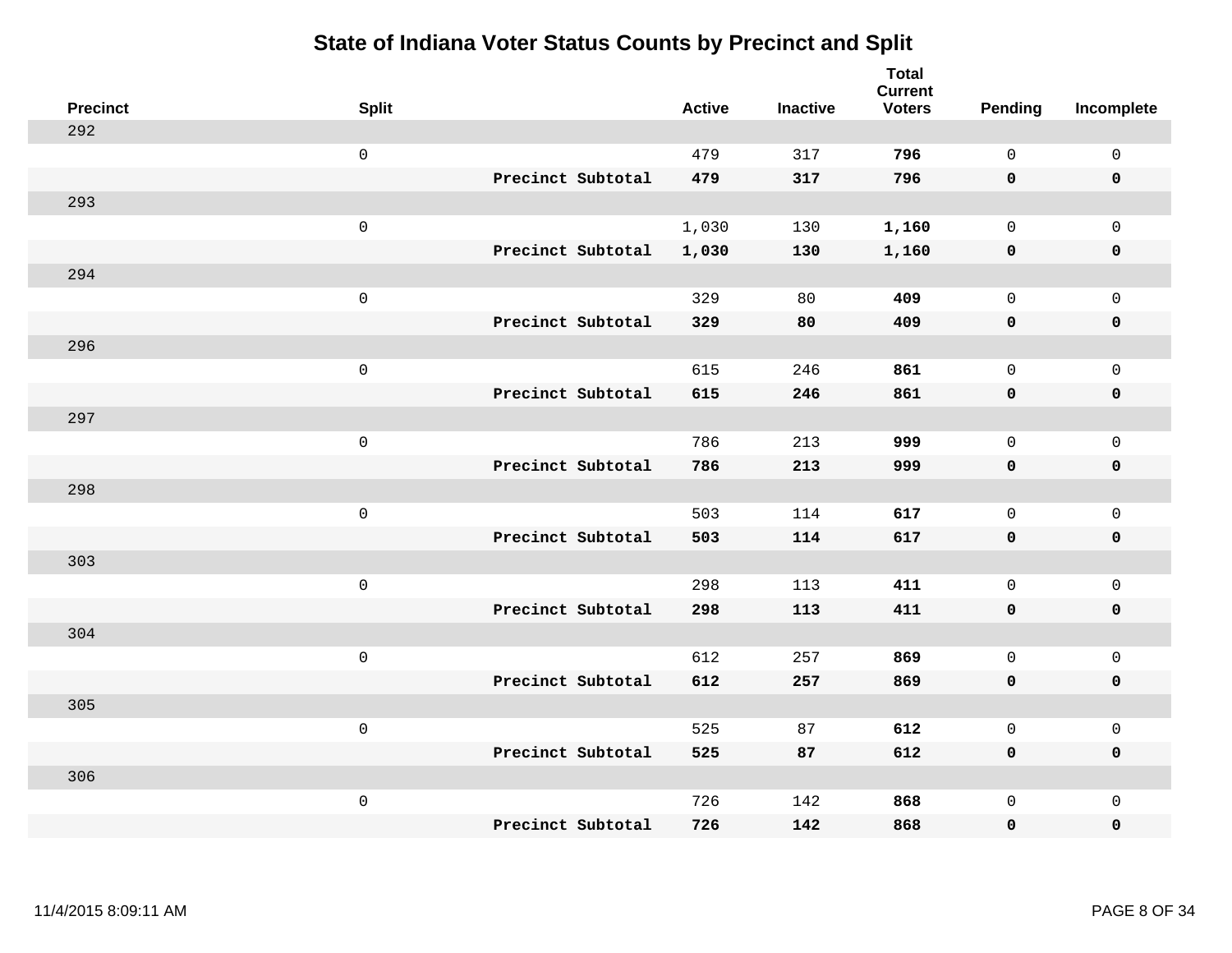| <b>Precinct</b> | <b>Split</b>      | <b>Active</b> | <b>Inactive</b> | <b>Total</b><br><b>Current</b><br><b>Voters</b> | <b>Pending</b> | Incomplete          |
|-----------------|-------------------|---------------|-----------------|-------------------------------------------------|----------------|---------------------|
| 307             |                   |               |                 |                                                 |                |                     |
|                 | $\mathsf 0$       | 802           | 97              | 899                                             | $\mathbf 0$    | $\mathsf 0$         |
|                 | Precinct Subtotal | 802           | 97              | 899                                             | $\mathbf 0$    | $\mathbf 0$         |
| 308             |                   |               |                 |                                                 |                |                     |
|                 | $\mathsf 0$       | 721           | 46              | 767                                             | $\mathsf{O}$   | $\mathbf 0$         |
|                 | Precinct Subtotal | 721           | 46              | 767                                             | $\mathbf 0$    | $\mathbf 0$         |
| 309             |                   |               |                 |                                                 |                |                     |
|                 | $\mathsf 0$       | 902           | 280             | 1,182                                           | $\mathbf 0$    | $\mathbf 0$         |
|                 | Precinct Subtotal | 902           | 280             | 1,182                                           | $\mathbf 0$    | $\mathbf 0$         |
| 310             |                   |               |                 |                                                 |                |                     |
|                 | $\mathbf 0$       | 675           | 306             | 981                                             | $\mathbf 0$    | $\mathsf{O}\xspace$ |
|                 | Precinct Subtotal | 675           | 306             | 981                                             | $\mathbf 0$    | $\mathbf 0$         |
| 311             |                   |               |                 |                                                 |                |                     |
|                 | $\mathsf 0$       | 924           | 171             | 1,095                                           | $\mathbf 0$    | $\mathbf{0}$        |
|                 | Precinct Subtotal | 924           | 171             | 1,095                                           | 0              | $\mathbf 0$         |
| 312             |                   |               |                 |                                                 |                |                     |
|                 | $\mathbf 0$       | 927           | 236             | 1,163                                           | $\mathsf{O}$   | $\mathsf{O}\xspace$ |
|                 | Precinct Subtotal | 927           | 236             | 1,163                                           | $\mathbf 0$    | $\mathbf 0$         |
| 313             |                   |               |                 |                                                 |                |                     |
|                 | $\mathbf 0$       | 578           | 164             | 742                                             | $\mathbf 0$    | $\mathsf{O}\xspace$ |
|                 | Precinct Subtotal | 578           | 164             | 742                                             | 0              | $\mathbf 0$         |
| 314             |                   |               |                 |                                                 |                |                     |
|                 | $\mathbf 0$       | 941           | 338             | 1,279                                           | $\mathbf 0$    | $\mathsf{O}\xspace$ |
|                 | Precinct Subtotal | 941           | 338             | 1,279                                           | $\mathbf 0$    | $\mathbf 0$         |
| 315             |                   |               |                 |                                                 |                |                     |
|                 | $\mathsf 0$       | 768           | 303             | 1,071                                           | 0              | $\mathsf 0$         |
|                 | Precinct Subtotal | 768           | 303             | 1,071                                           | $\mathbf 0$    | $\mathbf 0$         |
| 316             |                   |               |                 |                                                 |                |                     |
|                 | $\mathbf 0$       | 912           | 142             | 1,054                                           | $\mathsf{O}$   | $\mathbf 0$         |
|                 | Precinct Subtotal | 912           | 142             | 1,054                                           | 0              | $\pmb{0}$           |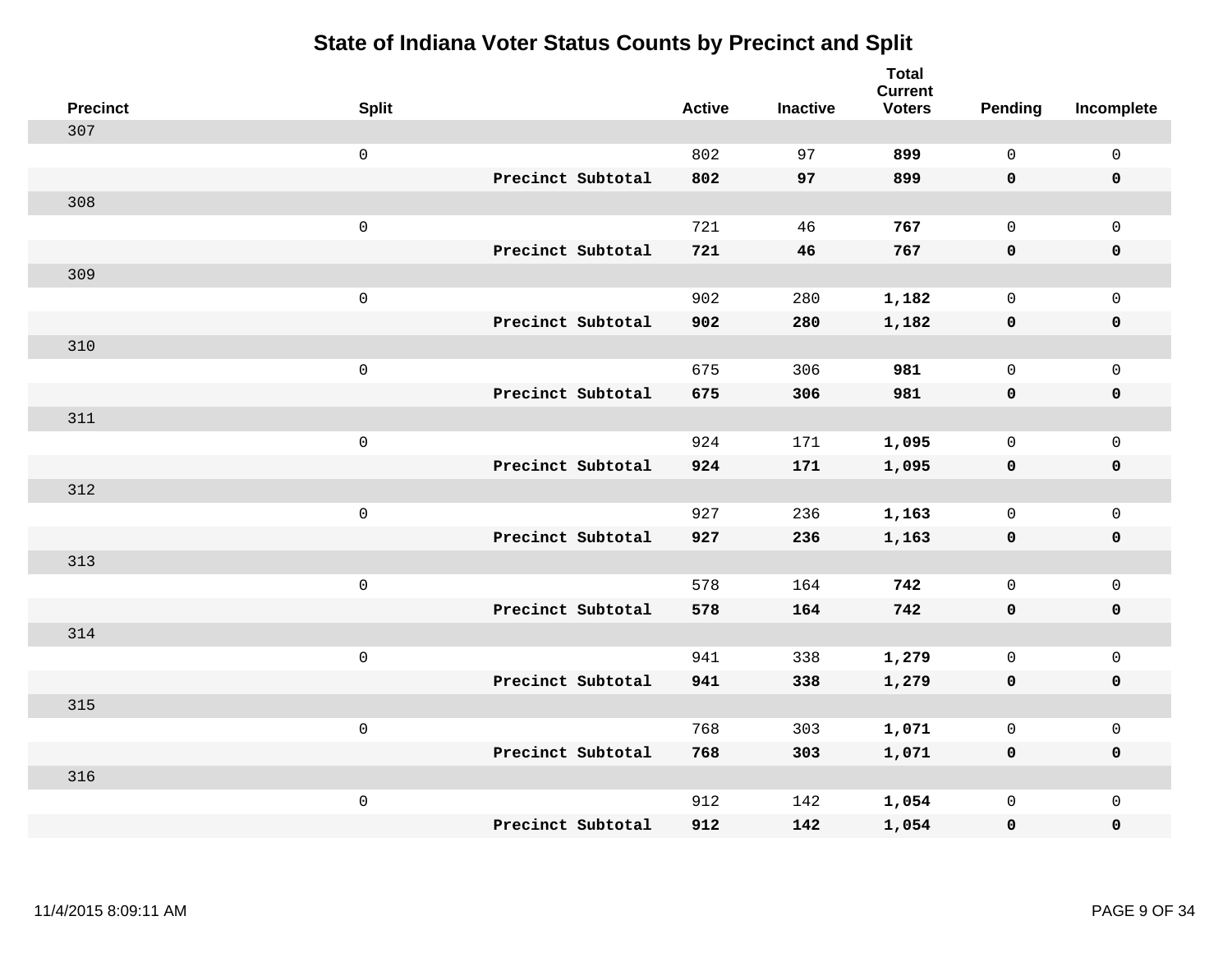| <b>Precinct</b> | <b>Split</b>        |                   | <b>Active</b> | <b>Inactive</b> | <b>Total</b><br><b>Current</b><br><b>Voters</b> | Pending      | Incomplete          |
|-----------------|---------------------|-------------------|---------------|-----------------|-------------------------------------------------|--------------|---------------------|
| 317             |                     |                   |               |                 |                                                 |              |                     |
|                 | $\mathsf 0$         |                   | 179           | 198             | 377                                             | $\mathbf{0}$ | $\mathsf{O}\xspace$ |
|                 |                     | Precinct Subtotal | 179           | 198             | 377                                             | $\mathbf 0$  | $\mathbf 0$         |
| 318             |                     |                   |               |                 |                                                 |              |                     |
|                 | $\mathsf 0$         |                   | 953           | 102             | 1,055                                           | $\mathbf 0$  | $\mathsf{O}$        |
|                 |                     | Precinct Subtotal | 953           | 102             | 1,055                                           | $\mathbf 0$  | 0                   |
| 319             |                     |                   |               |                 |                                                 |              |                     |
|                 | $\mathsf 0$         |                   | 323           | 27              | 350                                             | $\mathbf 0$  | $\mathsf{O}$        |
|                 |                     | Precinct Subtotal | 323           | ${\bf 27}$      | 350                                             | $\mathbf 0$  | $\pmb{0}$           |
| 320             |                     |                   |               |                 |                                                 |              |                     |
|                 | $\mathsf 0$         |                   | 877           | 151             | 1,028                                           | $\mathbf 0$  | $\mathsf{O}\xspace$ |
|                 |                     | Precinct Subtotal | 877           | 151             | 1,028                                           | $\mathbf 0$  | $\pmb{0}$           |
| 321             |                     |                   |               |                 |                                                 |              |                     |
|                 | $\mathbf 0$         |                   | 750           | 53              | 803                                             | $\mathbf 0$  | $\mathsf{O}\xspace$ |
|                 |                     | Precinct Subtotal | 750           | 53              | 803                                             | 0            | $\pmb{0}$           |
| 322             |                     |                   |               |                 |                                                 |              |                     |
|                 | $\,0\,$             |                   | 935           | 141             | 1,076                                           | $\mathbf 0$  | $\mathsf{O}$        |
|                 |                     | Precinct Subtotal | 935           | 141             | 1,076                                           | $\mathbf 0$  | 0                   |
| 323             |                     |                   |               |                 |                                                 |              |                     |
|                 | $\mathbf 0$         |                   | 847           | 398             | 1,245                                           | $\mathbf 0$  | $\mathsf{O}\xspace$ |
|                 |                     | Precinct Subtotal | 847           | 398             | 1,245                                           | 0            | 0                   |
| 324             |                     |                   |               |                 |                                                 |              |                     |
|                 | $\mathsf{O}\xspace$ |                   | 715           | 296             | 1,011                                           | $\mathbf 0$  | $\mathsf{O}\xspace$ |
|                 |                     | Precinct Subtotal | 715           | 296             | 1,011                                           | $\mathbf 0$  | 0                   |
| 325             |                     |                   |               |                 |                                                 |              |                     |
|                 | $\mathbf 0$         |                   | 489           | 84              | 573                                             | $\mathbf 0$  | $\mathsf 0$         |
|                 |                     | Precinct Subtotal | 489           | 84              | 573                                             | 0            | 0                   |
| 326             |                     |                   |               |                 |                                                 |              |                     |
|                 | $\mathbf 0$         |                   | 602           | 171             | 773                                             | $\mathsf{O}$ | $\mathsf{O}$        |
|                 |                     | Precinct Subtotal | 602           | 171             | 773                                             | 0            | 0                   |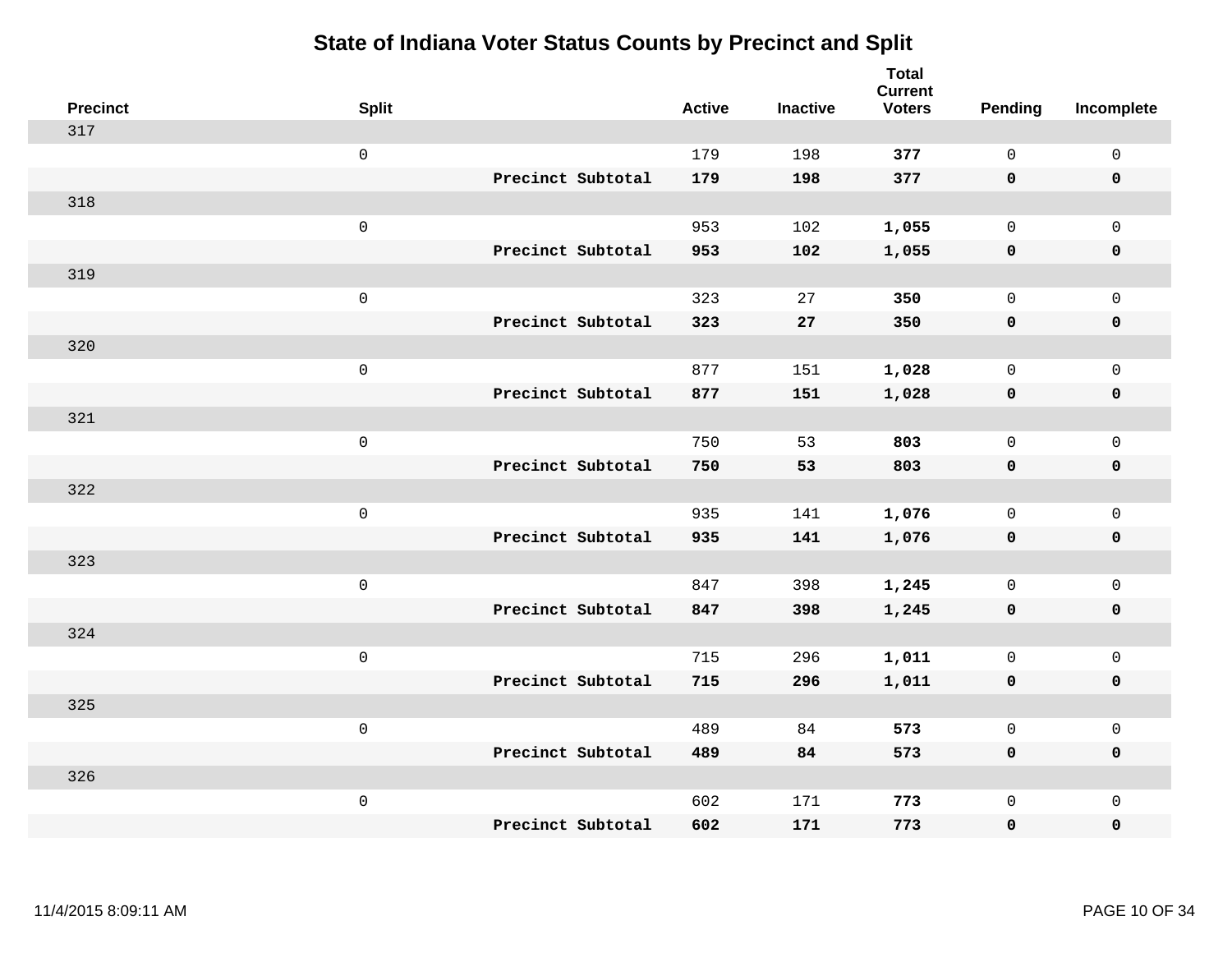| <b>Precinct</b> | <b>Split</b>        |                   | <b>Active</b> | <b>Inactive</b> | <b>Total</b><br><b>Current</b><br><b>Voters</b> | Pending      | Incomplete          |
|-----------------|---------------------|-------------------|---------------|-----------------|-------------------------------------------------|--------------|---------------------|
| 327             |                     |                   |               |                 |                                                 |              |                     |
|                 | $\mathsf 0$         |                   | 550           | 245             | 795                                             | $\mathbf 0$  | $\mathsf 0$         |
|                 |                     | Precinct Subtotal | 550           | 245             | 795                                             | $\mathbf 0$  | $\mathbf 0$         |
| 360             |                     |                   |               |                 |                                                 |              |                     |
|                 | $\mathsf 0$         |                   | 1,036         | 105             | 1,141                                           | $\mathbf 0$  | $\mathsf{O}$        |
|                 |                     | Precinct Subtotal | 1,036         | 105             | 1,141                                           | $\mathbf 0$  | 0                   |
| 364             |                     |                   |               |                 |                                                 |              |                     |
|                 | $\mathsf 0$         |                   | 638           | 24              | 662                                             | $\mathbf 0$  | $\mathsf{O}$        |
|                 |                     | Precinct Subtotal | 638           | 24              | 662                                             | $\mathbf 0$  | $\pmb{0}$           |
| 366             |                     |                   |               |                 |                                                 |              |                     |
|                 | $\mathsf 0$         |                   | 900           | 134             | 1,034                                           | $\mathbf 0$  | $\mathsf{O}\xspace$ |
|                 |                     | Precinct Subtotal | 900           | 134             | 1,034                                           | $\mathbf 0$  | $\pmb{0}$           |
| 367             |                     |                   |               |                 |                                                 |              |                     |
|                 | $\mathbf 0$         |                   | 717           | 128             | 845                                             | $\mathbf 0$  | $\mathsf 0$         |
|                 |                     | Precinct Subtotal | 717           | 128             | 845                                             | 0            | $\pmb{0}$           |
| 368             |                     |                   |               |                 |                                                 |              |                     |
|                 | $\,0\,$             |                   | 1,014         | 173             | 1,187                                           | $\mathbf 0$  | $\mathsf{O}$        |
|                 |                     | Precinct Subtotal | 1,014         | 173             | 1,187                                           | $\mathbf 0$  | 0                   |
| 370             |                     |                   |               |                 |                                                 |              |                     |
|                 | $\mathbf 0$         |                   | 985           | 205             | 1,190                                           | $\mathbf 0$  | $\mathsf{O}\xspace$ |
|                 |                     | Precinct Subtotal | 985           | 205             | 1,190                                           | 0            | 0                   |
| 371             |                     |                   |               |                 |                                                 |              |                     |
|                 | $\mathsf{O}\xspace$ |                   | 1,139         | 160             | 1,299                                           | $\mathbf 0$  | $\mathsf{O}\xspace$ |
|                 |                     | Precinct Subtotal | 1,139         | 160             | 1,299                                           | $\mathbf 0$  | 0                   |
| 372             |                     |                   |               |                 |                                                 |              |                     |
|                 | $\mathbf 0$         |                   | 482           | 83              | 565                                             | $\mathbf 0$  | $\mathsf 0$         |
|                 |                     | Precinct Subtotal | 482           | 83              | 565                                             | 0            | 0                   |
| 373             |                     |                   |               |                 |                                                 |              |                     |
|                 | $\mathbf 0$         |                   | 46            | $\mathbf{1}$    | 47                                              | $\mathsf{O}$ | $\mathsf{O}$        |
|                 |                     | Precinct Subtotal | 46            | ${\bf 1}$       | 47                                              | 0            | 0                   |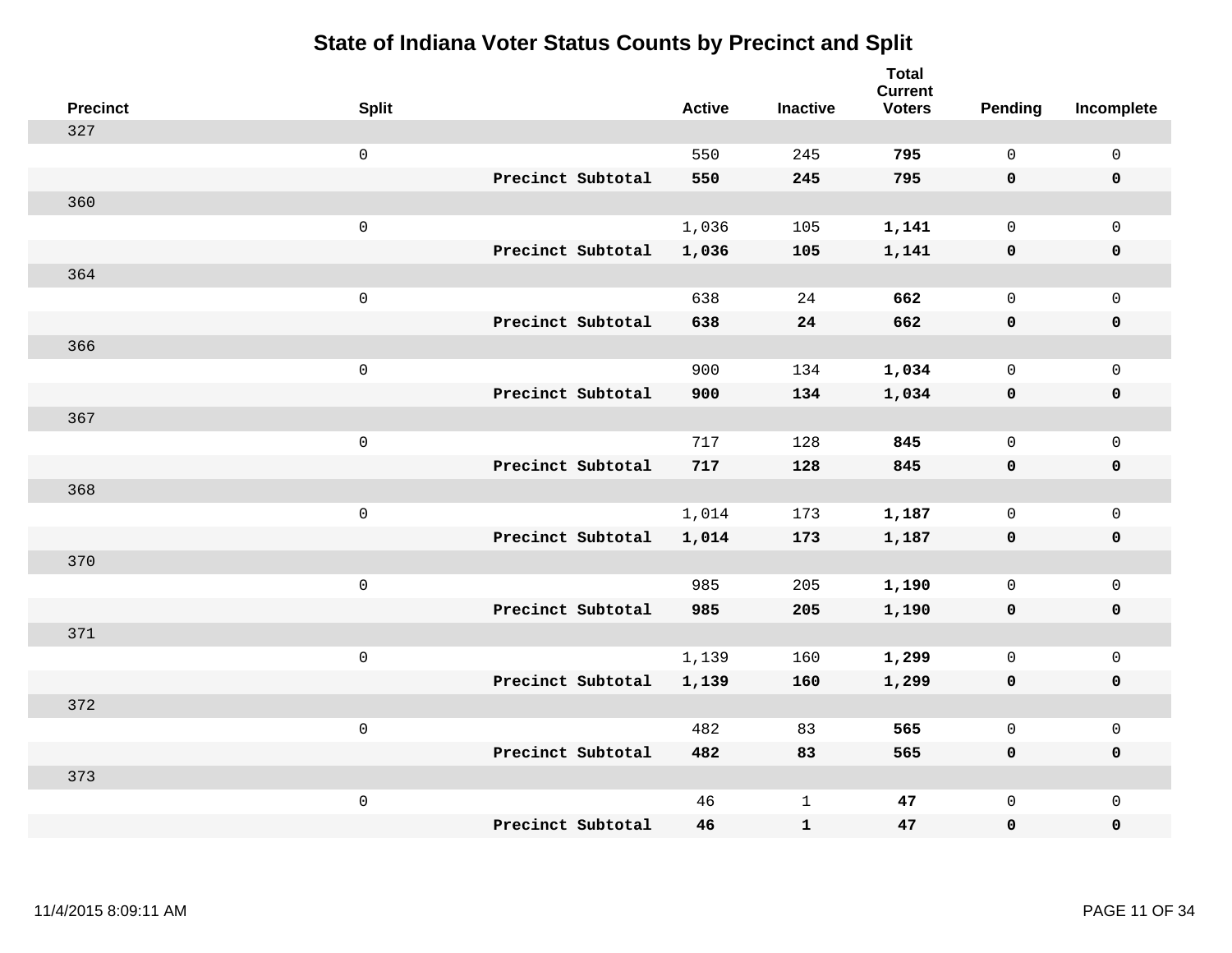| <b>Precinct</b> | <b>Split</b>        |                   | <b>Active</b> | <b>Inactive</b> | <b>Total</b><br><b>Current</b><br><b>Voters</b> | <b>Pending</b> | Incomplete   |
|-----------------|---------------------|-------------------|---------------|-----------------|-------------------------------------------------|----------------|--------------|
| 399             |                     |                   |               |                 |                                                 |                |              |
|                 | $\mathsf{O}\xspace$ |                   | 485           | 60              | 545                                             | $\mathbf 0$    | $\mathbf 0$  |
|                 |                     | Precinct Subtotal | 485           | 60              | 545                                             | $\mathbf 0$    | $\mathbf 0$  |
| 410             |                     |                   |               |                 |                                                 |                |              |
|                 | $\mathbf 0$         |                   | 797           | 339             | 1,136                                           | $\mathbf 0$    | $\mathbf 0$  |
|                 |                     | Precinct Subtotal | 797           | 339             | 1,136                                           | 0              | $\pmb{0}$    |
| 411             |                     |                   |               |                 |                                                 |                |              |
|                 | $\mathsf 0$         |                   | 762           | 267             | 1,029                                           | $\mathbf 0$    | $\mathbf 0$  |
|                 |                     | Precinct Subtotal | 762           | 267             | 1,029                                           | $\mathbf 0$    | $\mathbf 0$  |
| 415             |                     |                   |               |                 |                                                 |                |              |
|                 | $\mathbf 0$         |                   | 807           | 279             | 1,086                                           | $\mathbf 0$    | $\mathbf 0$  |
|                 |                     | Precinct Subtotal | 807           | 279             | 1,086                                           | $\mathbf 0$    | $\mathbf 0$  |
| 418             |                     |                   |               |                 |                                                 |                |              |
|                 | $\mathsf 0$         |                   | 662           | 85              | 747                                             | $\Omega$       | $\mathbf{0}$ |
|                 |                     | Precinct Subtotal | 662           | 85              | 747                                             | $\mathbf 0$    | $\mathbf 0$  |
| 452             |                     |                   |               |                 |                                                 |                |              |
|                 | $\mathbf 0$         |                   | 1,082         | 105             | 1,187                                           | $\mathbf 0$    | $\mathbf 0$  |
|                 |                     | Precinct Subtotal | 1,082         | 105             | 1,187                                           | 0              | $\mathbf 0$  |
| 453             |                     |                   |               |                 |                                                 |                |              |
|                 | $\mathbf 0$         |                   | 612           | 66              | 678                                             | $\mathbf 0$    | $\mathsf 0$  |
|                 |                     | Precinct Subtotal | 612           | 66              | 678                                             | $\mathbf 0$    | $\mathbf 0$  |
| 454             |                     |                   |               |                 |                                                 |                |              |
|                 | $\mathbf 0$         |                   | 720           | 121             | 841                                             | $\mathbf 0$    | $\mathsf 0$  |
|                 |                     | Precinct Subtotal | 720           | 121             | 841                                             | $\mathbf 0$    | $\mathbf 0$  |
| 455             |                     |                   |               |                 |                                                 |                |              |
|                 | $\mathbf 0$         |                   | 625           | 234             | 859                                             | $\mathsf{O}$   | $\mathsf 0$  |
|                 |                     | Precinct Subtotal | 625           | 234             | 859                                             | $\mathbf 0$    | $\mathbf 0$  |
| 456             |                     |                   |               |                 |                                                 |                |              |
|                 | $\mathbf 0$         |                   | 643           | 333             | 976                                             | $\mathbf 0$    | $\mathbf 0$  |
|                 |                     | Precinct Subtotal | 643           | 333             | 976                                             | $\mathbf 0$    | $\pmb{0}$    |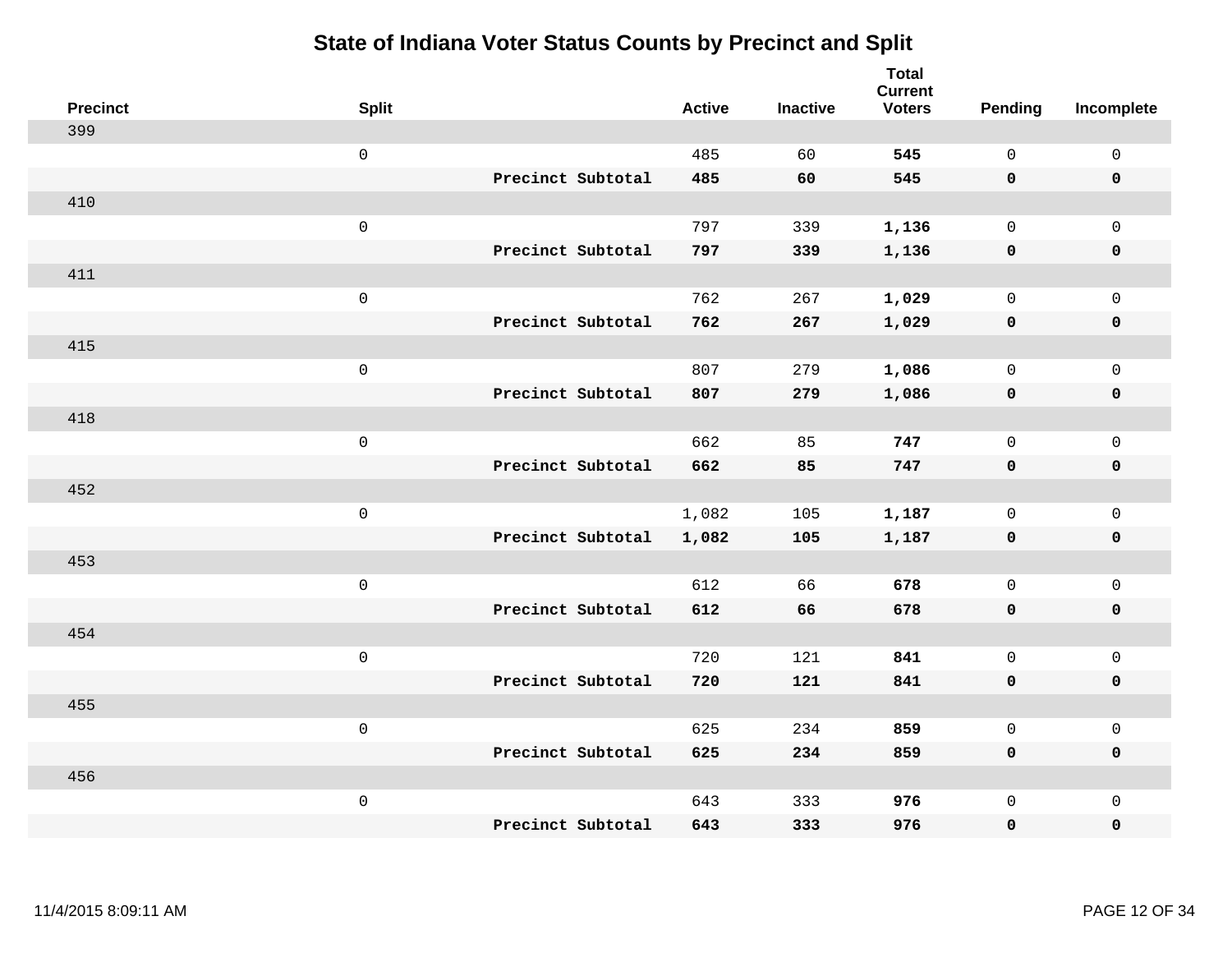| <b>Precinct</b> | <b>Split</b>        | <b>Active</b>            | <b>Inactive</b> | <b>Total</b><br><b>Current</b><br><b>Voters</b> | Pending      | Incomplete          |
|-----------------|---------------------|--------------------------|-----------------|-------------------------------------------------|--------------|---------------------|
| 457             |                     |                          |                 |                                                 |              |                     |
|                 | $\mathsf 0$         | 687                      | 106             | 793                                             | $\mathbf 0$  | $\mathsf 0$         |
|                 |                     | Precinct Subtotal<br>687 | 106             | 793                                             | $\mathbf 0$  | $\mathbf 0$         |
| 458             |                     |                          |                 |                                                 |              |                     |
|                 | $\mathsf{O}\xspace$ | 608                      | 195             | 803                                             | $\mathsf{O}$ | $\mathsf{O}$        |
|                 |                     | Precinct Subtotal<br>608 | 195             | 803                                             | $\mathbf 0$  | 0                   |
| 459             |                     |                          |                 |                                                 |              |                     |
|                 | $\mathsf{O}\xspace$ | 801                      | 36              | 837                                             | $\mathbf 0$  | $\mathsf{O}$        |
|                 |                     | Precinct Subtotal<br>801 | 36              | 837                                             | $\mathbf 0$  | $\pmb{0}$           |
| 460             |                     |                          |                 |                                                 |              |                     |
|                 | $\mathsf{O}\xspace$ | 877                      | 155             | 1,032                                           | $\mathbf 0$  | $\mathsf{O}\xspace$ |
|                 |                     | Precinct Subtotal<br>877 | 155             | 1,032                                           | $\mathbf 0$  | $\pmb{0}$           |
| 461             |                     |                          |                 |                                                 |              |                     |
|                 | $\mathsf{O}\xspace$ | 34                       | $\mathbf{1}$    | 35                                              | $\mathbf 0$  | $\mathsf 0$         |
|                 |                     | Precinct Subtotal<br>34  | $\mathbf{1}$    | 35                                              | 0            | $\mathbf 0$         |
| 468             |                     |                          |                 |                                                 |              |                     |
|                 | $\mathsf{O}\xspace$ | 880                      | 168             | 1,048                                           | $\mathbf 0$  | $\mathsf{O}\xspace$ |
|                 |                     | Precinct Subtotal<br>880 | 168             | 1,048                                           | $\mathbf 0$  | 0                   |
| 469             |                     |                          |                 |                                                 |              |                     |
|                 | $\mathsf{O}\xspace$ | 580                      | 140             | 720                                             | $\mathbf 0$  | $\mathsf{O}\xspace$ |
|                 |                     | Precinct Subtotal<br>580 | 140             | 720                                             | 0            | 0                   |
| 470             |                     |                          |                 |                                                 |              |                     |
|                 | $\mathsf 0$         | 870                      | 176             | 1,046                                           | $\mathbf 0$  | $\mathsf{O}\xspace$ |
|                 |                     | Precinct Subtotal<br>870 | 176             | 1,046                                           | $\mathbf 0$  | 0                   |
| 471             |                     |                          |                 |                                                 |              |                     |
|                 | $\mathsf{O}\xspace$ | 634                      | 302             | 936                                             | $\mathsf{O}$ | $\mathsf 0$         |
|                 |                     | Precinct Subtotal<br>634 | 302             | 936                                             | 0            | 0                   |
| 472             |                     |                          |                 |                                                 |              |                     |
|                 | $\mathsf 0$         | 819                      | 215             | 1,034                                           | $\mathsf{O}$ | $\mathsf{O}$        |
|                 |                     | Precinct Subtotal<br>819 | 215             | 1,034                                           | 0            | 0                   |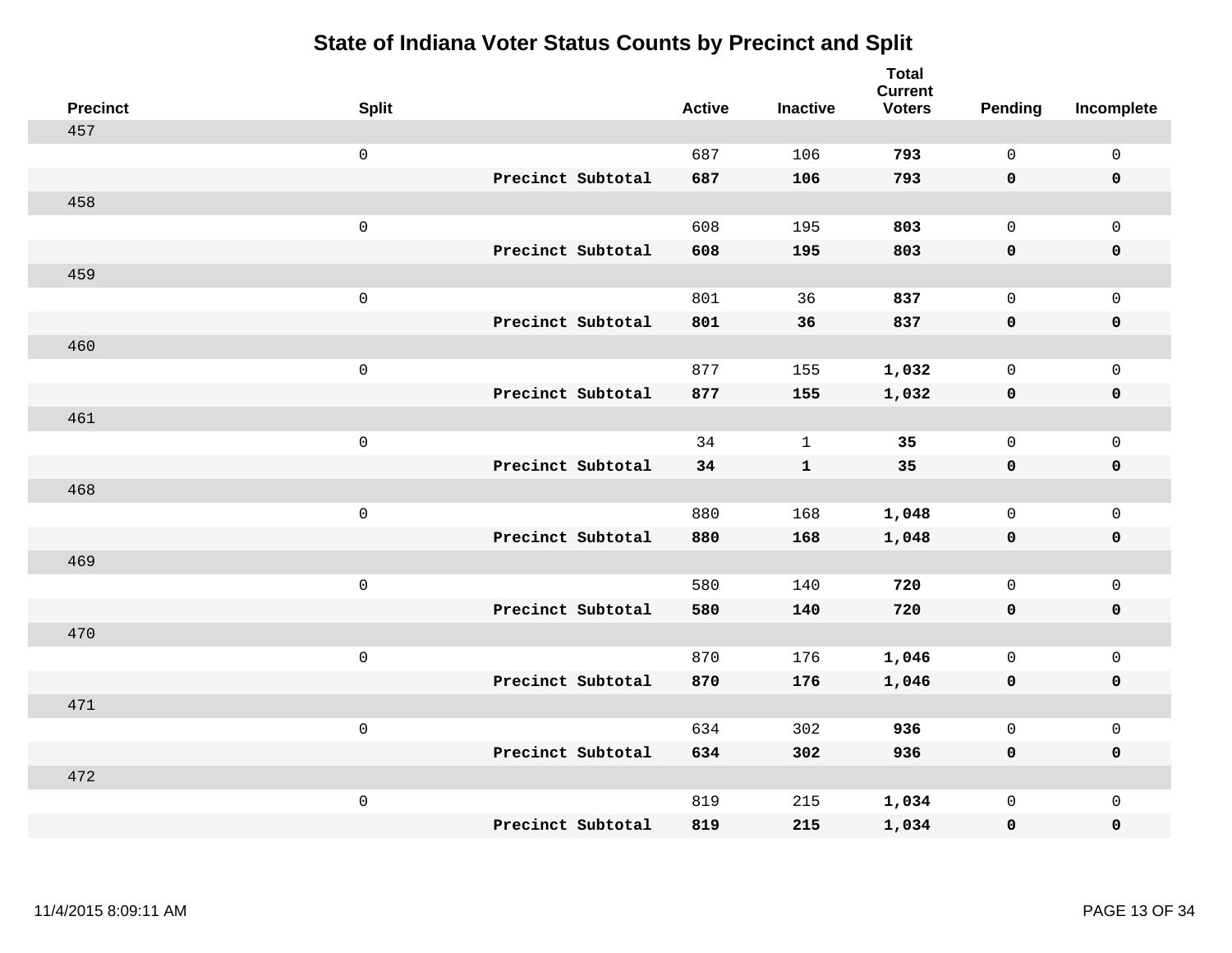| <b>Precinct</b> | <b>Split</b>        |                   | <b>Active</b> | <b>Inactive</b> | <b>Total</b><br><b>Current</b><br><b>Voters</b> | Pending      | Incomplete          |
|-----------------|---------------------|-------------------|---------------|-----------------|-------------------------------------------------|--------------|---------------------|
| 473             |                     |                   |               |                 |                                                 |              |                     |
|                 | $\mathsf{O}$        |                   | 1,016         | 153             | 1,169                                           | $\mathbf 0$  | $\mathsf{O}$        |
|                 |                     | Precinct Subtotal | 1,016         | 153             | 1,169                                           | $\mathbf 0$  | $\pmb{0}$           |
| 474             |                     |                   |               |                 |                                                 |              |                     |
|                 | $\mathsf{O}\xspace$ |                   | 1,202         | 311             | 1,513                                           | $\mathbf 0$  | $\mathsf{O}$        |
|                 |                     | Precinct Subtotal | 1,202         | 311             | 1,513                                           | $\mathbf 0$  | 0                   |
| 475             |                     |                   |               |                 |                                                 |              |                     |
|                 | $\mathsf{O}\xspace$ |                   | 654           | 127             | 781                                             | $\mathbf 0$  | $\mathsf{O}\xspace$ |
|                 |                     | Precinct Subtotal | 654           | 127             | 781                                             | 0            | 0                   |
| 476             |                     |                   |               |                 |                                                 |              |                     |
|                 | $\mathsf{O}\xspace$ |                   | 590           | 84              | 674                                             | $\mathbf 0$  | $\mathsf{O}\xspace$ |
|                 |                     | Precinct Subtotal | 590           | 84              | 674                                             | $\mathbf 0$  | 0                   |
| 477             |                     |                   |               |                 |                                                 |              |                     |
|                 | $\mathsf{O}\xspace$ |                   | 957           | 102             | 1,059                                           | $\mathbf 0$  | $\mathsf{O}$        |
|                 |                     | Precinct Subtotal | 957           | 102             | 1,059                                           | 0            | 0                   |
| 478             |                     |                   |               |                 |                                                 |              |                     |
|                 | $\mathsf 0$         |                   | 694           | 89              | 783                                             | $\mathsf{O}$ | $\mathsf{O}$        |
|                 |                     | Precinct Subtotal | 694           | 89              | 783                                             | 0            | 0                   |
| 479             |                     |                   |               |                 |                                                 |              |                     |
|                 | $\mathsf 0$         |                   | 902           | 94              | 996                                             | $\mathsf{O}$ | $\mathsf{O}$        |
|                 |                     | Precinct Subtotal | 902           | 94              | 996                                             | 0            | 0                   |
| 480             |                     |                   |               |                 |                                                 |              |                     |
|                 | $\mathsf 0$         |                   | 892           | 98              | 990                                             | $\mathsf{O}$ | $\mathsf{O}\xspace$ |
|                 |                     | Precinct Subtotal | 892           | 98              | 990                                             | 0            | 0                   |
| 481             |                     |                   |               |                 |                                                 |              |                     |
|                 | $\mathsf 0$         |                   | 888           | 64              | 952                                             | $\mathbf{0}$ | $\mathsf 0$         |
|                 |                     | Precinct Subtotal | 888           | 64              | 952                                             | 0            | 0                   |
| 482             |                     |                   |               |                 |                                                 |              |                     |
|                 | $\mathsf 0$         |                   | 931           | 198             | 1,129                                           | $\mathsf{O}$ | $\mathsf{O}$        |
|                 |                     | Precinct Subtotal | 931           | 198             | 1,129                                           | 0            | 0                   |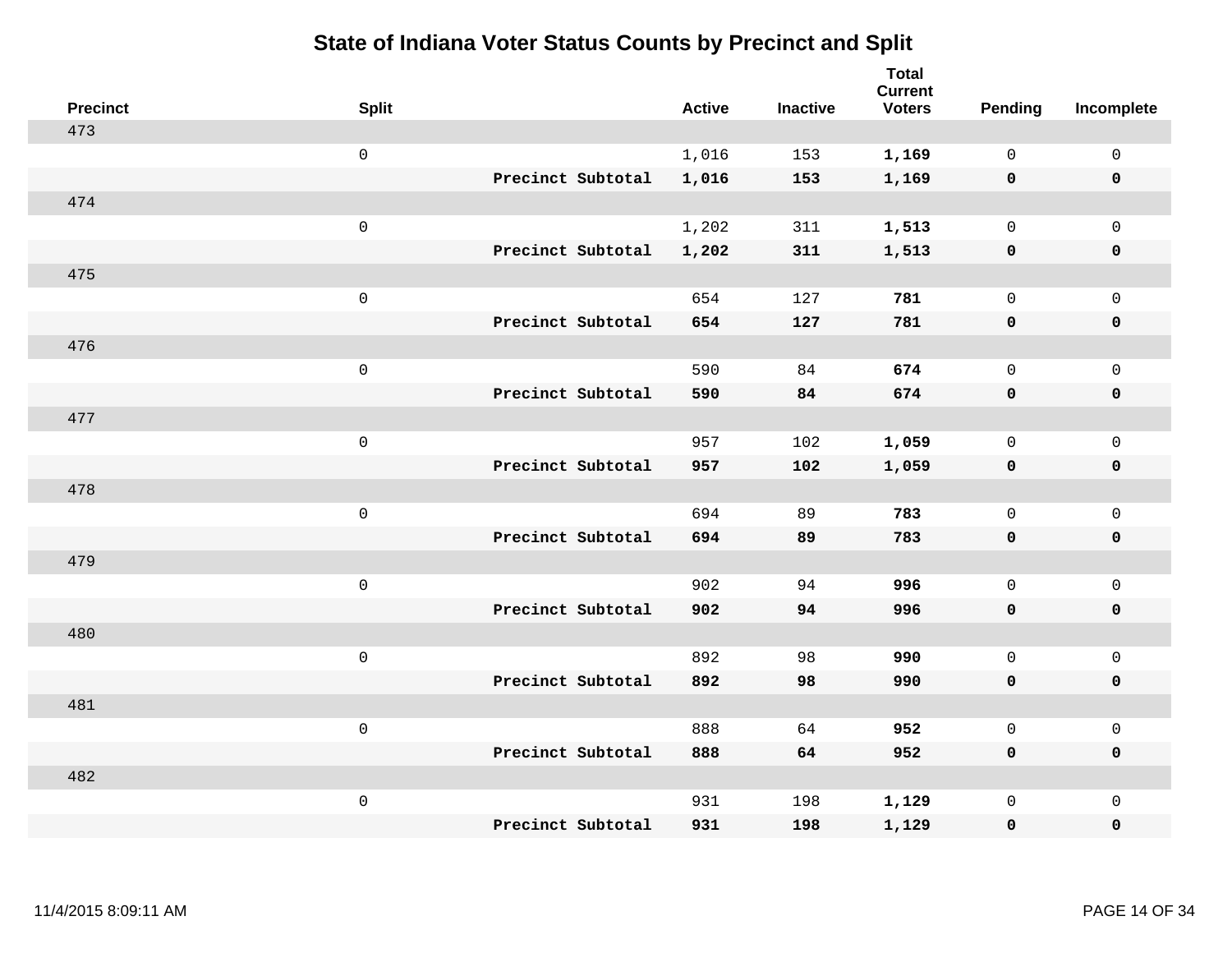| <b>Precinct</b> | <b>Split</b>        |                   | <b>Active</b> | <b>Inactive</b> | <b>Total</b><br><b>Current</b><br><b>Voters</b> | Pending      | Incomplete          |
|-----------------|---------------------|-------------------|---------------|-----------------|-------------------------------------------------|--------------|---------------------|
| 483             |                     |                   |               |                 |                                                 |              |                     |
|                 | $\mathsf 0$         |                   | 876           | 46              | 922                                             | $\mathsf{O}$ | $\mathsf{O}\xspace$ |
|                 |                     | Precinct Subtotal | 876           | 46              | 922                                             | $\mathbf 0$  | 0                   |
| 484             |                     |                   |               |                 |                                                 |              |                     |
|                 | $\mathsf 0$         |                   | 782           | 67              | 849                                             | $\mathbf 0$  | $\mathbf 0$         |
|                 |                     | Precinct Subtotal | 782           | 67              | 849                                             | $\mathbf 0$  | 0                   |
| 485             |                     |                   |               |                 |                                                 |              |                     |
|                 | $\mathsf 0$         |                   | 911           | 168             | 1,079                                           | $\mathbf 0$  | $\mathsf{O}\xspace$ |
|                 |                     | Precinct Subtotal | 911           | 168             | 1,079                                           | 0            | $\pmb{0}$           |
| 486             |                     |                   |               |                 |                                                 |              |                     |
|                 | $\mathsf 0$         |                   | 1,150         | 106             | 1,256                                           | $\mathsf{O}$ | $\mathsf{O}$        |
|                 |                     | Precinct Subtotal | 1,150         | 106             | 1,256                                           | 0            | 0                   |
| 487             |                     |                   |               |                 |                                                 |              |                     |
|                 | $\mathsf 0$         |                   | 985           | 181             | 1,166                                           | $\mathbf 0$  | $\mathsf{O}$        |
|                 |                     | Precinct Subtotal | 985           | 181             | 1,166                                           | $\mathbf 0$  | 0                   |
| 488             |                     |                   |               |                 |                                                 |              |                     |
|                 | $\mathsf{O}\xspace$ |                   | 691           | 274             | 965                                             | $\mathbf 0$  | $\mathsf{O}$        |
|                 |                     | Precinct Subtotal | 691           | 274             | 965                                             | $\mathbf 0$  | $\pmb{0}$           |
| 489             |                     |                   |               |                 |                                                 |              |                     |
|                 | $\mathsf 0$         |                   | 338           | 72              | 410                                             | $\mathsf{O}$ | $\mathsf{O}$        |
|                 |                     | Precinct Subtotal | 338           | 72              | 410                                             | 0            | 0                   |
| 490             |                     |                   |               |                 |                                                 |              |                     |
|                 | $\mathsf 0$         |                   | 841           | 228             | 1,069                                           | $\mathbf 0$  | $\mathsf{O}\xspace$ |
|                 |                     | Precinct Subtotal | 841           | 228             | 1,069                                           | 0            | 0                   |
| 502             |                     |                   |               |                 |                                                 |              |                     |
|                 | $\mathsf 0$         |                   | 524           | 192             | 716                                             | $\mathbf 0$  | $\mathsf{O}\xspace$ |
|                 |                     | Precinct Subtotal | 524           | 192             | 716                                             | 0            | 0                   |
| 503             |                     |                   |               |                 |                                                 |              |                     |
|                 | $\mathsf 0$         |                   | 834           | 231             | 1,065                                           | $\mathsf{O}$ | $\mathsf{O}$        |
|                 |                     | Precinct Subtotal | 834           | 231             | 1,065                                           | 0            | 0                   |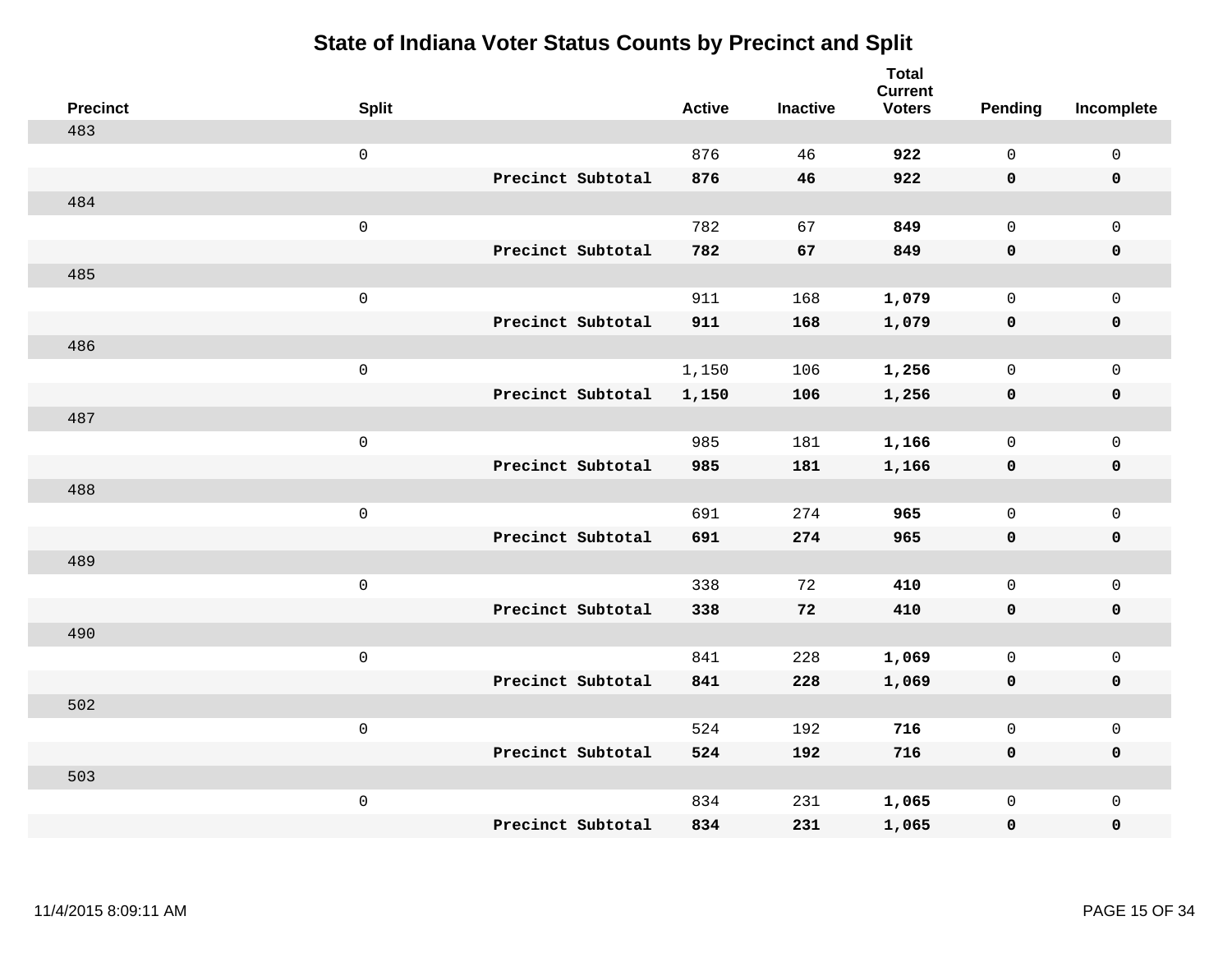| <b>Precinct</b> | <b>Split</b>        |                   | <b>Active</b> | <b>Inactive</b> | <b>Total</b><br><b>Current</b><br><b>Voters</b> | Pending      | Incomplete          |
|-----------------|---------------------|-------------------|---------------|-----------------|-------------------------------------------------|--------------|---------------------|
| 504             |                     |                   |               |                 |                                                 |              |                     |
|                 | $\mathsf 0$         |                   | 691           | 174             | 865                                             | $\mathbf{0}$ | $\mathsf{O}\xspace$ |
|                 |                     | Precinct Subtotal | 691           | 174             | 865                                             | $\mathbf 0$  | $\mathbf 0$         |
| 505             |                     |                   |               |                 |                                                 |              |                     |
|                 | $\mathsf 0$         |                   | 547           | 233             | 780                                             | $\mathbf{0}$ | $\mathsf{O}$        |
|                 |                     | Precinct Subtotal | 547           | 233             | 780                                             | $\mathbf 0$  | 0                   |
| 509             |                     |                   |               |                 |                                                 |              |                     |
|                 | $\mathsf 0$         |                   | 696           | 275             | 971                                             | $\mathbf 0$  | $\mathsf{O}$        |
|                 |                     | Precinct Subtotal | 696           | 275             | 971                                             | 0            | 0                   |
| 512             |                     |                   |               |                 |                                                 |              |                     |
|                 | $\mathsf 0$         |                   | 457           | 114             | 571                                             | $\mathbf{0}$ | $\mathsf{O}\xspace$ |
|                 |                     | Precinct Subtotal | 457           | 114             | 571                                             | $\mathbf 0$  | $\pmb{0}$           |
| 516             |                     |                   |               |                 |                                                 |              |                     |
|                 | $\mathbf 0$         |                   | 484           | 122             | 606                                             | $\mathbf{0}$ | $\mathbf 0$         |
|                 |                     | Precinct Subtotal | 484           | 122             | 606                                             | 0            | $\mathbf 0$         |
| 518             |                     |                   |               |                 |                                                 |              |                     |
|                 | $\mathbf 0$         |                   | 417           | 167             | 584                                             | $\mathsf{O}$ | $\mathsf{O}$        |
|                 |                     | Precinct Subtotal | 417           | 167             | 584                                             | $\mathbf 0$  | 0                   |
| 519             |                     |                   |               |                 |                                                 |              |                     |
|                 | $\mathbf 0$         |                   | 749           | 329             | 1,078                                           | $\mathsf{O}$ | $\mathsf{O}\xspace$ |
|                 |                     | Precinct Subtotal | 749           | 329             | 1,078                                           | 0            | 0                   |
| 553             |                     |                   |               |                 |                                                 |              |                     |
|                 | $\mathsf{O}\xspace$ |                   | 901           | 205             | 1,106                                           | $\mathbf 0$  | $\mathsf{O}\xspace$ |
|                 |                     | Precinct Subtotal | 901           | 205             | 1,106                                           | $\mathbf 0$  | 0                   |
| 554             |                     |                   |               |                 |                                                 |              |                     |
|                 | $\mathbf 0$         |                   | 950           | 203             | 1,153                                           | $\mathbf 0$  | $\mathsf 0$         |
|                 |                     | Precinct Subtotal | 950           | 203             | 1,153                                           | 0            | 0                   |
| 555             |                     |                   |               |                 |                                                 |              |                     |
|                 | $\mathbf 0$         |                   | 669           | 121             | 790                                             | $\mathsf{O}$ | $\mathsf{O}$        |
|                 |                     | Precinct Subtotal | 669           | 121             | 790                                             | 0            | 0                   |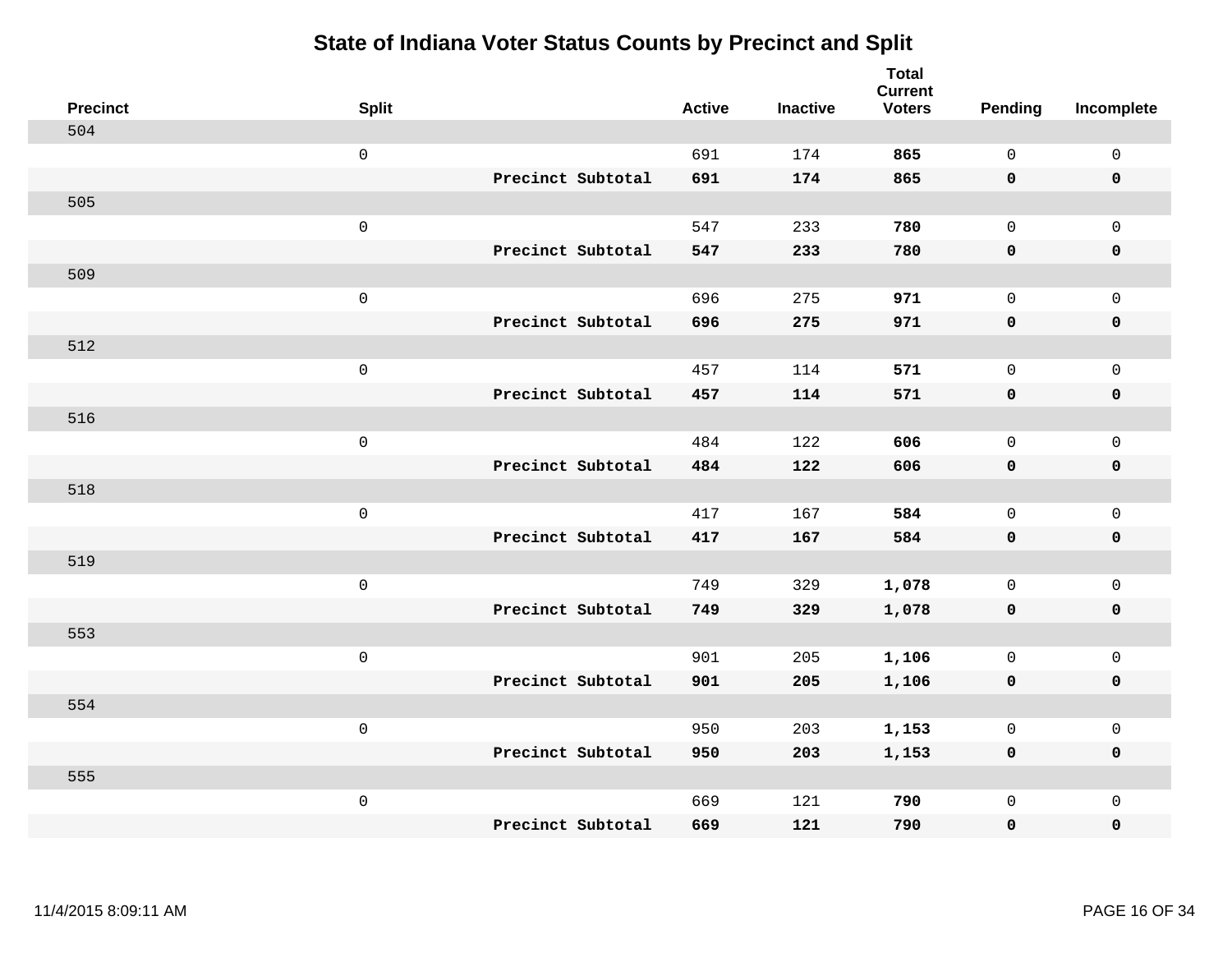| <b>Precinct</b> | <b>Split</b>        |                   | <b>Active</b> | <b>Inactive</b> | <b>Total</b><br><b>Current</b><br><b>Voters</b> | Pending      | Incomplete          |
|-----------------|---------------------|-------------------|---------------|-----------------|-------------------------------------------------|--------------|---------------------|
| 557             |                     |                   |               |                 |                                                 |              |                     |
|                 | $\mathsf{O}$        |                   | 639           | 367             | 1,006                                           | $\mathbf 0$  | $\mathsf{O}\xspace$ |
|                 |                     | Precinct Subtotal | 639           | 367             | 1,006                                           | $\mathbf 0$  | $\pmb{0}$           |
| 561             |                     |                   |               |                 |                                                 |              |                     |
|                 | $\mathsf 0$         |                   | 554           | 54              | 608                                             | $\mathbf 0$  | $\mathbf{0}$        |
|                 |                     | Precinct Subtotal | 554           | 54              | 608                                             | $\mathbf 0$  | $\pmb{0}$           |
| 565             |                     |                   |               |                 |                                                 |              |                     |
|                 | $\mathbf 0$         |                   | 268           | 157             | 425                                             | $\mathbf 0$  | $\mathsf{O}$        |
|                 |                     | Precinct Subtotal | 268           | 157             | 425                                             | 0            | 0                   |
| 566             |                     |                   |               |                 |                                                 |              |                     |
|                 | $\mathbf 0$         |                   | 478           | 163             | 641                                             | $\mathsf{O}$ | $\mathsf{O}\xspace$ |
|                 |                     | Precinct Subtotal | 478           | 163             | 641                                             | $\mathbf 0$  | 0                   |
| 567             |                     |                   |               |                 |                                                 |              |                     |
|                 | $\mathbf 0$         |                   | 813           | 184             | 997                                             | $\mathbf 0$  | $\mathsf{O}\xspace$ |
|                 |                     | Precinct Subtotal | 813           | 184             | 997                                             | 0            | 0                   |
| 569             |                     |                   |               |                 |                                                 |              |                     |
|                 | $\mathsf{O}\xspace$ |                   | 524           | 253             | 777                                             | $\mathbf 0$  | $\mathsf{O}\xspace$ |
|                 |                     | Precinct Subtotal | 524           | 253             | 777                                             | 0            | 0                   |
| 570             |                     |                   |               |                 |                                                 |              |                     |
|                 | $\mathbf 0$         |                   | 354           | 51              | 405                                             | $\mathbf 0$  | $\mathsf{O}$        |
|                 |                     | Precinct Subtotal | 354           | 51              | 405                                             | 0            | 0                   |
| 575             |                     |                   |               |                 |                                                 |              |                     |
|                 | $\mathsf{O}\xspace$ |                   | 1,058         | 256             | 1,314                                           | $\mathbf 0$  | $\mathsf{O}\xspace$ |
|                 |                     | Precinct Subtotal | 1,058         | 256             | 1,314                                           | 0            | 0                   |
| 576             |                     |                   |               |                 |                                                 |              |                     |
|                 | $\mathsf 0$         |                   | 848           | 140             | 988                                             | $\mathsf{O}$ | $\mathsf{O}\xspace$ |
|                 |                     | Precinct Subtotal | 848           | 140             | 988                                             | 0            | 0                   |
| 577             |                     |                   |               |                 |                                                 |              |                     |
|                 | $\mathbf 0$         |                   | 397           | 134             | 531                                             | $\mathsf{O}$ | $\mathsf{O}$        |
|                 |                     | Precinct Subtotal | 397           | 134             | 531                                             | 0            | 0                   |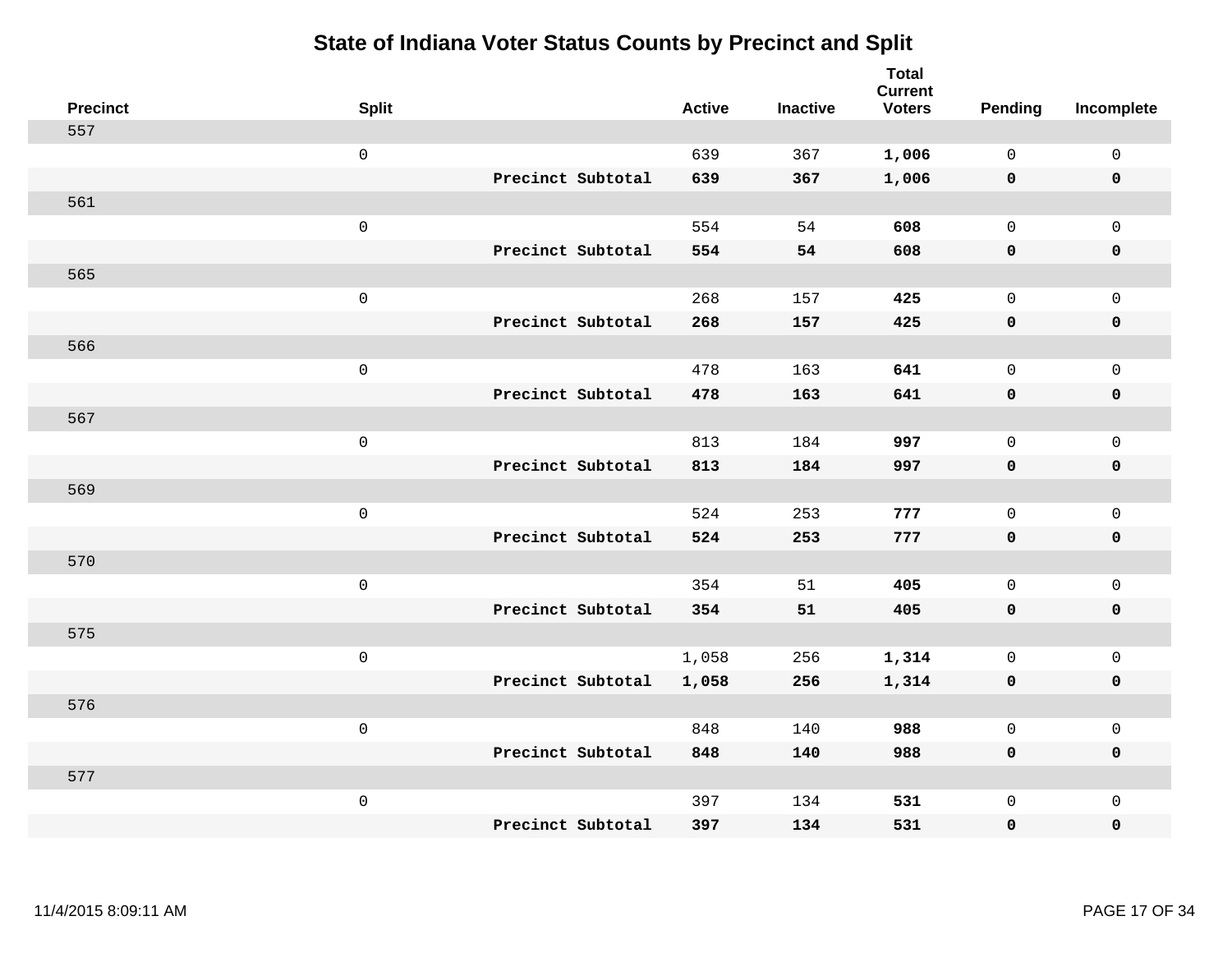| <b>Precinct</b> | <b>Split</b>        |                   | <b>Active</b> | <b>Inactive</b> | <b>Total</b><br><b>Current</b><br><b>Voters</b> | <b>Pending</b> | Incomplete          |
|-----------------|---------------------|-------------------|---------------|-----------------|-------------------------------------------------|----------------|---------------------|
| 578             |                     |                   |               |                 |                                                 |                |                     |
|                 | $\mathsf{O}$        |                   | 598           | 121             | 719                                             | $\mathbf 0$    | $\mathsf{O}\xspace$ |
|                 |                     | Precinct Subtotal | 598           | 121             | 719                                             | $\mathbf 0$    | $\mathbf 0$         |
| 579             |                     |                   |               |                 |                                                 |                |                     |
|                 | $\mathsf{O}$        |                   | 759           | 235             | 994                                             | $\mathbf{0}$   | $\mathsf{O}$        |
|                 |                     | Precinct Subtotal | 759           | 235             | 994                                             | $\mathbf 0$    | 0                   |
| 580             |                     |                   |               |                 |                                                 |                |                     |
|                 | $\mathsf 0$         |                   | 159           | 26              | 185                                             | $\mathbf 0$    | $\mathsf{O}\xspace$ |
|                 |                     | Precinct Subtotal | 159           | 26              | 185                                             | 0              | $\pmb{0}$           |
| 581             |                     |                   |               |                 |                                                 |                |                     |
|                 | $\mathsf{O}$        |                   | 709           | 349             | 1,058                                           | $\mathsf{O}$   | $\mathsf{O}$        |
|                 |                     | Precinct Subtotal | 709           | 349             | 1,058                                           | $\mathbf 0$    | 0                   |
| 582             |                     |                   |               |                 |                                                 |                |                     |
|                 | $\mathbf 0$         |                   | 795           | 157             | 952                                             | $\mathbf 0$    | $\mathsf{O}$        |
|                 |                     | Precinct Subtotal | 795           | 157             | 952                                             | 0              | 0                   |
| 583             |                     |                   |               |                 |                                                 |                |                     |
|                 | $\mathsf{O}\xspace$ |                   | 908           | 599             | 1,507                                           | $\mathbf 0$    | $\mathsf{O}$        |
|                 |                     | Precinct Subtotal | 908           | 599             | 1,507                                           | $\mathbf 0$    | 0                   |
| 585             |                     |                   |               |                 |                                                 |                |                     |
|                 | $\mathbf 0$         |                   | 743           | 36              | 779                                             | $\mathbf 0$    | $\mathsf{O}$        |
|                 |                     | Precinct Subtotal | 743           | 36              | 779                                             | 0              | 0                   |
| 590             |                     |                   |               |                 |                                                 |                |                     |
|                 | $\mathbf 0$         |                   | 517           | 177             | 694                                             | $\mathbf{0}$   | $\mathsf{O}$        |
|                 |                     | Precinct Subtotal | 517           | 177             | 694                                             | 0              | 0                   |
| 591             |                     |                   |               |                 |                                                 |                |                     |
|                 | $\mathbf 0$         |                   | 551           | 128             | 679                                             | $\mathbf{0}$   | $\mathsf{O}$        |
|                 |                     | Precinct Subtotal | 551           | 128             | 679                                             | 0              | 0                   |
| 592             |                     |                   |               |                 |                                                 |                |                     |
|                 | $\mathbf 0$         |                   | 729           | 124             | 853                                             | $\mathsf{O}$   | $\mathsf{O}$        |
|                 |                     | Precinct Subtotal | 729           | 124             | 853                                             | 0              | 0                   |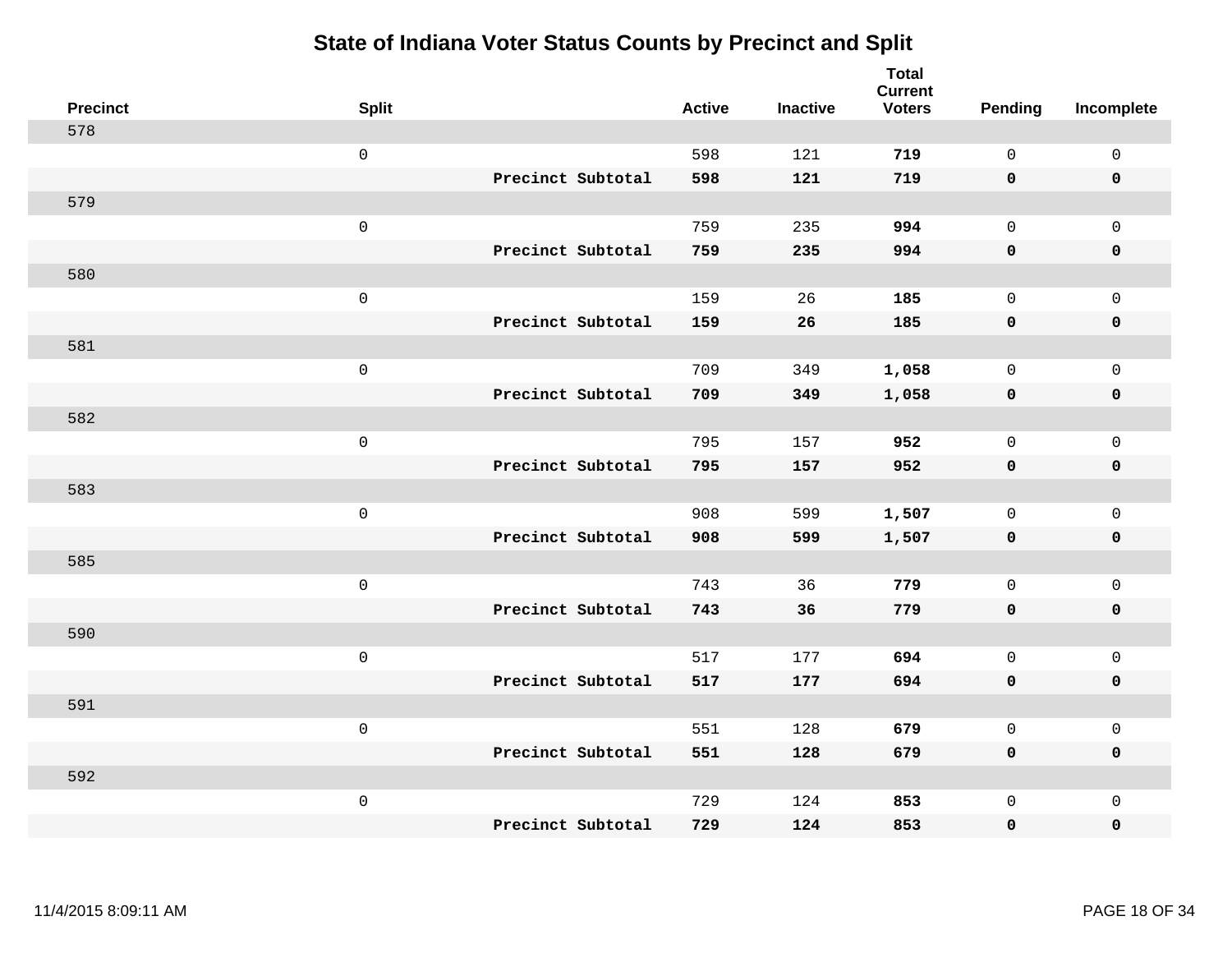| <b>Precinct</b> | <b>Split</b> |                   | <b>Active</b> | <b>Inactive</b> | <b>Total</b><br><b>Current</b><br><b>Voters</b> | <b>Pending</b> | Incomplete          |
|-----------------|--------------|-------------------|---------------|-----------------|-------------------------------------------------|----------------|---------------------|
| 594             |              |                   |               |                 |                                                 |                |                     |
|                 | $\mathsf 0$  |                   | 758           | 107             | 865                                             | $\mathbf 0$    | $\mathsf 0$         |
|                 |              | Precinct Subtotal | 758           | 107             | 865                                             | $\mathbf 0$    | $\mathbf 0$         |
| 596             |              |                   |               |                 |                                                 |                |                     |
|                 | $\mathsf 0$  |                   | 589           | 141             | 730                                             | $\mathsf{O}$   | $\mathbf 0$         |
|                 |              | Precinct Subtotal | 589           | 141             | 730                                             | $\mathbf 0$    | $\pmb{0}$           |
| 602             |              |                   |               |                 |                                                 |                |                     |
|                 | $\mathsf 0$  |                   | 629           | 172             | 801                                             | $\mathbf 0$    | $\mathsf{O}\xspace$ |
|                 |              | Precinct Subtotal | 629           | 172             | 801                                             | $\mathbf 0$    | $\mathbf 0$         |
| 603             |              |                   |               |                 |                                                 |                |                     |
|                 | $\mathbf 0$  |                   | 627           | 96              | 723                                             | $\mathbf 0$    | $\mathbf 0$         |
|                 |              | Precinct Subtotal | 627           | 96              | 723                                             | $\mathbf 0$    | $\mathbf 0$         |
| 605             |              |                   |               |                 |                                                 |                |                     |
|                 | $\mathsf 0$  |                   | 984           | 166             | 1,150                                           | $\mathbf 0$    | $\mathbf 0$         |
|                 |              | Precinct Subtotal | 984           | 166             | 1,150                                           | 0              | $\mathbf 0$         |
| 607             |              |                   |               |                 |                                                 |                |                     |
|                 | $\mathbf 0$  |                   | 875           | 164             | 1,039                                           | $\mathsf{O}$   | $\mathsf 0$         |
|                 |              | Precinct Subtotal | 875           | 164             | 1,039                                           | $\mathbf 0$    | $\mathbf 0$         |
| 608             |              |                   |               |                 |                                                 |                |                     |
|                 | $\mathbf 0$  |                   | 814           | 362             | 1,176                                           | $\mathbf 0$    | $\mathsf 0$         |
|                 |              | Precinct Subtotal | 814           | 362             | 1,176                                           | 0              | $\mathbf 0$         |
| 610             |              |                   |               |                 |                                                 |                |                     |
|                 | $\mathbf 0$  |                   | 841           | 228             | 1,069                                           | $\mathbf 0$    | $\mathsf 0$         |
|                 |              | Precinct Subtotal | 841           | 228             | 1,069                                           | $\mathbf 0$    | $\mathbf 0$         |
| 611             |              |                   |               |                 |                                                 |                |                     |
|                 | $\mathsf 0$  |                   | $\mathbf{1}$  | $\mathsf{O}$    | $\mathbf 1$                                     | $\mathsf{O}$   | $\mathsf 0$         |
|                 |              | Precinct Subtotal | $\mathbf{1}$  | $\mathbf 0$     | $\mathbf{1}$                                    | $\mathbf 0$    | $\mathbf 0$         |
| 612             |              |                   |               |                 |                                                 |                |                     |
|                 | $\mathbf 0$  |                   | 12            | 12              | 24                                              | $\mathsf{O}$   | $\mathbf 0$         |
|                 |              | Precinct Subtotal | 12            | 12              | 24                                              | 0              | $\pmb{0}$           |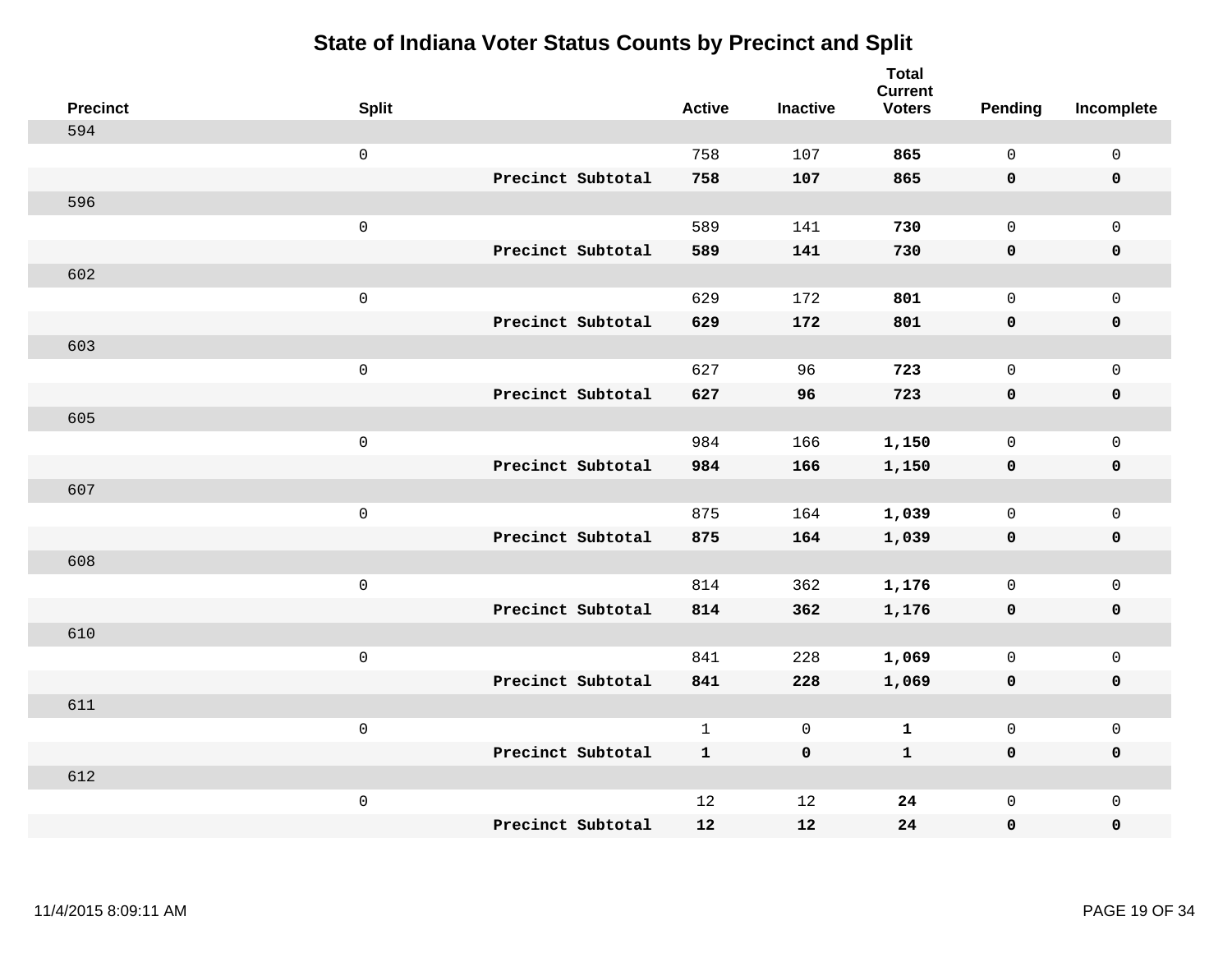| <b>Precinct</b> | <b>Split</b>        |                   | <b>Active</b> | <b>Inactive</b> | <b>Total</b><br><b>Current</b><br><b>Voters</b> | Pending      | Incomplete          |
|-----------------|---------------------|-------------------|---------------|-----------------|-------------------------------------------------|--------------|---------------------|
| 651             |                     |                   |               |                 |                                                 |              |                     |
|                 | $\mathsf 0$         |                   | 662           | 240             | 902                                             | $\mathbf{0}$ | $\mathsf 0$         |
|                 |                     | Precinct Subtotal | 662           | 240             | 902                                             | $\mathbf 0$  | $\mathbf 0$         |
| 652             |                     |                   |               |                 |                                                 |              |                     |
|                 | $\mathsf 0$         |                   | 900           | 186             | 1,086                                           | $\mathbf 0$  | $\mathsf{O}$        |
|                 |                     | Precinct Subtotal | 900           | 186             | 1,086                                           | 0            | 0                   |
| 653             |                     |                   |               |                 |                                                 |              |                     |
|                 | $\mathsf 0$         |                   | 801           | 186             | 987                                             | $\mathbf{0}$ | $\mathsf{O}$        |
|                 |                     | Precinct Subtotal | 801           | 186             | 987                                             | 0            | $\pmb{0}$           |
| 654             |                     |                   |               |                 |                                                 |              |                     |
|                 | $\mathsf 0$         |                   | 619           | 90              | 709                                             | $\mathbf{0}$ | $\mathsf{O}\xspace$ |
|                 |                     | Precinct Subtotal | 619           | 90              | 709                                             | $\mathbf 0$  | $\pmb{0}$           |
| 655             |                     |                   |               |                 |                                                 |              |                     |
|                 | $\mathsf 0$         |                   | 342           | 185             | 527                                             | $\mathbf{0}$ | $\mathsf 0$         |
|                 |                     | Precinct Subtotal | 342           | 185             | 527                                             | 0            | $\mathbf 0$         |
| 656             |                     |                   |               |                 |                                                 |              |                     |
|                 | $\mathbf 0$         |                   | 516           | 229             | 745                                             | $\mathbf 0$  | $\mathsf{O}\xspace$ |
|                 |                     | Precinct Subtotal | 516           | 229             | 745                                             | $\mathbf 0$  | 0                   |
| 658             |                     |                   |               |                 |                                                 |              |                     |
|                 | $\mathbf 0$         |                   | 1,034         | 119             | 1,153                                           | $\mathbf 0$  | $\mathsf{O}\xspace$ |
|                 |                     | Precinct Subtotal | 1,034         | 119             | 1,153                                           | 0            | 0                   |
| 660             |                     |                   |               |                 |                                                 |              |                     |
|                 | $\mathsf{O}\xspace$ |                   | 700           | 158             | 858                                             | $\mathbf 0$  | $\mathsf{O}\xspace$ |
|                 |                     | Precinct Subtotal | 700           | 158             | 858                                             | 0            | 0                   |
| 661             |                     |                   |               |                 |                                                 |              |                     |
|                 | $\mathsf 0$         |                   | 507           | 72              | 579                                             | $\mathbf 0$  | $\mathsf 0$         |
|                 |                     | Precinct Subtotal | 507           | 72              | 579                                             | 0            | 0                   |
| 662             |                     |                   |               |                 |                                                 |              |                     |
|                 | $\mathbf 0$         |                   | 638           | 352             | 990                                             | $\mathsf{O}$ | $\mathsf{O}$        |
|                 |                     | Precinct Subtotal | 638           | 352             | 990                                             | 0            | 0                   |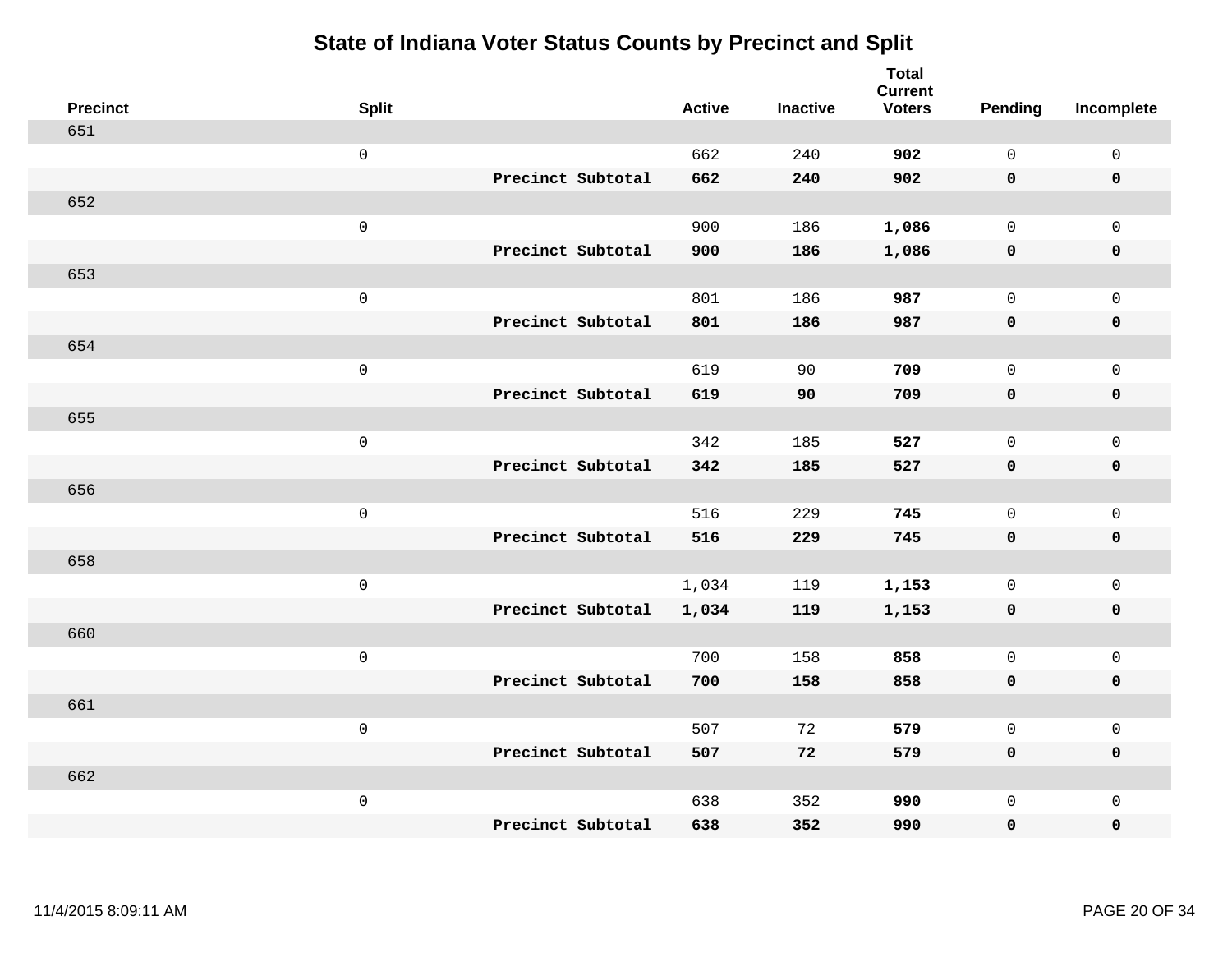| <b>Precinct</b> | <b>Split</b>        |                   | <b>Active</b>  | <b>Inactive</b> | <b>Total</b><br><b>Current</b><br><b>Voters</b> | Pending      | Incomplete          |
|-----------------|---------------------|-------------------|----------------|-----------------|-------------------------------------------------|--------------|---------------------|
| 663             |                     |                   |                |                 |                                                 |              |                     |
|                 | $\mathsf 0$         |                   | 639            | 86              | 725                                             | $\mathbf{0}$ | $\mathsf{O}\xspace$ |
|                 |                     | Precinct Subtotal | 639            | 86              | 725                                             | $\mathbf 0$  | $\mathbf 0$         |
| 665             |                     |                   |                |                 |                                                 |              |                     |
|                 | $\mathsf 0$         |                   | 877            | 226             | 1,103                                           | $\mathbf 0$  | $\mathsf{O}$        |
|                 |                     | Precinct Subtotal | 877            | 226             | 1,103                                           | 0            | 0                   |
| 667             |                     |                   |                |                 |                                                 |              |                     |
|                 | $\mathsf 0$         |                   | 32             | 11              | 43                                              | $\mathbf 0$  | $\mathsf{O}$        |
|                 |                     | Precinct Subtotal | 32             | ${\bf 11}$      | 43                                              | $\mathbf 0$  | $\pmb{0}$           |
| 668             |                     |                   |                |                 |                                                 |              |                     |
|                 | $\mathsf 0$         |                   | $\overline{a}$ | $\overline{a}$  | $\overline{\mathbf{4}}$                         | $\mathbf 0$  | $\mathsf{O}\xspace$ |
|                 |                     | Precinct Subtotal | $\mathbf{2}$   | $\mathbf{2}$    | $\overline{\mathbf{4}}$                         | $\mathbf 0$  | $\pmb{0}$           |
| 669             |                     |                   |                |                 |                                                 |              |                     |
|                 | $\mathsf 0$         |                   | $\overline{a}$ | $\mathbf 0$     | $\overline{2}$                                  | $\mathbf 0$  | $\mathsf{O}\xspace$ |
|                 |                     | Precinct Subtotal | $\mathbf{2}$   | $\mathbf 0$     | $\overline{a}$                                  | $\mathbf 0$  | $\mathbf 0$         |
| 670             |                     |                   |                |                 |                                                 |              |                     |
|                 | $\mathbf 0$         |                   | 708            | 488             | 1,196                                           | $\mathbf 0$  | $\mathsf{O}\xspace$ |
|                 |                     | Precinct Subtotal | 708            | 488             | 1,196                                           | $\mathbf 0$  | 0                   |
| 671             |                     |                   |                |                 |                                                 |              |                     |
|                 | $\mathbf 0$         |                   | 879            | 209             | 1,088                                           | $\mathbf 0$  | $\mathsf{O}\xspace$ |
|                 |                     | Precinct Subtotal | 879            | 209             | 1,088                                           | 0            | 0                   |
| 672             |                     |                   |                |                 |                                                 |              |                     |
|                 | $\mathsf{O}\xspace$ |                   | 385            | 112             | 497                                             | $\mathbf 0$  | $\mathsf{O}\xspace$ |
|                 |                     | Precinct Subtotal | 385            | 112             | 497                                             | 0            | 0                   |
| 673             |                     |                   |                |                 |                                                 |              |                     |
|                 | $\mathbf 0$         |                   | 786            | 195             | 981                                             | $\mathbf 0$  | $\mathsf 0$         |
|                 |                     | Precinct Subtotal | 786            | 195             | 981                                             | 0            | 0                   |
| 674             |                     |                   |                |                 |                                                 |              |                     |
|                 | $\mathbf 0$         |                   | 608            | 360             | 968                                             | $\mathsf{O}$ | $\mathsf{O}$        |
|                 |                     | Precinct Subtotal | 608            | 360             | 968                                             | 0            | 0                   |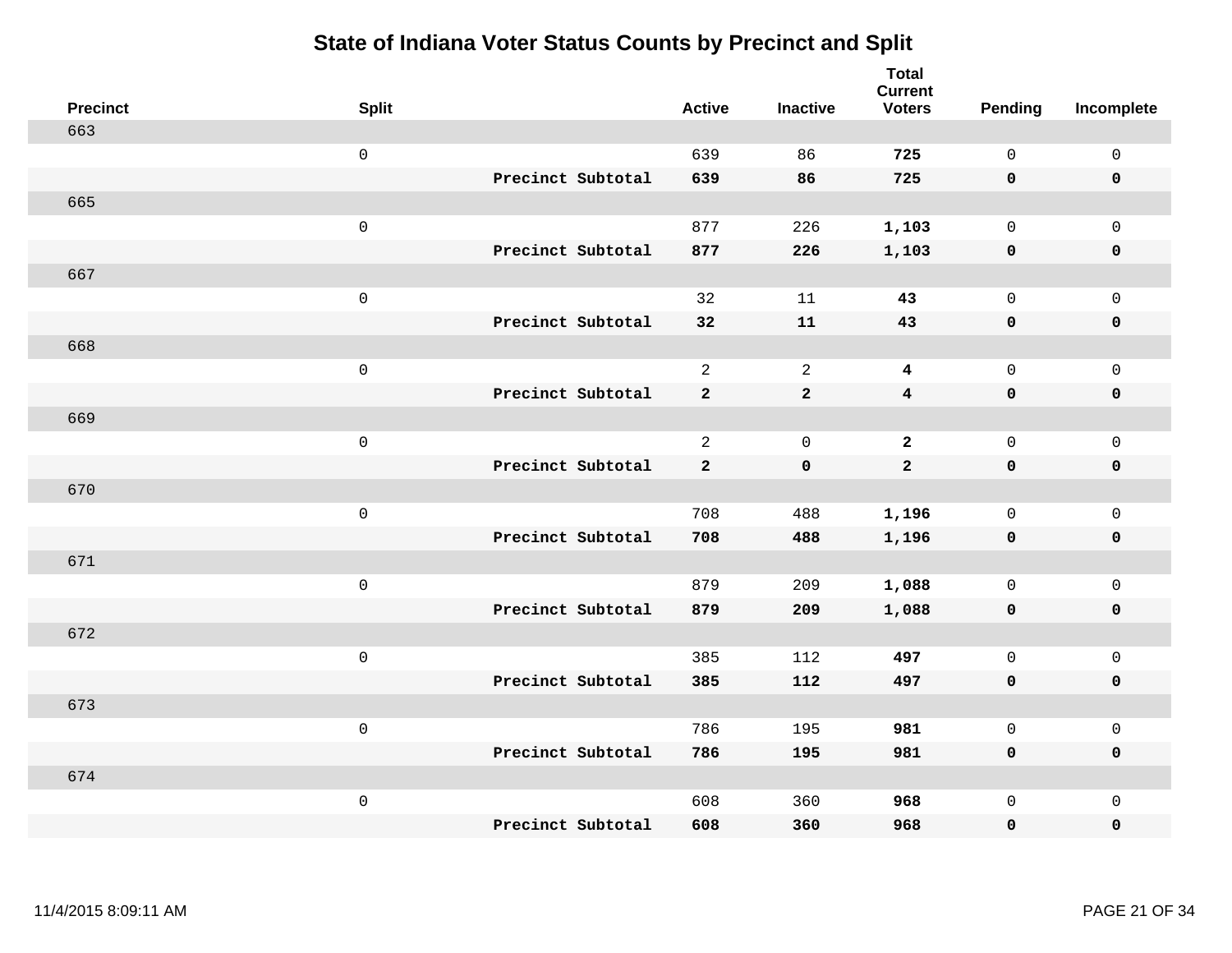| <b>Precinct</b> | <b>Split</b>        |                   | <b>Active</b> | <b>Inactive</b> | <b>Total</b><br><b>Current</b><br><b>Voters</b> | <b>Pending</b>      | Incomplete          |
|-----------------|---------------------|-------------------|---------------|-----------------|-------------------------------------------------|---------------------|---------------------|
| 675             |                     |                   |               |                 |                                                 |                     |                     |
|                 | $\mbox{O}$          |                   | 21            | 6               | 27                                              | $\mathsf{O}$        | $\mathsf 0$         |
|                 |                     | Precinct Subtotal | 21            | 6               | 27                                              | $\mathbf 0$         | $\mathbf 0$         |
| 676             |                     |                   |               |                 |                                                 |                     |                     |
|                 | $\mathsf{O}\xspace$ |                   | $\mathsf{O}$  | 2               | $\mathbf{2}$                                    | $\mathsf{O}\xspace$ | $\mathsf 0$         |
|                 |                     | Precinct Subtotal | $\mathbf 0$   | $\mathbf 2$     | $\mathbf{2}$                                    | $\mathbf 0$         | $\pmb{0}$           |
| 677             |                     |                   |               |                 |                                                 |                     |                     |
|                 | $\mbox{O}$          |                   | 11            | $\sqrt{2}$      | 13                                              | $\mathsf{O}$        | $\mathsf 0$         |
|                 |                     | Precinct Subtotal | 11            | $\mathbf{2}$    | 13                                              | $\mathbf 0$         | $\mathbf 0$         |
| 678             |                     |                   |               |                 |                                                 |                     |                     |
|                 | $\mathsf 0$         |                   | 527           | 140             | 667                                             | $\mathsf{O}$        | $\mathsf 0$         |
|                 |                     | Precinct Subtotal | 527           | 140             | 667                                             | $\mathbf 0$         | $\pmb{0}$           |
| 679             |                     |                   |               |                 |                                                 |                     |                     |
|                 | $\mathsf 0$         |                   | 886           | 243             | 1,129                                           | $\mathsf{O}$        | $\mathsf 0$         |
|                 |                     | Precinct Subtotal | 886           | 243             | 1,129                                           | $\mathbf 0$         | $\mathbf 0$         |
| 680             |                     |                   |               |                 |                                                 |                     |                     |
|                 | $\mathsf 0$         |                   | 432           | 128             | 560                                             | $\mathbf 0$         | $\mathsf{O}\xspace$ |
|                 |                     | Precinct Subtotal | 432           | 128             | 560                                             | $\mathbf 0$         | $\mathbf 0$         |
| 682             |                     |                   |               |                 |                                                 |                     |                     |
|                 | $\mathsf 0$         |                   | 984           | 213             | 1,197                                           | $\mathbf 0$         | $\mathsf 0$         |
|                 |                     | Precinct Subtotal | 984           | 213             | 1,197                                           | $\mathbf 0$         | $\mathbf 0$         |
| 683             |                     |                   |               |                 |                                                 |                     |                     |
|                 | $\mathsf 0$         |                   | 560           | 94              | 654                                             | $\mathsf{O}$        | $\mathsf{O}\xspace$ |
|                 |                     | Precinct Subtotal | 560           | 94              | 654                                             | $\mathbf 0$         | $\mathbf 0$         |
| 684             |                     |                   |               |                 |                                                 |                     |                     |
|                 | $\mathsf{O}\xspace$ |                   | 434           | 118             | 552                                             | $\mathbf 0$         | $\mathsf{O}\xspace$ |
|                 |                     | Precinct Subtotal | 434           | 118             | 552                                             | $\mathbf 0$         | $\mathbf 0$         |
| 690             |                     |                   |               |                 |                                                 |                     |                     |
|                 | $\mathbf 0$         | Precinct Subtotal | 579           | 54<br>54        | 633                                             | $\mathsf{O}$        | $\mathbf 0$         |
|                 |                     |                   | 579           |                 | 633                                             | 0                   | $\pmb{0}$           |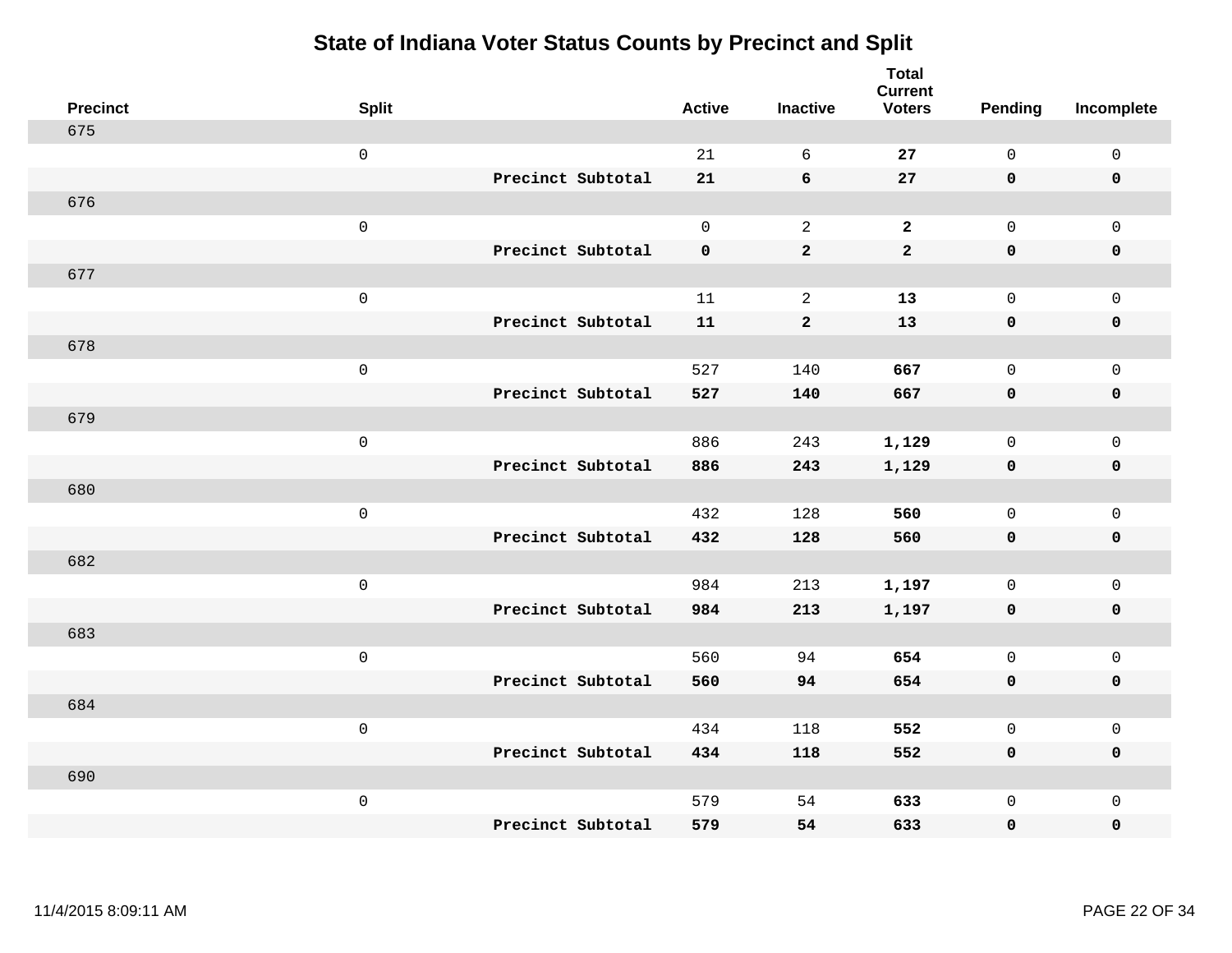| <b>Precinct</b> | <b>Split</b> |                   | <b>Active</b> | <b>Inactive</b> | <b>Total</b><br><b>Current</b><br><b>Voters</b> | <b>Pending</b> | Incomplete          |
|-----------------|--------------|-------------------|---------------|-----------------|-------------------------------------------------|----------------|---------------------|
| 692             |              |                   |               |                 |                                                 |                |                     |
|                 | $\mathsf 0$  |                   | 536           | 177             | 713                                             | $\mathbf 0$    | $\mathsf{O}\xspace$ |
|                 |              | Precinct Subtotal | 536           | 177             | 713                                             | 0              | $\mathbf 0$         |
| 694             |              |                   |               |                 |                                                 |                |                     |
|                 | $\mathsf 0$  |                   | 612           | 180             | 792                                             | $\mathbf 0$    | $\mathsf{O}$        |
|                 |              | Precinct Subtotal | 612           | 180             | 792                                             | $\mathbf 0$    | 0                   |
| ABOITE B        |              |                   |               |                 |                                                 |                |                     |
|                 | $\mathsf 0$  |                   | 896           | 52              | 948                                             | $\mathbf 0$    | $\mathsf{O}$        |
|                 |              | Precinct Subtotal | 896           | 52              | 948                                             | 0              | 0                   |
| ABOITE C        |              |                   |               |                 |                                                 |                |                     |
|                 | $\mathsf 0$  |                   | 531           | 86              | 617                                             | $\mathbf 0$    | $\mathsf{O}$        |
|                 |              | Precinct Subtotal | 531           | 86              | 617                                             | $\mathbf 0$    | $\pmb{0}$           |
| ABOITE J        |              |                   |               |                 |                                                 |                |                     |
|                 | $\mathbf 0$  |                   | 1,091         | 97              | 1,188                                           | $\mathbf 0$    | $\mathbf 0$         |
|                 |              | Precinct Subtotal | 1,091         | 97              | 1,188                                           | 0              | $\mathbf 0$         |
| ABOITE K        |              |                   |               |                 |                                                 |                |                     |
|                 | $\mathsf{O}$ |                   | 752           | 67              | 819                                             | $\mathbf 0$    | $\mathsf{O}$        |
|                 |              | Precinct Subtotal | 752           | 67              | 819                                             | $\mathbf 0$    | 0                   |
| ABOITE L        |              |                   |               |                 |                                                 |                |                     |
|                 | $\mathsf 0$  |                   | 206           | 54              | 260                                             | $\mathbf 0$    | $\mathsf{O}\xspace$ |
|                 |              | Precinct Subtotal | 206           | 54              | 260                                             | 0              | 0                   |
| ABOITE N        |              |                   |               |                 |                                                 |                |                     |
|                 | $\mathsf{O}$ |                   | 952           | 109             | 1,061                                           | $\mathbf 0$    | $\mathsf{O}$        |
|                 |              | Precinct Subtotal | 952           | 109             | 1,061                                           | $\mathbf 0$    | 0                   |
| ABOITE S        |              |                   |               |                 |                                                 |                |                     |
|                 | $\mathsf 0$  |                   | 654           | 64              | 718                                             | $\mathbf 0$    | $\mathsf{O}$        |
|                 |              | Precinct Subtotal | 654           | 64              | 718                                             | 0              | 0                   |
| ABOITE T        |              |                   |               |                 |                                                 |                |                     |
|                 | $\mathsf 0$  |                   | 1,391         | 232             | 1,623                                           | $\mathbf 0$    | $\mathsf{O}$        |
|                 |              | Precinct Subtotal | 1,391         | 232             | 1,623                                           | 0              | 0                   |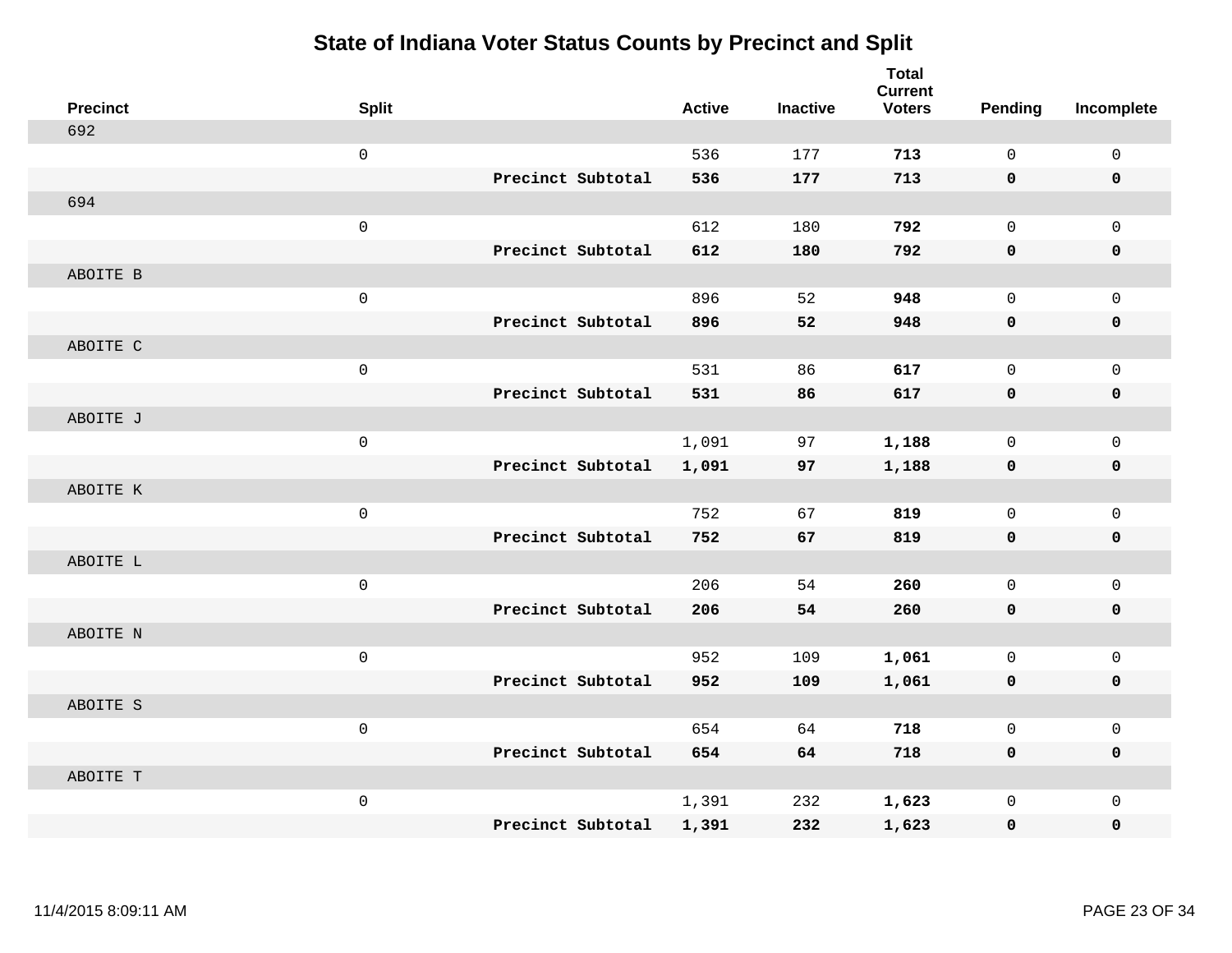| <b>Precinct</b> | <b>Split</b> |                   | <b>Active</b> | <b>Inactive</b> | <b>Total</b><br><b>Current</b><br><b>Voters</b> | <b>Pending</b> | Incomplete   |
|-----------------|--------------|-------------------|---------------|-----------------|-------------------------------------------------|----------------|--------------|
| ABOITE U        |              |                   |               |                 |                                                 |                |              |
|                 | $\mathsf 0$  |                   | 912           | 102             | 1,014                                           | $\mathbf 0$    | 0            |
|                 |              | Precinct Subtotal | 912           | 102             | 1,014                                           | 0              | $\mathbf 0$  |
| ABOITE Z        |              |                   |               |                 |                                                 |                |              |
|                 | $\mathbf 0$  |                   | 405           | 117             | 522                                             | $\mathbf 0$    | $\mathbf{0}$ |
|                 |              | Precinct Subtotal | 405           | 117             | 522                                             | 0              | $\pmb{0}$    |
| ADAMS B1        |              |                   |               |                 |                                                 |                |              |
|                 | $\mathsf 0$  |                   | 113           | 34              | 147                                             | $\mathbf 0$    | $\mathsf{O}$ |
|                 |              | Precinct Subtotal | 113           | 34              | 147                                             | 0              | 0            |
| ADAMS B2        |              |                   |               |                 |                                                 |                |              |
|                 | $\mathsf 0$  |                   | 18            | 2               | 20                                              | $\mathbf 0$    | $\mathsf{O}$ |
|                 |              | Precinct Subtotal | 18            | $\mathbf{2}$    | 20                                              | 0              | 0            |
| ADAMS E         |              |                   |               |                 |                                                 |                |              |
|                 | $\mathsf 0$  |                   | 263           | 24              | 287                                             | $\mathbf 0$    | $\mathsf{O}$ |
|                 |              | Precinct Subtotal | 263           | 24              | 287                                             | 0              | 0            |
| ADAMS F         |              |                   |               |                 |                                                 |                |              |
|                 | $\mathsf 0$  |                   | 110           | 6               | 116                                             | $\mathbf 0$    | $\mathbf 0$  |
|                 |              | Precinct Subtotal | 110           | 6               | 116                                             | $\mathbf 0$    | 0            |
| ADAMS G         |              |                   |               |                 |                                                 |                |              |
|                 | $\mathsf 0$  |                   | 396           | 34              | 430                                             | $\mathbf 0$    | $\mathbf 0$  |
|                 |              | Precinct Subtotal | 396           | 34              | 430                                             | $\mathbf 0$    | 0            |
| ADAMS K         |              |                   |               |                 |                                                 |                |              |
|                 | $\mathsf 0$  |                   | 344           | 22              | 366                                             | $\mathbf 0$    | $\mathsf{O}$ |
|                 |              | Precinct Subtotal | 344           | 22              | 366                                             | 0              | 0            |
| ADAMS M         |              |                   |               |                 |                                                 |                |              |
|                 | $\mathsf 0$  |                   | 19            | $\mathbf 1$     | 20                                              | $\mathbf 0$    | $\mathsf{O}$ |
|                 |              | Precinct Subtotal | 19            | $\mathbf{1}$    | 20                                              | 0              | 0            |
| CEDAR CREEK A   |              |                   |               |                 |                                                 |                |              |
|                 | $\mathsf 0$  |                   | 885           | 53              | 938                                             | $\mathbf 0$    | $\mathsf{O}$ |
|                 |              | Precinct Subtotal | 885           | 53              | 938                                             | 0              | 0            |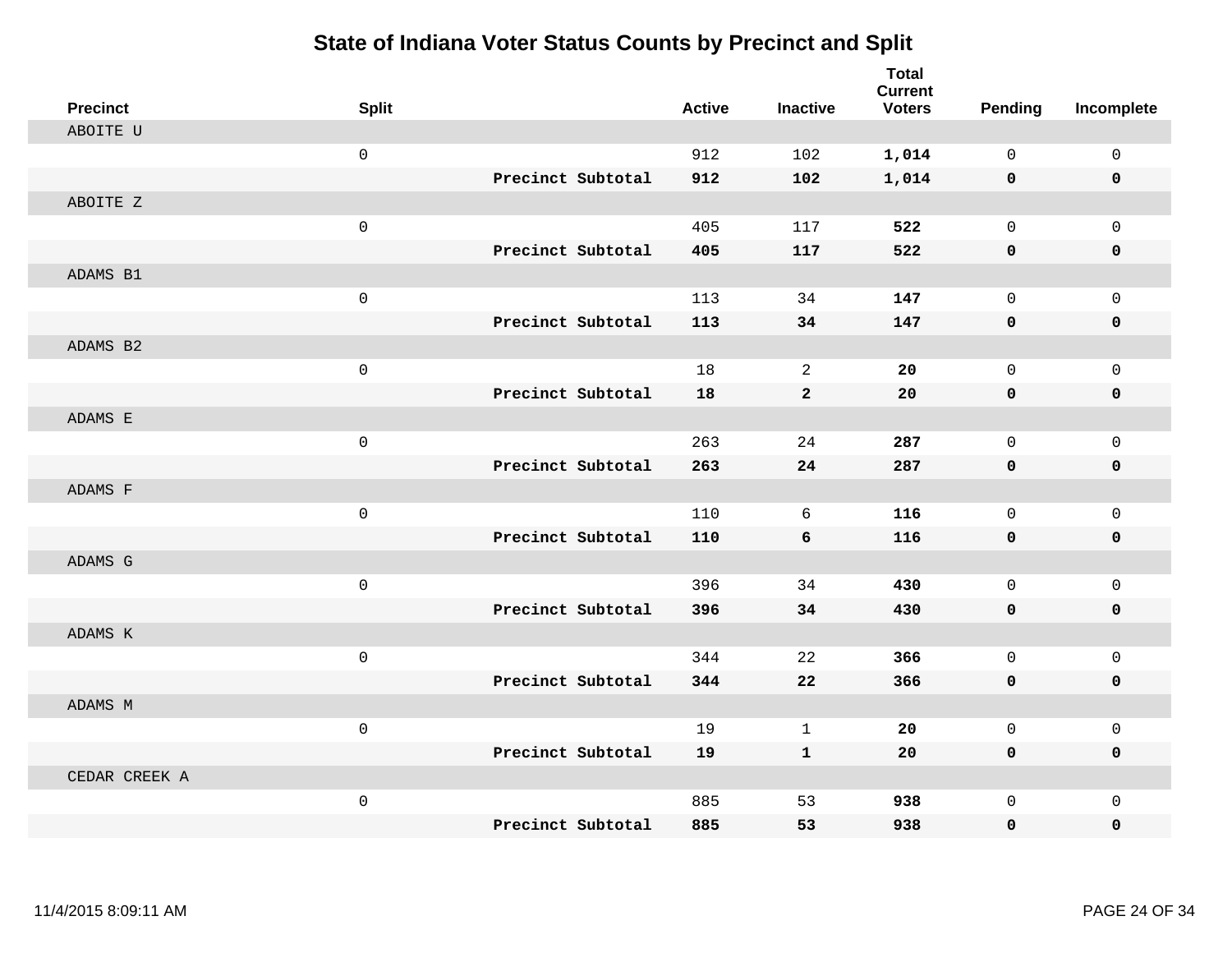| <b>Precinct</b> | <b>Split</b> |                   | <b>Active</b> | <b>Inactive</b> | <b>Total</b><br><b>Current</b><br><b>Voters</b> | Pending      | Incomplete   |
|-----------------|--------------|-------------------|---------------|-----------------|-------------------------------------------------|--------------|--------------|
| CEDAR CREEK B   |              |                   |               |                 |                                                 |              |              |
|                 | $\mathbf 0$  |                   | 964           | 58              | 1,022                                           | $\Omega$     | $\mathbf 0$  |
|                 |              | Precinct Subtotal | 964           | 58              | 1,022                                           | $\mathbf 0$  | $\mathbf 0$  |
| CEDAR CREEK C   |              |                   |               |                 |                                                 |              |              |
|                 | $\mathsf 0$  |                   | 709           | 57              | 766                                             | $\mathbf 0$  | $\mathbf{0}$ |
|                 |              | Precinct Subtotal | 709           | 57              | 766                                             | $\mathbf{0}$ | 0            |
| CEDAR CREEK D   |              |                   |               |                 |                                                 |              |              |
|                 | $\mathsf 0$  |                   | 1,076         | 86              | 1,162                                           | $\mathbf 0$  | $\mathbf 0$  |
|                 |              | Precinct Subtotal | 1,076         | 86              | 1,162                                           | 0            | 0            |
| CEDAR CREEK E   |              |                   |               |                 |                                                 |              |              |
|                 | $\mathsf{O}$ |                   | 1,040         | 140             | 1,180                                           | $\mathbf 0$  | $\mathbf 0$  |
|                 |              | Precinct Subtotal | 1,040         | 140             | 1,180                                           | 0            | 0            |
| CEDAR CREEK F   |              |                   |               |                 |                                                 |              |              |
|                 | $\mathbf 0$  |                   | 478           | 39              | 517                                             | $\Omega$     | $\mathbf 0$  |
|                 |              | Precinct Subtotal | 478           | 39              | 517                                             | 0            | 0            |
| EEL RIVER A     |              |                   |               |                 |                                                 |              |              |
|                 | $\mathsf{O}$ |                   | 869           | 65              | 934                                             | $\mathbf 0$  | $\mathbf{0}$ |
|                 |              | Precinct Subtotal | 869           | 65              | 934                                             | $\mathbf 0$  | 0            |
| EEL RIVER B     |              |                   |               |                 |                                                 |              |              |
|                 | $\mathsf{O}$ |                   | 1,211         | 73              | 1,284                                           | $\mathbf 0$  | $\mathbf 0$  |
|                 |              | Precinct Subtotal | 1,211         | 73              | 1,284                                           | 0            | 0            |
| <b>GRABILL</b>  |              |                   |               |                 |                                                 |              |              |
|                 | $\mathsf 0$  |                   | 611           | 82              | 693                                             | $\Omega$     | $\mathbf{0}$ |
|                 |              | Precinct Subtotal | 611           | 82              | 693                                             | $\mathbf 0$  | 0            |
| HUNTERTOWN A    |              |                   |               |                 |                                                 |              |              |
|                 | $\mathbf 0$  |                   | 904           | 82              | 986                                             | $\Omega$     | $\mathbf 0$  |
|                 |              | Precinct Subtotal | 904           | 82              | 986                                             | 0            | 0            |
| HUNTERTOWN B    |              |                   |               |                 |                                                 |              |              |
|                 | $\mathsf{O}$ |                   | 1,309         | 173             | 1,482                                           | $\mathbf 0$  | $\mathbf{0}$ |
|                 |              | Precinct Subtotal | 1,309         | 173             | 1,482                                           | 0            | $\Omega$     |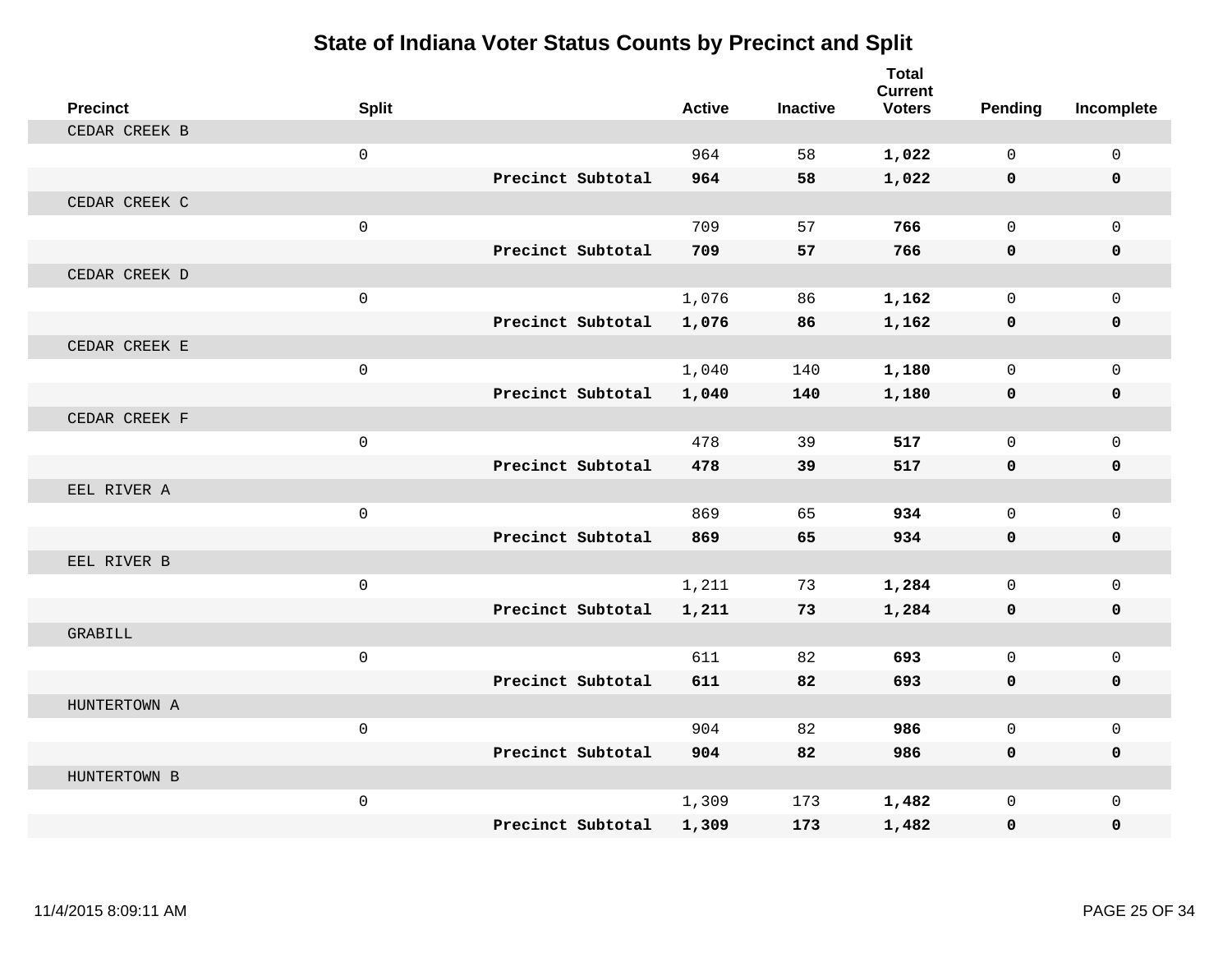| <b>Precinct</b>    | <b>Split</b> |                   | <b>Active</b> | <b>Inactive</b> | <b>Total</b><br><b>Current</b><br><b>Voters</b> | Pending      | Incomplete   |
|--------------------|--------------|-------------------|---------------|-----------------|-------------------------------------------------|--------------|--------------|
| HUNTERTOWN C       |              |                   |               |                 |                                                 |              |              |
|                    | $\mathsf{O}$ |                   | 618           | 62              | 680                                             | $\Omega$     | $\mathbf 0$  |
|                    |              | Precinct Subtotal | 618           | 62              | 680                                             | $\mathbf 0$  | $\mathbf 0$  |
| HUNTERTOWN ER      |              |                   |               |                 |                                                 |              |              |
|                    | $\mathsf{O}$ |                   | 558           | 45              | 603                                             | $\mathbf 0$  | $\mathbf{0}$ |
|                    |              | Precinct Subtotal | 558           | 45              | 603                                             | $\mathbf 0$  | 0            |
| <b>JACKSON</b>     |              |                   |               |                 |                                                 |              |              |
|                    | $\mathsf{O}$ |                   | 352           | 23              | 375                                             | $\Omega$     | $\mathbf 0$  |
|                    |              | Precinct Subtotal | 352           | 23              | 375                                             | 0            | $\mathbf 0$  |
| <b>JEFFERSON A</b> |              |                   |               |                 |                                                 |              |              |
|                    | $\mathsf{O}$ |                   | 591           | 48              | 639                                             | $\mathbf 0$  | $\mathbf{0}$ |
|                    |              | Precinct Subtotal | 591           | 48              | 639                                             | $\mathbf 0$  | 0            |
| <b>JEFFERSON B</b> |              |                   |               |                 |                                                 |              |              |
|                    | $\mathsf{O}$ |                   | 567           | 59              | 626                                             | $\mathbf 0$  | $\mathbf{0}$ |
|                    |              | Precinct Subtotal | 567           | 59              | 626                                             | 0            | 0            |
| LAFAYETTE A        |              |                   |               |                 |                                                 |              |              |
|                    | $\mathsf{O}$ |                   | 949           | 75              | 1,024                                           | $\mathbf 0$  | $\mathbf 0$  |
|                    |              | Precinct Subtotal | 949           | 75              | 1,024                                           | 0            | 0            |
| LAFAYETTE B        |              |                   |               |                 |                                                 |              |              |
|                    | $\mathbf 0$  |                   | 794           | 44              | 838                                             | $\mathbf 0$  | $\mathbf 0$  |
|                    |              | Precinct Subtotal | 794           | 44              | 838                                             | 0            | 0            |
| LAFAYETTE C        |              |                   |               |                 |                                                 |              |              |
|                    | $\mathsf 0$  |                   | 675           | 70              | 745                                             | $\mathbf{0}$ | $\mathbf 0$  |
|                    |              | Precinct Subtotal | 675           | 70              | 745                                             | 0            | 0            |
| LAKE A             |              |                   |               |                 |                                                 |              |              |
|                    | $\mathbf 0$  |                   | 687           | 66              | 753                                             | $\mathbf 0$  | $\mathbf 0$  |
|                    |              | Precinct Subtotal | 687           | 66              | 753                                             | 0            | 0            |
| LAKE B             |              |                   |               |                 |                                                 |              |              |
|                    | $\mathsf{O}$ |                   | 1,041         | 74              | 1,115                                           | $\mathbf 0$  | $\mathbf 0$  |
|                    |              | Precinct Subtotal | 1,041         | 74              | 1,115                                           | 0            | 0            |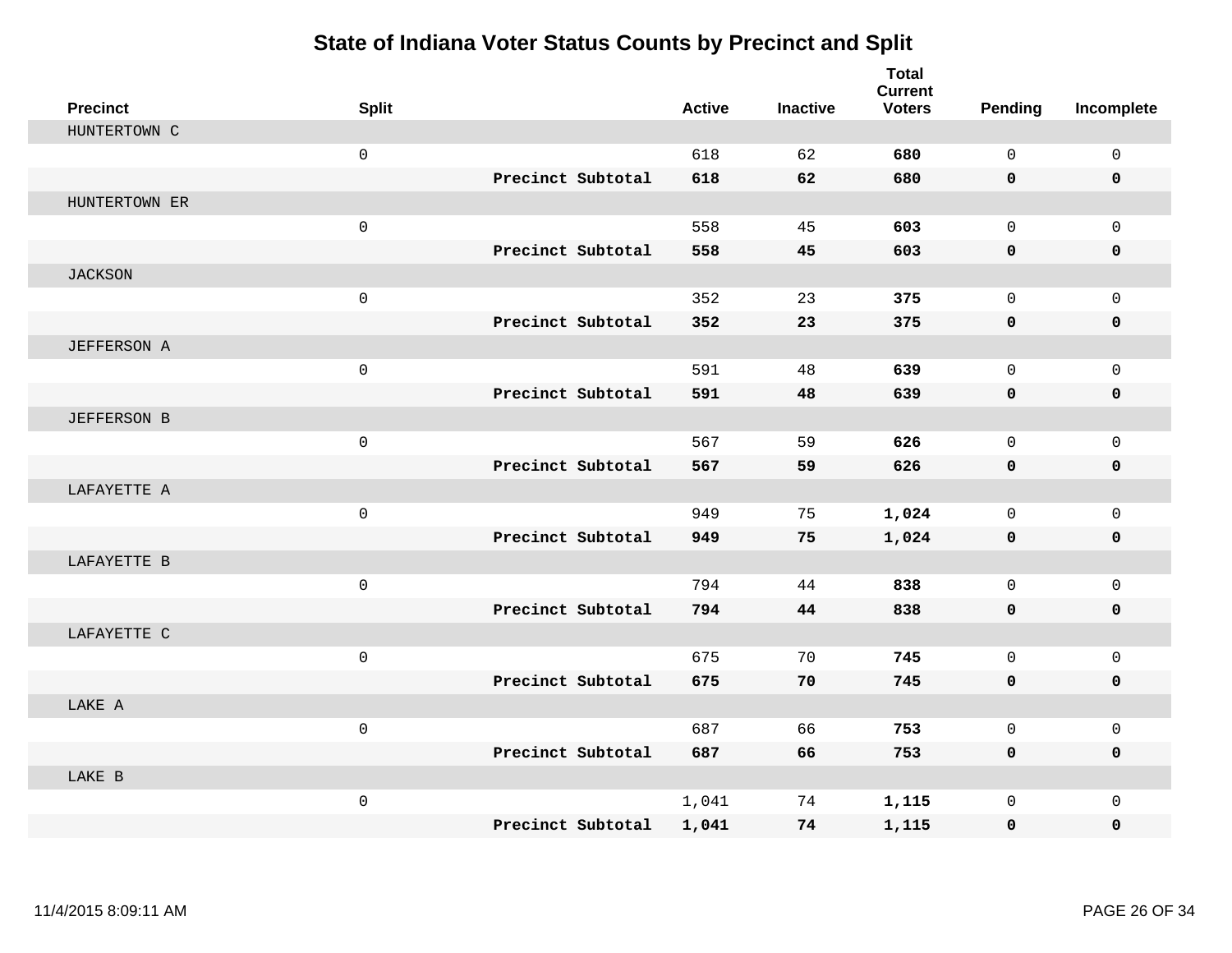| <b>Precinct</b>  | <b>Split</b>        |                   |                   | <b>Active</b> | <b>Inactive</b> | <b>Total</b><br><b>Current</b><br><b>Voters</b> | Pending      | Incomplete   |
|------------------|---------------------|-------------------|-------------------|---------------|-----------------|-------------------------------------------------|--------------|--------------|
| LEO-CEDARVILLE A |                     |                   |                   |               |                 |                                                 |              |              |
|                  | $\mathsf{O}\xspace$ |                   |                   | 1,035         | 53              | 1,088                                           | $\Omega$     | $\mathsf{O}$ |
|                  |                     | Precinct Subtotal |                   | 1,035         | 53              | 1,088                                           | 0            | 0            |
| LEO-CEDARVILLE B |                     |                   |                   |               |                 |                                                 |              |              |
|                  | $\mathsf{O}\xspace$ |                   |                   | 1,101         | 46              | 1,147                                           | $\mathbf 0$  | $\mathbf{0}$ |
|                  |                     |                   | Precinct Subtotal | 1,101         | 46              | 1,147                                           | 0            | 0            |
| LEO-CEDARVILLE C |                     |                   |                   |               |                 |                                                 |              |              |
|                  | $\mathsf{O}$        |                   |                   | 352           | 27              | 379                                             | $\Omega$     | $\mathbf 0$  |
|                  |                     | Precinct Subtotal |                   | 352           | 27              | 379                                             | 0            | 0            |
| MADISON          |                     |                   |                   |               |                 |                                                 |              |              |
|                  | $\mathsf{O}\xspace$ |                   |                   | 1,203         | 78              | 1,281                                           | $\mathbf 0$  | $\mathbf{0}$ |
|                  |                     |                   | Precinct Subtotal | 1,203         | 78              | 1,281                                           | 0            | 0            |
| MARION A         |                     |                   |                   |               |                 |                                                 |              |              |
|                  | $\mathsf 0$         |                   |                   | 813           | 122             | 935                                             | $\mathbf 0$  | $\mathbf 0$  |
|                  |                     |                   | Precinct Subtotal | 813           | 122             | 935                                             | 0            | 0            |
| MARION B         |                     |                   |                   |               |                 |                                                 |              |              |
|                  | $\mathbf 0$         |                   |                   | 801           | 44              | 845                                             | $\Omega$     | $\mathsf{O}$ |
|                  |                     | Precinct Subtotal |                   | 801           | 44              | 845                                             | 0            | 0            |
| MARION C         |                     |                   |                   |               |                 |                                                 |              |              |
|                  | $\mathbf 0$         |                   |                   | 896           | 133             | 1,029                                           | $\mathbf 0$  | $\mathsf{O}$ |
|                  |                     | Precinct Subtotal |                   | 896           | 133             | 1,029                                           | 0            | $\mathbf 0$  |
| MAUMEE           |                     |                   |                   |               |                 |                                                 |              |              |
|                  | $\mathsf{O}\xspace$ |                   |                   | 680           | 65              | 745                                             | $\mathbf 0$  | $\mathbf 0$  |
|                  |                     | Precinct Subtotal |                   | 680           | 65              | 745                                             | 0            | 0            |
| MILAN A          |                     |                   |                   |               |                 |                                                 |              |              |
|                  | $\mathbf 0$         |                   |                   | 831           | 53              | 884                                             | $\mathbf 0$  | $\mathbf 0$  |
|                  |                     | Precinct Subtotal |                   | 831           | 53              | 884                                             | 0            | $\mathbf 0$  |
| MILAN B          |                     |                   |                   |               |                 |                                                 |              |              |
|                  | $\mathsf 0$         |                   |                   | 743           | 62              | 805                                             | $\mathbf{0}$ | $\mathbf 0$  |
|                  |                     | Precinct Subtotal |                   | 743           | 62              | 805                                             | 0            | $\mathbf 0$  |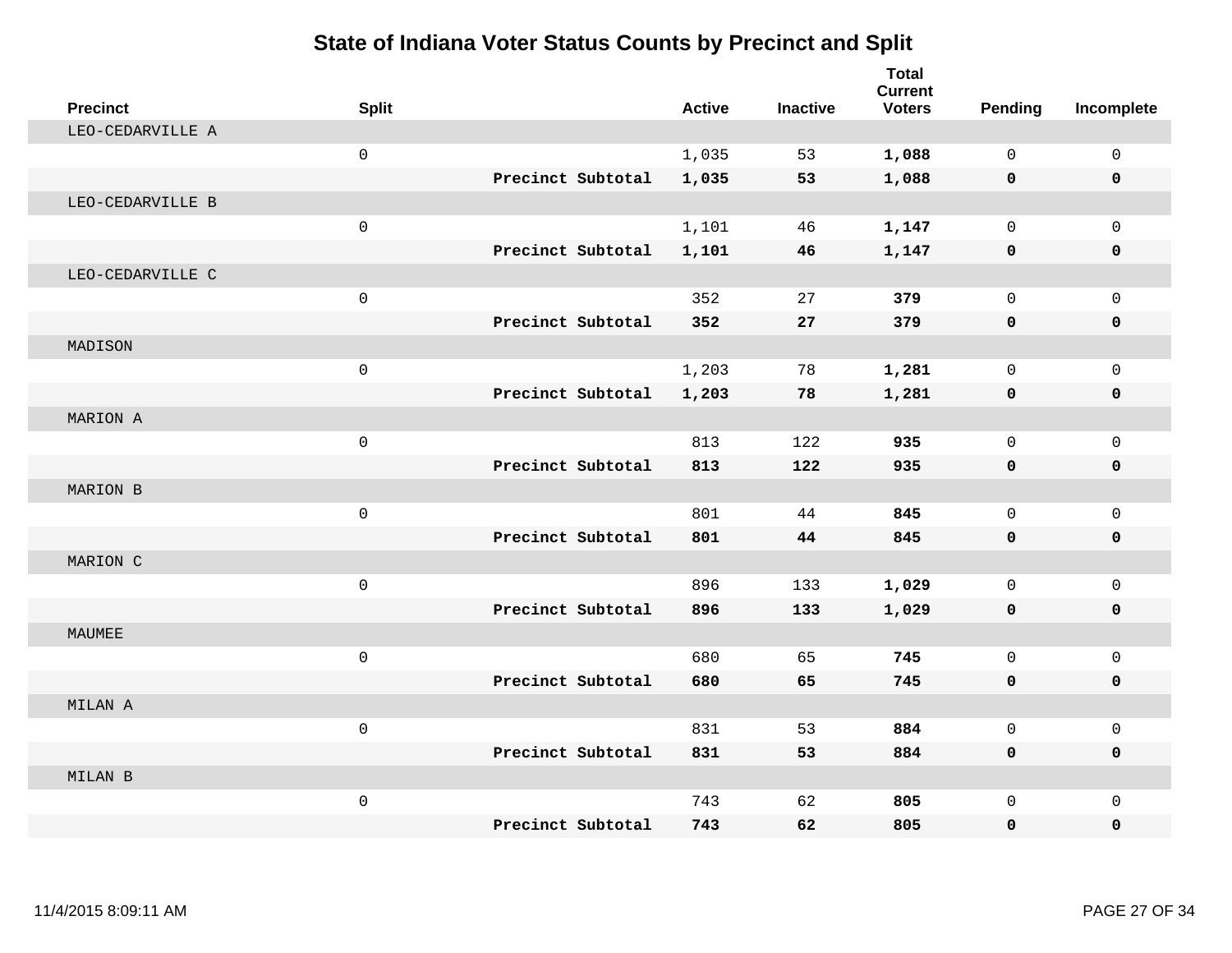| <b>Precinct</b> | <b>Split</b>        |                   | <b>Active</b> | <b>Inactive</b> | <b>Total</b><br><b>Current</b><br><b>Voters</b> | <b>Pending</b> | Incomplete          |
|-----------------|---------------------|-------------------|---------------|-----------------|-------------------------------------------------|----------------|---------------------|
| MONROE          |                     |                   |               |                 |                                                 |                |                     |
|                 | $\mathsf 0$         |                   | 463           | 33              | 496                                             | $\mathbf 0$    | $\mathsf 0$         |
|                 |                     | Precinct Subtotal | 463           | 33              | 496                                             | $\mathbf 0$    | $\mathbf 0$         |
| MONROEVILLE     |                     |                   |               |                 |                                                 |                |                     |
|                 | $\mathsf{O}\xspace$ |                   | 699           | 91              | 790                                             | $\mathsf{O}$   | $\mathbf 0$         |
|                 |                     | Precinct Subtotal | 699           | 91              | 790                                             | $\mathbf 0$    | $\pmb{0}$           |
| NH <sub>1</sub> |                     |                   |               |                 |                                                 |                |                     |
|                 | $\mathsf 0$         |                   | 727           | 109             | 836                                             | $\mathbf 0$    | $\mathsf 0$         |
|                 |                     | Precinct Subtotal | 727           | 109             | 836                                             | $\mathbf 0$    | $\mathbf 0$         |
| NH 1A           |                     |                   |               |                 |                                                 |                |                     |
|                 | $\mathsf{O}\xspace$ |                   | 338           | 41              | 379                                             | $\mathbf 0$    | $\mathbf 0$         |
|                 |                     | Precinct Subtotal | 338           | 41              | 379                                             | 0              | $\pmb{0}$           |
| NH 1B           |                     |                   |               |                 |                                                 |                |                     |
|                 | $\mathsf 0$         |                   | 159           | 8               | 167                                             | $\mathbf 0$    | $\mathbf{0}$        |
|                 |                     | Precinct Subtotal | 159           | 8               | 167                                             | 0              | $\mathbf 0$         |
| NH 1J           |                     |                   |               |                 |                                                 |                |                     |
|                 | $\mathsf{O}\xspace$ |                   | 20            | $\mathbf{3}$    | 23                                              | $\mathsf{O}$   | $\mathsf{O}\xspace$ |
|                 |                     | Precinct Subtotal | 20            | $\mathsf 3$     | 23                                              | $\mathbf 0$    | $\pmb{0}$           |
| NH 1SJ          |                     |                   |               |                 |                                                 |                |                     |
|                 | $\mathsf{O}\xspace$ |                   | 658           | 33              | 691                                             | $\mathbf 0$    | $\mathsf{O}\xspace$ |
|                 |                     | Precinct Subtotal | 658           | 33              | 691                                             | 0              | $\mathbf 0$         |
| NH 2A           |                     |                   |               |                 |                                                 |                |                     |
|                 | $\mathsf{O}\xspace$ |                   | 498           | 67              | 565                                             | $\mathbf 0$    | $\mathsf{O}\xspace$ |
|                 |                     | Precinct Subtotal | 498           | 67              | 565                                             | $\mathbf 0$    | $\pmb{0}$           |
| NH 2B           |                     |                   |               |                 |                                                 |                |                     |
|                 | $\mathsf 0$         |                   | 1,083         | 228             | 1,311                                           | 0              | $\mathsf 0$         |
|                 |                     | Precinct Subtotal | 1,083         | 228             | 1,311                                           | 0              | 0                   |
| NH 2C           |                     |                   |               |                 |                                                 |                |                     |
|                 | $\mathsf 0$         |                   | 5             | 2               | 7                                               | $\mathsf{O}$   | $\mathbf 0$         |
|                 |                     | Precinct Subtotal | 5             | $\bf{2}$        | $\overline{7}$                                  | 0              | 0                   |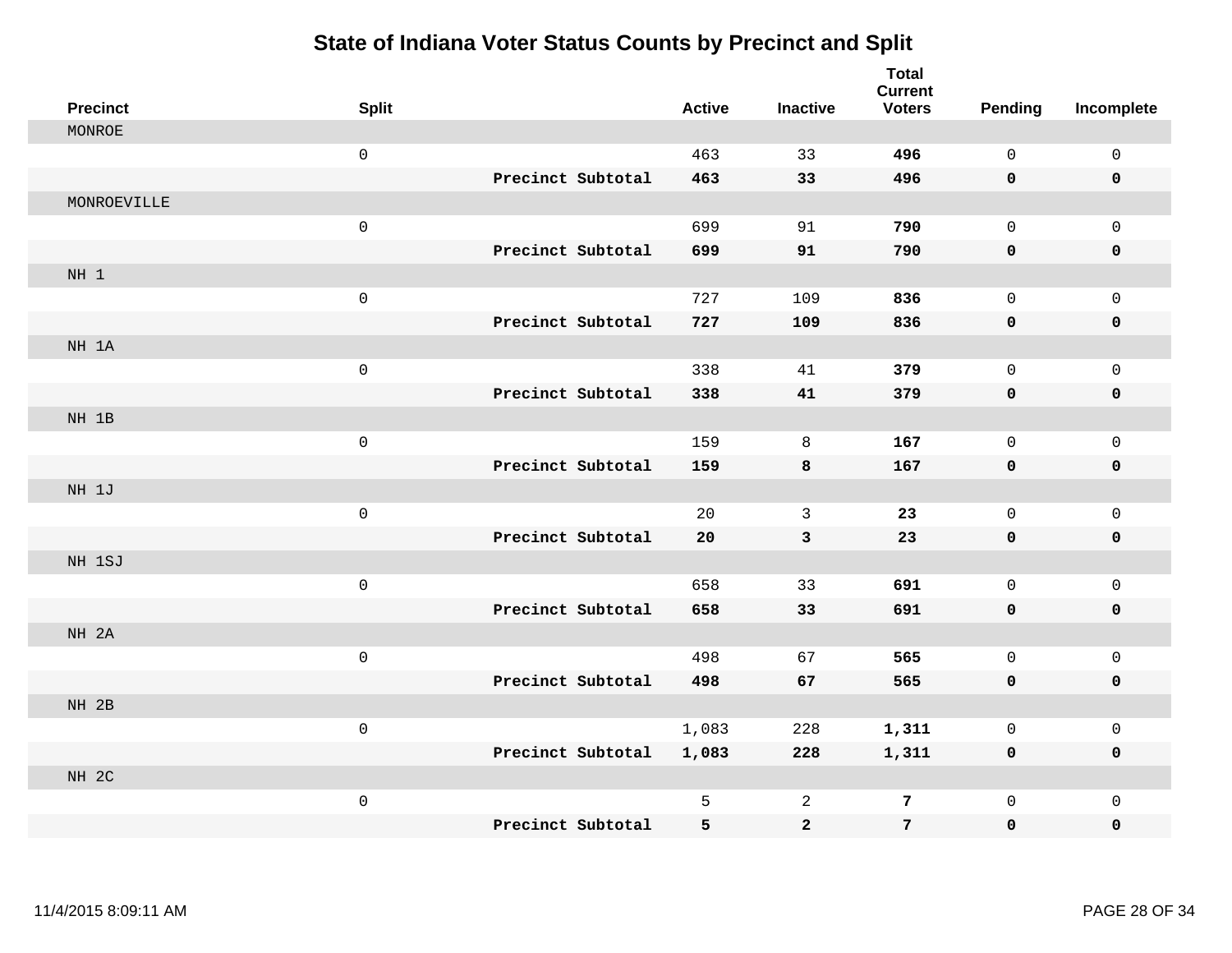| <b>Precinct</b> | <b>Split</b>        |                   | <b>Active</b> | <b>Inactive</b> | <b>Total</b><br><b>Current</b><br><b>Voters</b> | <b>Pending</b> | Incomplete          |
|-----------------|---------------------|-------------------|---------------|-----------------|-------------------------------------------------|----------------|---------------------|
| $NH 2J-1$       |                     |                   |               |                 |                                                 |                |                     |
|                 | $\mathsf 0$         |                   | 26            | $\overline{2}$  | 28                                              | $\mathsf{O}$   | $\mathsf 0$         |
|                 |                     | Precinct Subtotal | 26            | $\mathbf{2}$    | 28                                              | 0              | $\mathbf 0$         |
| NH 2J-2         |                     |                   |               |                 |                                                 |                |                     |
|                 | $\mathsf{O}\xspace$ |                   | 33            | $\,8\,$         | 41                                              | $\mathsf 0$    | $\mathsf{O}\xspace$ |
|                 |                     | Precinct Subtotal | 33            | $\bf8$          | 41                                              | 0              | $\pmb{0}$           |
| NH 2J-3         |                     |                   |               |                 |                                                 |                |                     |
|                 | $\mathsf 0$         |                   | $\mathbf{3}$  | $\mathbf{1}$    | $\overline{\mathbf{4}}$                         | $\mathsf{O}$   | $\mathsf 0$         |
|                 |                     | Precinct Subtotal | 3             | $\mathbf{1}$    | $\boldsymbol{4}$                                | 0              | $\pmb{0}$           |
| NH 3A           |                     |                   |               |                 |                                                 |                |                     |
|                 | $\mathsf 0$         |                   | 893           | 187             | 1,080                                           | $\mathsf{O}$   | $\mathsf{O}\xspace$ |
|                 |                     | Precinct Subtotal | 893           | 187             | 1,080                                           | $\mathbf 0$    | 0                   |
| NH 3B           |                     |                   |               |                 |                                                 |                |                     |
|                 | $\mathsf 0$         |                   | 1,026         | 90              | 1,116                                           | $\mathsf{O}$   | $\mathsf 0$         |
|                 |                     | Precinct Subtotal | 1,026         | 90              | 1,116                                           | 0              | $\mathbf 0$         |
| NH 3C           |                     |                   |               |                 |                                                 |                |                     |
|                 | $\mathsf 0$         |                   | 90            | 32              | 122                                             | $\mathsf{O}$   | $\mathsf{O}\xspace$ |
|                 |                     | Precinct Subtotal | 90            | 32              | 122                                             | $\mathbf 0$    | $\pmb{0}$           |
| NH 4A           |                     |                   |               |                 |                                                 |                |                     |
|                 | $\mathsf 0$         |                   | 1,079         | 91              | 1,170                                           | $\mathbf 0$    | $\mathbf 0$         |
|                 |                     | Precinct Subtotal | 1,079         | 91              | 1,170                                           | $\mathbf 0$    | $\mathbf 0$         |
| NH 4B           |                     |                   |               |                 |                                                 |                |                     |
|                 | $\mathsf 0$         |                   | 32            | 6               | 38                                              | $\mathsf{O}$   | $\mathsf 0$         |
|                 |                     | Precinct Subtotal | 32            | 6               | 38                                              | $\mathbf 0$    | $\mathbf 0$         |
| NH 4D           |                     |                   |               |                 |                                                 |                |                     |
|                 | $\mathsf 0$         |                   | 743           | 96              | 839                                             | $\mathbf 0$    | $\mathsf 0$         |
|                 |                     | Precinct Subtotal | 743           | 96              | 839                                             | 0              | $\mathbf 0$         |
| NH 4E           |                     |                   |               |                 |                                                 |                |                     |
|                 | $\mathsf 0$         |                   | 98            | 13              | 111                                             | $\mathsf{O}$   | $\mathbf 0$         |
|                 |                     | Precinct Subtotal | 98            | 13              | 111                                             | 0              | 0                   |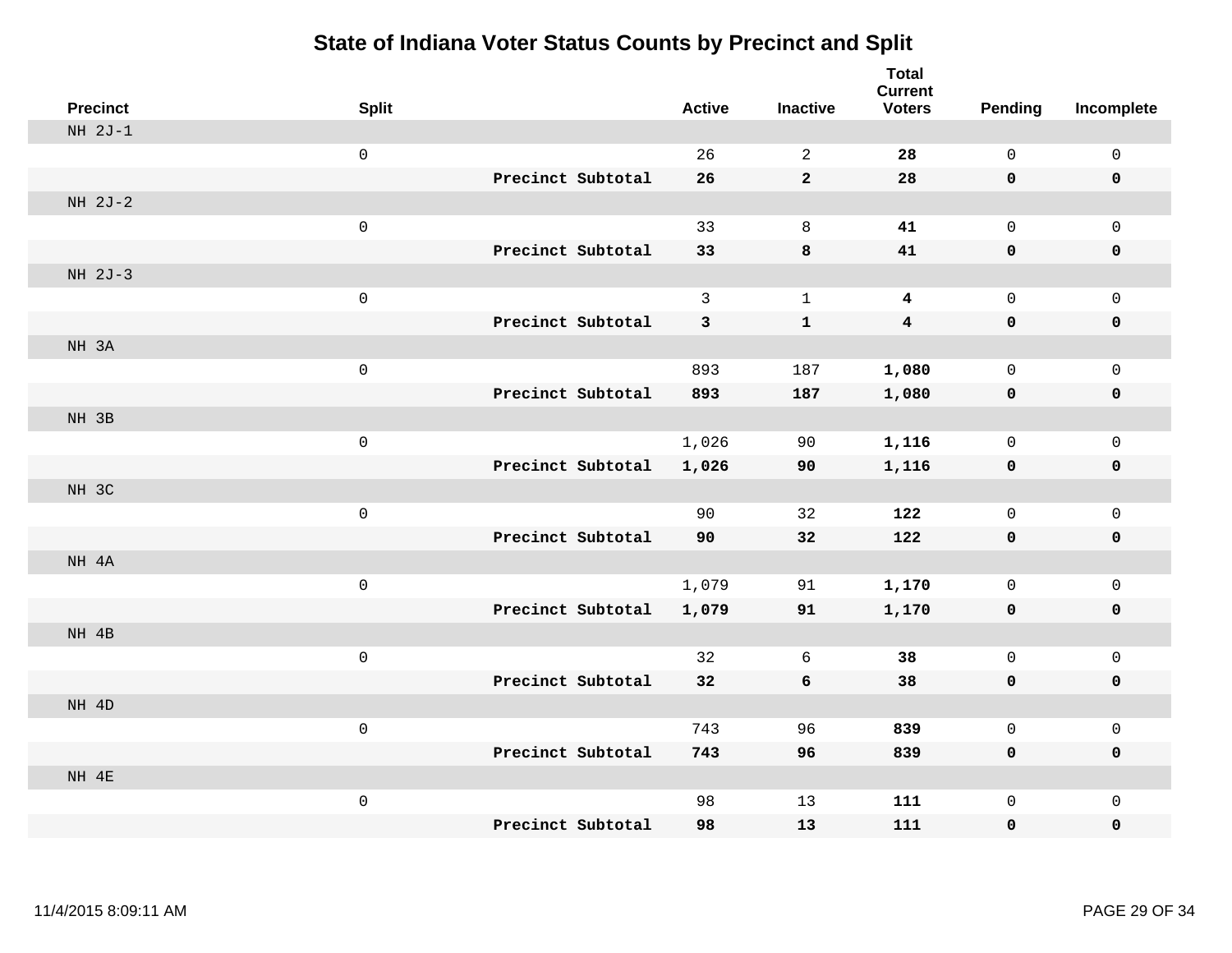| <b>Precinct</b> | <b>Split</b>        |                   | <b>Active</b> | <b>Inactive</b> | <b>Total</b><br><b>Current</b><br><b>Voters</b> | <b>Pending</b>      | Incomplete          |
|-----------------|---------------------|-------------------|---------------|-----------------|-------------------------------------------------|---------------------|---------------------|
| NH 5A           |                     |                   |               |                 |                                                 |                     |                     |
|                 | $\mathsf{O}\xspace$ |                   | 54            | 72              | 126                                             | $\mathbf 0$         | 0                   |
|                 |                     | Precinct Subtotal | 54            | 72              | 126                                             | 0                   | $\mathbf 0$         |
| NH 5B           |                     |                   |               |                 |                                                 |                     |                     |
|                 | $\mathbf 0$         |                   | 492           | 120             | 612                                             | $\mathsf{O}$        | $\mathbf{0}$        |
|                 |                     | Precinct Subtotal | 492           | 120             | 612                                             | 0                   | 0                   |
| NH 5C           |                     |                   |               |                 |                                                 |                     |                     |
|                 | $\mathsf 0$         |                   | 685           | 192             | 877                                             | $\mathbf 0$         | $\mathsf{O}$        |
|                 |                     | Precinct Subtotal | 685           | 192             | 877                                             | $\pmb{0}$           | $\pmb{0}$           |
| NH 5E           |                     |                   |               |                 |                                                 |                     |                     |
|                 | $\mathbf 0$         |                   | 62            | $\mathbf{1}$    | 63                                              | $\mathsf{O}\xspace$ | $\mathbf 0$         |
|                 |                     | Precinct Subtotal | 62            | $\mathbf{1}$    | 63                                              | 0                   | $\pmb{0}$           |
| NH 5F           |                     |                   |               |                 |                                                 |                     |                     |
|                 | $\mathbf 0$         |                   | 79            | 11              | 90                                              | $\mathbf 0$         | $\mathsf{O}$        |
|                 |                     | Precinct Subtotal | 79            | 11              | 90                                              | 0                   | $\pmb{0}$           |
| NH 5G           |                     |                   |               |                 |                                                 |                     |                     |
|                 | $\mathsf 0$         |                   | 132           | 43              | 175                                             | $\mathbf 0$         | $\mathsf{O}$        |
|                 |                     | Precinct Subtotal | 132           | 43              | 175                                             | 0                   | 0                   |
| PERRY A         |                     |                   |               |                 |                                                 |                     |                     |
|                 | CITY 2              |                   | 997           | 114             | 1,111                                           | 0                   | $\mathsf{O}$        |
|                 | COUNTY 1            |                   | 134           | 13              | 147                                             | $\mathbf 0$         | 0                   |
|                 |                     | Precinct Subtotal | 1,131         | 127             | 1,258                                           | 0                   | 0                   |
| PERRY B         |                     |                   |               |                 |                                                 |                     |                     |
|                 | $\mathsf 0$         |                   | 1,098         | 142             | 1,240                                           | $\mathbf 0$         | $\mathsf{O}\xspace$ |
|                 |                     | Precinct Subtotal | 1,098         | 142             | 1,240                                           | 0                   | 0                   |
| PERRY D         |                     |                   |               |                 |                                                 |                     |                     |
|                 | $\mathsf 0$         |                   | 644           | 128             | 772                                             | $\mathbf 0$         | $\mathsf{O}$        |
|                 |                     | Precinct Subtotal | 644           | 128             | 772                                             | $\mathbf 0$         | 0                   |
| PERRY E         |                     |                   |               |                 |                                                 |                     |                     |
|                 | $\mathsf 0$         |                   | 690           | 95              | 785                                             | $\mathbf 0$         | $\mathsf{O}$        |
|                 |                     | Precinct Subtotal | 690           | 95              | 785                                             | $\mathbf 0$         | $\mathbf 0$         |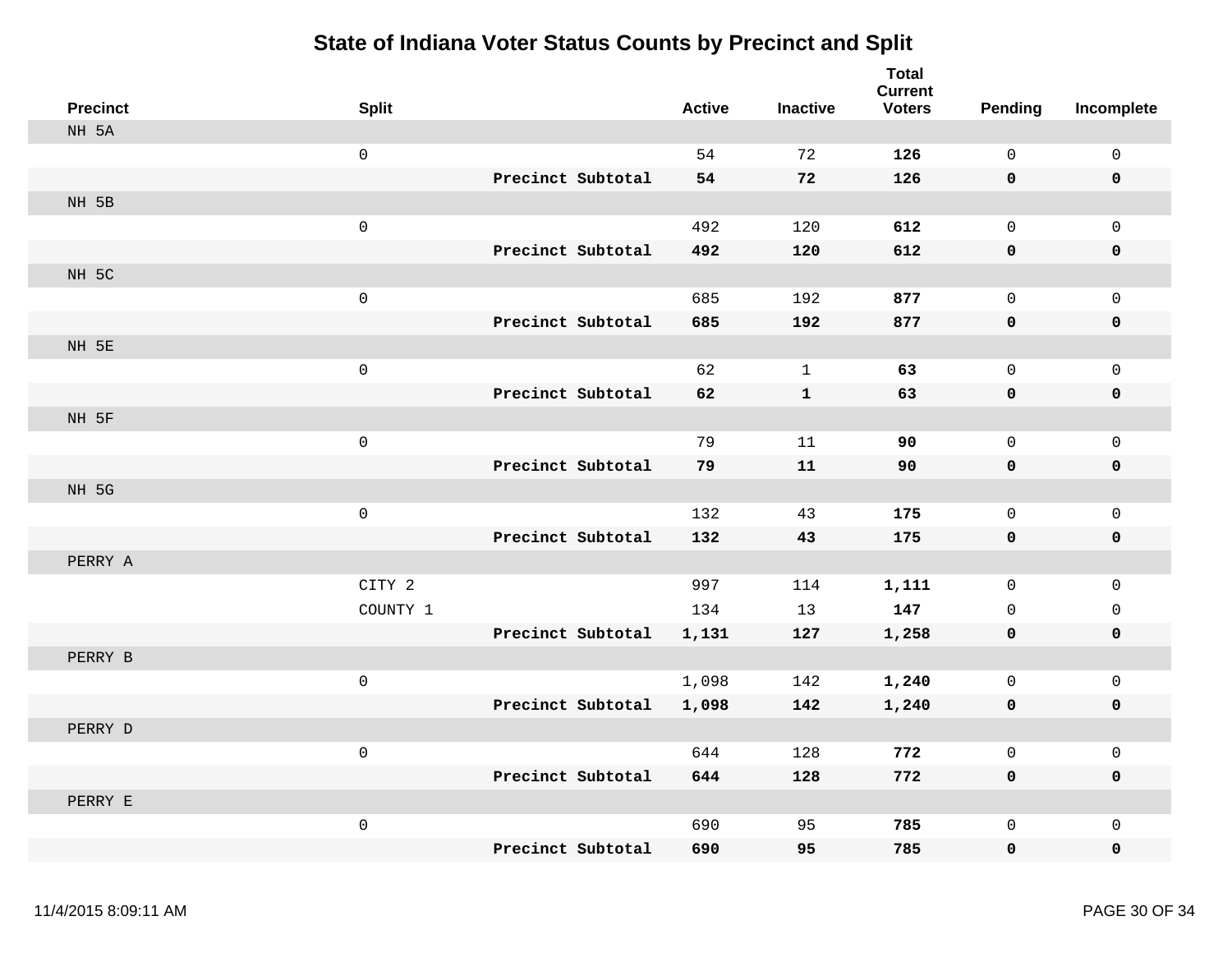| <b>Precinct</b> | <b>Split</b>        |                   | <b>Active</b> | <b>Inactive</b> | <b>Total</b><br><b>Current</b><br><b>Voters</b> | <b>Pending</b> | Incomplete   |
|-----------------|---------------------|-------------------|---------------|-----------------|-------------------------------------------------|----------------|--------------|
| PERRY H         |                     |                   |               |                 |                                                 |                |              |
|                 | $\mathsf{O}\xspace$ |                   | 1,141         | 156             | 1,297                                           | $\Omega$       | $\mathsf{O}$ |
|                 |                     | Precinct Subtotal | 1,141         | 156             | 1,297                                           | 0              | 0            |
| PERRY J         |                     |                   |               |                 |                                                 |                |              |
|                 | $\mathsf{O}\xspace$ |                   | 594           | 83              | 677                                             | $\mathbf 0$    | $\mathbf{0}$ |
|                 |                     | Precinct Subtotal | 594           | 83              | 677                                             | $\mathbf 0$    | 0            |
| PERRY K         |                     |                   |               |                 |                                                 |                |              |
|                 | $\mathsf 0$         |                   | 738           | 127             | 865                                             | $\Omega$       | $\mathbf 0$  |
|                 |                     | Precinct Subtotal | 738           | 127             | 865                                             | 0              | 0            |
| PERRY L         |                     |                   |               |                 |                                                 |                |              |
|                 | $\mathsf{O}\xspace$ |                   | 1,350         | 193             | 1,543                                           | $\mathbf 0$    | $\mathsf{O}$ |
|                 |                     | Precinct Subtotal | 1,350         | 193             | 1,543                                           | 0              | 0            |
| PERRY N         |                     |                   |               |                 |                                                 |                |              |
|                 | $\mathsf{O}\xspace$ |                   | 1,178         | 185             | 1,363                                           | $\mathbf 0$    | $\mathbf 0$  |
|                 |                     | Precinct Subtotal | 1,178         | 185             | 1,363                                           | 0              | 0            |
| PERRY O         |                     |                   |               |                 |                                                 |                |              |
|                 | $\mathbf 0$         |                   | 811           | 128             | 939                                             | $\mathbf 0$    | $\mathsf{O}$ |
|                 |                     | Precinct Subtotal | 811           | 128             | 939                                             | 0              | 0            |
| PERRY R         |                     |                   |               |                 |                                                 |                |              |
|                 | $\mathsf 0$         |                   | 560           | 37              | 597                                             | $\mathbf 0$    | $\mathsf{O}$ |
|                 |                     | Precinct Subtotal | 560           | 37              | 597                                             | 0              | $\mathbf 0$  |
| PERRY S         |                     |                   |               |                 |                                                 |                |              |
|                 | $\mathsf{O}\xspace$ |                   | 877           | 67              | 944                                             | $\mathbf 0$    | $\mathbf 0$  |
|                 |                     | Precinct Subtotal | 877           | 67              | 944                                             | 0              | 0            |
| PERRY T         |                     |                   |               |                 |                                                 |                |              |
|                 | $\mathbf 0$         |                   | 420           | 39              | 459                                             | $\mathbf 0$    | $\mathbf 0$  |
|                 |                     | Precinct Subtotal | 420           | 39              | 459                                             | 0              | 0            |
| PLEASANT A      |                     |                   |               |                 |                                                 |                |              |
|                 | $\mathsf{O}\xspace$ | Precinct Subtotal | 409           | 31              | 440                                             | $\mathbf 0$    | $\mathbf 0$  |
|                 |                     |                   | 409           | 31              | 440                                             | 0              | $\mathbf 0$  |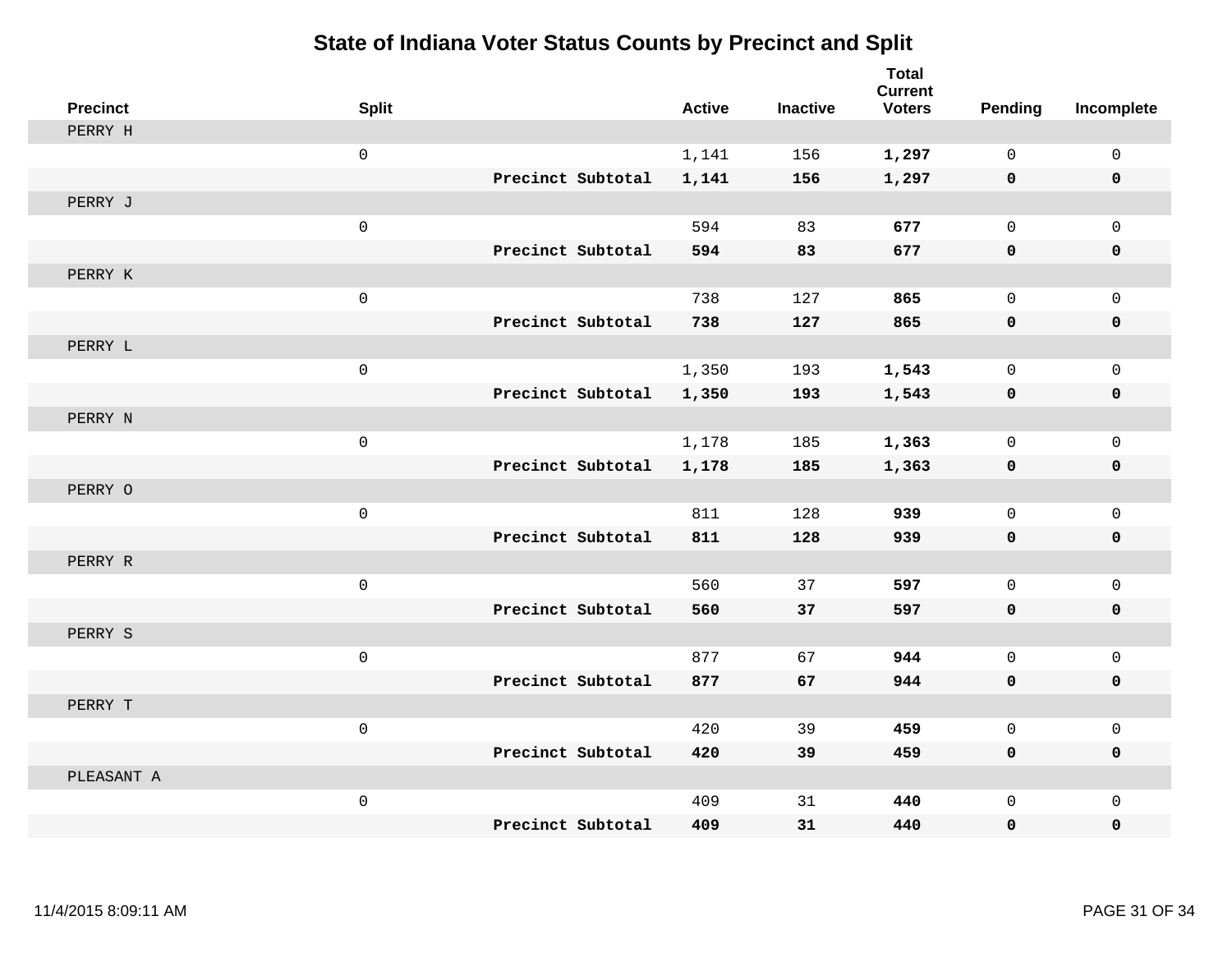| <b>Precinct</b> | <b>Split</b>        |                   | <b>Active</b> | <b>Inactive</b> | <b>Total</b><br><b>Current</b><br><b>Voters</b> | Pending      | Incomplete  |
|-----------------|---------------------|-------------------|---------------|-----------------|-------------------------------------------------|--------------|-------------|
| PLEASANT B      |                     |                   |               |                 |                                                 |              |             |
|                 | $\mathsf{O}\xspace$ |                   | 843           | 140             | 983                                             | $\mathsf{O}$ | $\mathsf 0$ |
|                 |                     | Precinct Subtotal | 843           | 140             | 983                                             | $\mathbf 0$  | 0           |
| PLEASANT C      |                     |                   |               |                 |                                                 |              |             |
|                 | $\mathsf{O}$        |                   | 844           | 31              | 875                                             | $\mathbf{0}$ | $\mathbf 0$ |
|                 |                     | Precinct Subtotal | 844           | 31              | 875                                             | 0            | 0           |
| SCIPIO          |                     |                   |               |                 |                                                 |              |             |
|                 | $\mathsf{O}$        |                   | 288           | 33              | 321                                             | $\mathbf 0$  | $\mathbf 0$ |
|                 |                     | Precinct Subtotal | 288           | 33              | 321                                             | 0            | 0           |
| SPRINGFIELD A   |                     |                   |               |                 |                                                 |              |             |
|                 | $\mathsf{O}\xspace$ |                   | 840           | 92              | 932                                             | $\mathbf{0}$ | $\mathbf 0$ |
|                 |                     | Precinct Subtotal | 840           | 92              | 932                                             | $\mathbf 0$  | 0           |
| SPRINGFIELD B   |                     |                   |               |                 |                                                 |              |             |
|                 | $\mathsf{O}$        |                   | 957           | 106             | 1,063                                           | $\mathbf{0}$ | $\mathbf 0$ |
|                 |                     | Precinct Subtotal | 957           | 106             | 1,063                                           | 0            | $\mathbf 0$ |
| ST JOE A        |                     |                   |               |                 |                                                 |              |             |
|                 | $\mathsf{O}\xspace$ |                   | 946           | 35              | 981                                             | $\mathbf 0$  | $\mathbf 0$ |
|                 |                     | Precinct Subtotal | 946           | 35              | 981                                             | 0            | 0           |
| ST JOE B1       |                     |                   |               |                 |                                                 |              |             |
|                 | $\mathsf{O}$        |                   | 737           | 209             | 946                                             | $\mathbf{0}$ | $\mathbf 0$ |
|                 |                     | Precinct Subtotal | 737           | 209             | 946                                             | 0            | $\mathbf 0$ |
| ST JOE B2       |                     |                   |               |                 |                                                 |              |             |
|                 | $\mathsf{O}$        |                   | 463           | 353             | 816                                             | $\mathbf{0}$ | $\mathbf 0$ |
|                 |                     | Precinct Subtotal | 463           | 353             | 816                                             | 0            | 0           |
| ST JOE C        |                     |                   |               |                 |                                                 |              |             |
|                 | $\mathsf{O}$        |                   | 21            | $\mathbf{1}$    | 22                                              | $\mathbf 0$  | $\mathbf 0$ |
|                 |                     | Precinct Subtotal | 21            | $\mathbf{1}$    | 22                                              | 0            | 0           |
| ST JOE D        |                     |                   |               |                 |                                                 |              |             |
|                 | $\mathsf{O}$        |                   | 5             | 2               | 7                                               | $\mathbf{0}$ | $\mathbf 0$ |
|                 |                     | Precinct Subtotal | 5             | $\mathbf{2}$    | $7\phantom{.}$                                  | $\mathbf{0}$ | 0           |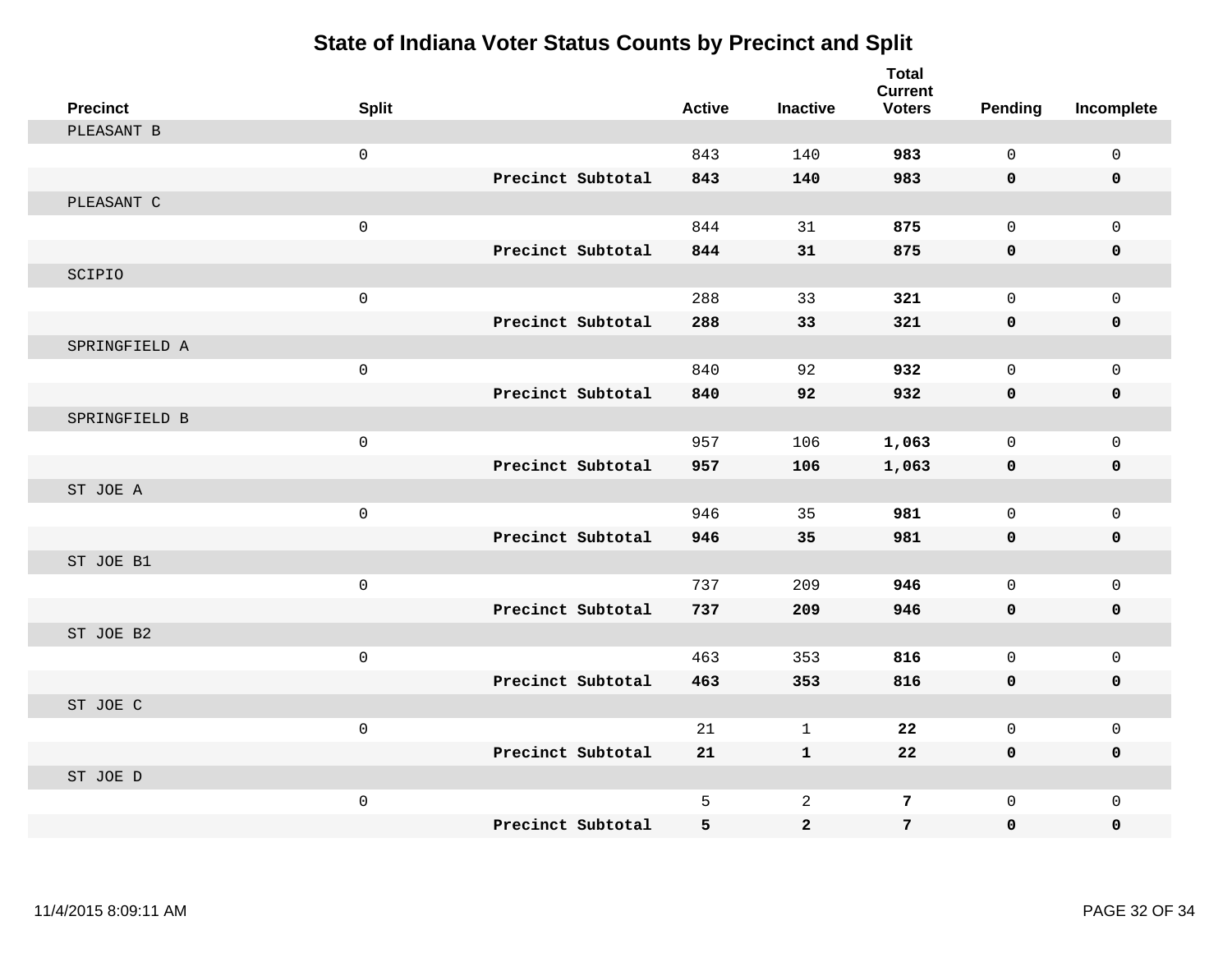| <b>Precinct</b> | <b>Split</b> |                   | <b>Active</b> | <b>Inactive</b> | <b>Total</b><br><b>Current</b><br><b>Voters</b> | Pending     | Incomplete   |
|-----------------|--------------|-------------------|---------------|-----------------|-------------------------------------------------|-------------|--------------|
| ST JOE E        |              |                   |               |                 |                                                 |             |              |
|                 | $\mathbf 0$  |                   | 229           | 11              | 240                                             | $\Omega$    | $\mathbf 0$  |
|                 |              | Precinct Subtotal | 229           | 11              | 240                                             | $\mathbf 0$ | $\mathbf 0$  |
| ST JOE F        |              |                   |               |                 |                                                 |             |              |
|                 | $\mathsf 0$  |                   | 434           | 13              | 447                                             | $\mathbf 0$ | $\mathbf 0$  |
|                 |              | Precinct Subtotal | 434           | 13              | 447                                             | $\mathbf 0$ | 0            |
| ST JOE G        |              |                   |               |                 |                                                 |             |              |
|                 | $\mathsf 0$  |                   | 923           | 23              | 946                                             | $\mathbf 0$ | $\mathbf 0$  |
|                 |              | Precinct Subtotal | 923           | 23              | 946                                             | $\mathbf 0$ | $\mathbf 0$  |
| ST JOE V1       |              |                   |               |                 |                                                 |             |              |
|                 | $\mathbf 0$  |                   | 113           | 25              | 138                                             | $\mathbf 0$ | $\mathbf 0$  |
|                 |              | Precinct Subtotal | 113           | 25              | 138                                             | $\mathbf 0$ | 0            |
| WASHINGTON E    |              |                   |               |                 |                                                 |             |              |
|                 | $\mathbf 0$  |                   | 989           | 68              | 1,057                                           | $\mathbf 0$ | $\mathbf 0$  |
|                 |              | Precinct Subtotal | 989           | 68              | 1,057                                           | $\mathbf 0$ | 0            |
| WASHINGTON F    |              |                   |               |                 |                                                 |             |              |
|                 | $\mathsf 0$  |                   | 954           | 166             | 1,120                                           | $\mathbf 0$ | $\mathbf 0$  |
|                 |              | Precinct Subtotal | 954           | 166             | 1,120                                           | 0           | 0            |
| WASHINGTON G    |              |                   |               |                 |                                                 |             |              |
|                 | $\mathsf 0$  |                   | 343           | 44              | 387                                             | $\mathbf 0$ | $\mathsf 0$  |
|                 |              | Precinct Subtotal | 343           | 44              | 387                                             | 0           | 0            |
| WAYNE A         |              |                   |               |                 |                                                 |             |              |
|                 | $\mathsf 0$  |                   | 446           | 75              | 521                                             | $\mathbf 0$ | $\mathbf 0$  |
|                 |              | Precinct Subtotal | 446           | 75              | 521                                             | 0           | 0            |
| WAYNE C         |              |                   |               |                 |                                                 |             |              |
|                 | $\mathbf 0$  |                   | 337           | 26              | 363                                             | $\mathbf 0$ | $\mathbf{0}$ |
|                 |              | Precinct Subtotal | 337           | 26              | 363                                             | 0           | 0            |
| WAYNE D         |              |                   |               |                 |                                                 |             |              |
|                 | $\mathsf 0$  |                   | 148           | 16              | 164                                             | $\mathbf 0$ | $\mathbf{0}$ |
|                 |              | Precinct Subtotal | 148           | 16              | 164                                             | $\mathbf 0$ | 0            |